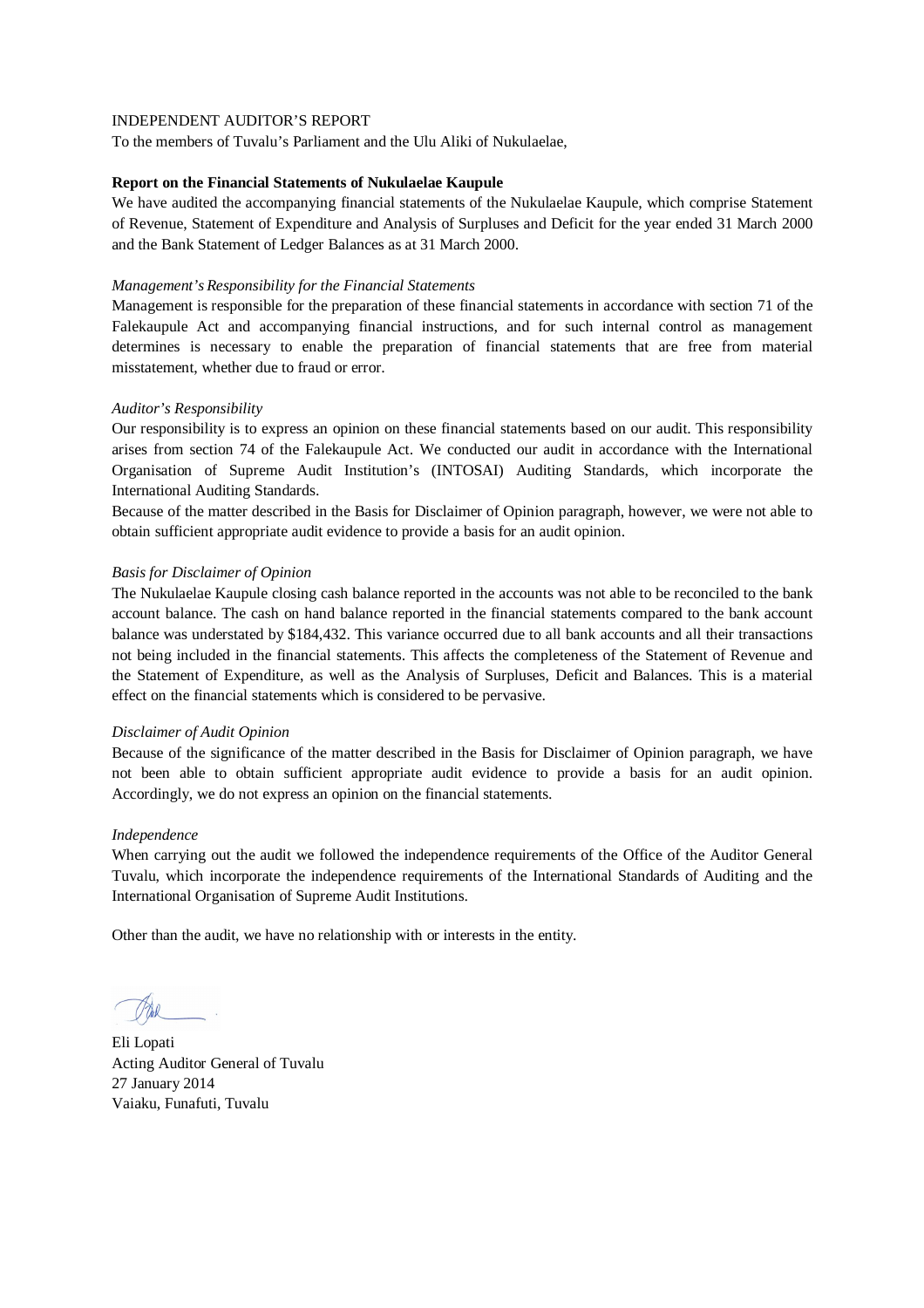### **Nukulaelae Kaupule**

### **Year 1999 to 2000**

### **Year Ending 31st March 2000**

| Balance as at 1st April 1999  |  |  | 33.890  |
|-------------------------------|--|--|---------|
| Add Revenue Collected         |  |  | 174.626 |
| Less Expenditure Incurred     |  |  | 184.480 |
| Balance as at 31st March 2000 |  |  | 24.035  |
|                               |  |  |         |

### **Statement of Ledger Balances**

| <b>Particulars</b>                       | <b>Debit</b> |        | <b>Credit</b> |        |     | Amount as per<br>bank statement |   | variance   |
|------------------------------------------|--------------|--------|---------------|--------|-----|---------------------------------|---|------------|
| Balance as at 31st March 2000            |              |        | \$            | 24.035 |     |                                 |   |            |
| Represented by Savings:                  |              |        |               |        |     |                                 |   |            |
| Australian Growth Bond Investment        | \$           | 2.987  |               |        | S   | 2.987                           |   |            |
| Interest Bearing Deposit No:01-691697-40 | \$           | 5,414  |               |        | \$  | 5.495                           | S | (81)       |
| Interest Bearing Deposit No:01-691697-41 | \$           | 3.715  |               |        | S   | 3.904                           |   | (189)      |
| Savings NBT No:01-691697-30              | \$           | 10.486 |               |        | S   | 28,646                          |   | (18, 161)  |
| Savings at Fusi                          | \$           | 653    |               |        | S   | 653                             |   |            |
| Cash on Hand                             | \$           | 781    |               |        | \$  | 781                             |   |            |
| FTF Nukulaelae No:01-693246-30           | \$           | $\sim$ |               |        | \$  | 117.946                         |   | (117, 946) |
| CTC Nukulaelae No:01-260176-30           | \$           |        |               |        | \$  | 578                             |   | (578)      |
| Malaga Nukulaelae No:01-731281-30        | \$           |        |               |        | \$. | 47.476                          |   | (47, 476)  |
| <b>Total</b>                             |              | 24.035 |               | 24,035 |     | 208.467                         |   | (184, 432) |

# **Analysis of Surpluses, Deficit and Balances**

| Population                    |  |  | 353     |
|-------------------------------|--|--|---------|
| <b>Actual Revenue</b>         |  |  | 174.626 |
| <b>Actual Expenses</b>        |  |  | 184.480 |
| Surpluses/Deficit             |  |  | (9,855) |
| Opening Balance 01:04:1999    |  |  | 33.890  |
| Closing Balance 31:03:2000    |  |  | 24.035  |
| Closing Balance per Head (\$) |  |  | 68      |

### **1999 to 2000**

**Statement of revenues**

| Head &       |                                               |                    |                  |                          |               |                         |                          |              |                          |
|--------------|-----------------------------------------------|--------------------|------------------|--------------------------|---------------|-------------------------|--------------------------|--------------|--------------------------|
| Sub          | <b>Particulars</b>                            |                    | Approved         |                          | <b>Actual</b> |                         | <b>Variance to</b>       | % of revenue | Amount per head          |
| <b>Heads</b> |                                               |                    | <b>Estimates</b> |                          | Revenue       |                         | estimates                |              |                          |
| A            | 1 Land Tax                                    | \$                 | 997              | $\overline{\mathbf{s}}$  | 990           | \$                      | (7)                      | 1%           | \$3                      |
|              | 2 Head Tax                                    | \$                 | 1,421            | $$\mathbb{S}$$           | 1,453         | $\mathbb S$             | 32                       | 1%           | $\sqrt{34}$              |
|              | 3 Licenses                                    | \$                 | 850              | \$                       | 1,129         | \$                      | 279                      | 1%           | $\overline{\$3}$         |
|              | 4 House Rent                                  | \$                 | 720              | \$                       | 475           | \$                      | (245)                    | 0%           | \$1                      |
|              | 5 Rest House Attendant                        | \$                 | 300              | $\mathbb S$              | 18,256        | \$                      | 17,956                   | 10%          | \$52                     |
|              | <b>6 Boat Services</b>                        | $\mathsf{\$}$      | 400              | $\mathsf{s}$             | 305           | $\mathbf{\hat{S}}$      | (95)                     | 0%           | \$1                      |
|              | 7 Workshop Services                           | \$                 | 1,000            | $\overline{\mathsf{s}}$  | 510           | $\overline{\mathbf{s}}$ | (490)                    | 0%           | $\overline{$1}$          |
|              | 8 Generator                                   | \$                 | 100              | $\mathbb S$              | 471           | $\mathbf{\hat{S}}$      | 371                      | 0%           | \$1                      |
| 9            |                                               | \$                 |                  | \$                       | 176           | \$                      | 176                      | 0%           | \$0                      |
|              | 10 Investment Interest                        | \$                 | 300              | \$                       | 2,056         | \$                      | 1,756                    | 1%           | \$6                      |
|              | 11 Tractor Hire                               | \$                 | 100              | $\overline{\mathcal{S}}$ | 7,599         | \$                      | 7,499                    | 4%           | \$22                     |
|              | 12 Sales of Local Produce                     | \$                 | 100              | $\mathbb S$              | 107           | \$                      | $\overline{7}$           | 0%           | \$0                      |
|              | 13 Telecom Office Rent                        | $\mathbf{\hat{S}}$ | 400              | $\mathbf{\hat{s}}$       | t,            | \$                      | (400)                    | 0%           | \$0                      |
|              | 14 Miscellaneous                              | \$                 | 85,100           | $\mathbb S$              | 77,549        | \$                      | (7, 552)                 | 44%          | \$220                    |
|              | 15 Court Fine                                 | \$                 | 80               | \$                       | 2,383         | \$                      | 2,303                    | 1%           | $\overline{\mathbb{S}7}$ |
| B            |                                               |                    |                  |                          |               |                         |                          |              |                          |
|              | 1 Tuvalu Day                                  | \$                 | 500              | \$                       | 8,750         | \$                      | 8,250                    | 5%           | \$25                     |
|              | 2 Support Grant                               | \$                 | 10,000           | $\mathsf{s}$             | 5.000         | $\mathbb S$             | (5,000)                  | 3%           | \$14                     |
|              | 3 Kaupule Secretary                           | \$                 | 3.087            | $\mathbb S$              | 2,156         | \$                      | (931)                    | 1%           | \$6                      |
|              | 4 Carpenter                                   | \$                 | 1,098            | $\mathsf{\$}$            | 1,098         | \$                      |                          | 1%           | \$3                      |
|              | 5 Mechanic                                    | \$                 | 1,092            | $\overline{\mathsf{s}}$  | 1,230         | \$                      | 138                      | 1%           | \$3                      |
|              | 6 Registry/Typist                             | \$                 | 1,300            | $\mathsf{\$}$            | 1,300         | $\mathbf{\hat{S}}$      |                          | 1%           | \$4                      |
|              | 7 Pule Kaupule                                | $\mathsf{\$}$      | 3,147            | $\overline{\mathbf{s}}$  | 3,147         | \$                      | ÷.                       | 2%           | \$9                      |
|              | 8 Approved Teacher                            | \$                 | 1,170            | \$                       | 1,170         | \$                      | $\overline{\phantom{a}}$ | 1%           | \$3                      |
|              | 9 Orderly                                     | \$                 | 1,092            | $\mathbb S$              | 1,092         | \$                      |                          | 1%           | \$3                      |
|              | 10 Telecom Expenses                           | \$                 | 2,020            | $\mathbb S$              | 1,020         | \$                      | (1,000)                  | 1%           | \$3                      |
|              | 11 Office Supplies expenses                   | \$                 | 270              | $\mathsf{\$}$            |               | \$                      | (270)                    | 0%           | \$0                      |
|              | 12 Office Equipment Maintenance               | $\mathsf{\$}$      | 120              | $\mathsf{\$}$            | ä,            | $\mathbf{\hat{S}}$      | (120)                    | 0%           | \$0                      |
|              | 13 Classroom Maintenance                      | \$                 | 520              | $\mathbb S$              | 520           | \$                      | ÷.                       | 0%           | \$1                      |
|              | 14 Dispensary Maintenance                     | \$                 | 520              | $\mathsf{\$}$            | 520           | \$                      | ä,                       | 0%           | \$1                      |
|              | 15 Lands Rent                                 | \$                 | 3,772            | \$                       | 3,772         | \$                      |                          | 2%           | \$11                     |
|              | 16 Avafoa Youth                               | \$                 | 500              | $\mathbb S$              | 29.392        | \$                      | 28.892                   | 17%          | \$83                     |
|              |                                               |                    |                  |                          |               |                         |                          |              |                          |
|              | Expenditure subheads which have earnt revenue |                    |                  |                          |               |                         |                          |              |                          |
|              | 16 Falekaupule Entertainment Allowance        | \$                 | $\sim$           | \$                       | 300           | \$                      | 300                      | 0.2%         | \$1                      |
|              |                                               |                    |                  |                          |               |                         |                          |              |                          |
|              | Surplus found during this period              |                    |                  | \$                       | 702           | \$                      | 702                      | 0.4%         | \$2                      |
|              | Total                                         | \$                 | $122,076$ \$     |                          | $174,626$ \$  |                         | 52,550                   | 100%         | \$495                    |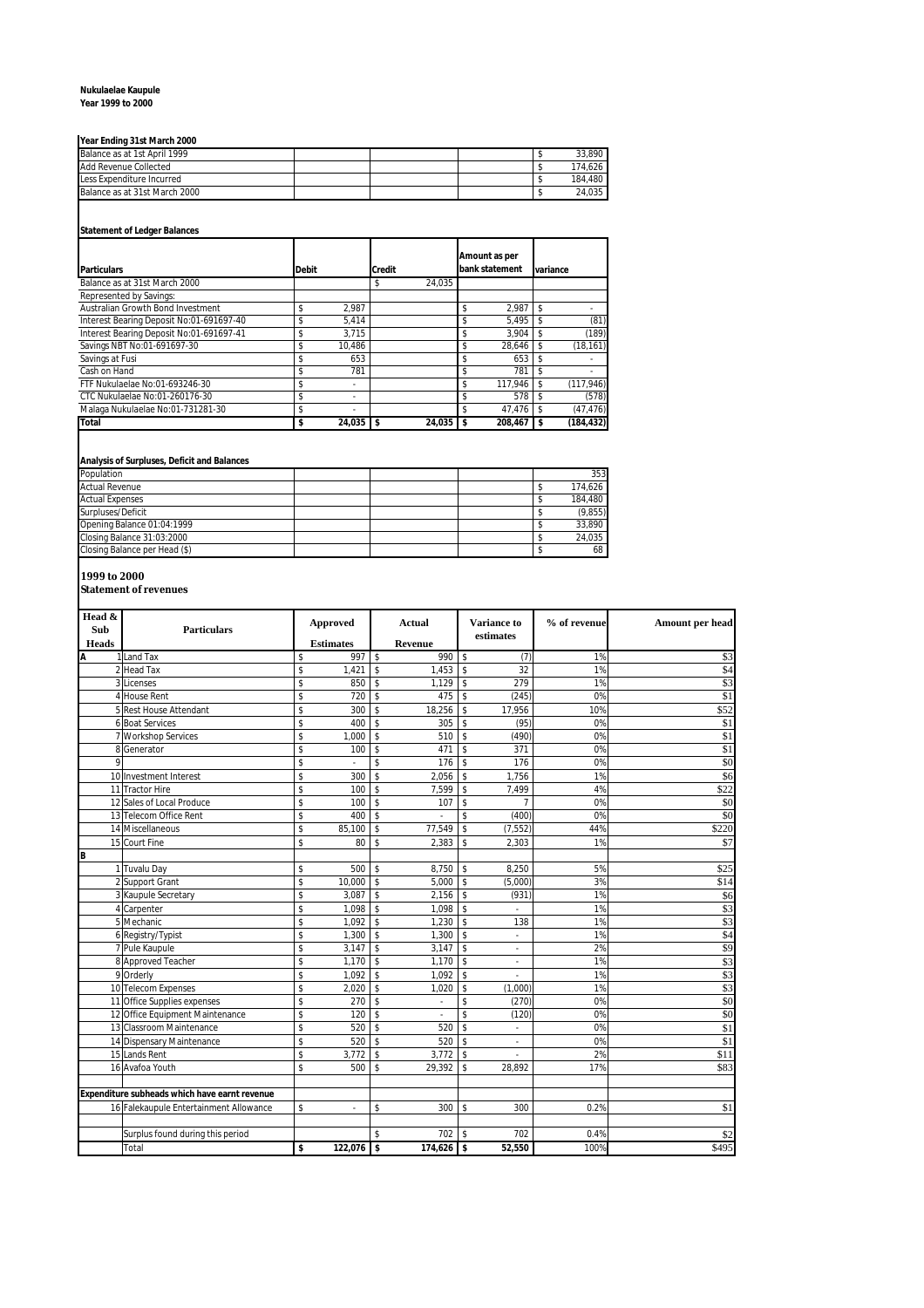| Head &<br><b>Particulars</b><br><b>Sub</b> |                                                  |                    | <b>Approved</b>  |                         | <b>Actual</b>      | <b>Variance</b>    |                | % of expenses |                         | Amount per head  |
|--------------------------------------------|--------------------------------------------------|--------------------|------------------|-------------------------|--------------------|--------------------|----------------|---------------|-------------------------|------------------|
| Heads                                      |                                                  |                    | <b>Estimates</b> |                         | <b>Expenditure</b> |                    |                |               |                         |                  |
|                                            | 1 Pule Kaupule                                   | \$                 | 3.147            | $\overline{\mathbf{s}}$ | $3.153$ \$         |                    | (6)            | 2%5           |                         | 9                |
|                                            | 2 Falekaupule Secretary                          | \$                 | 2.156            | \$                      | 2.160              | $\mathbb{S}$       | (4)            | $1\%$ \$      |                         | 6                |
|                                            | 3 Registry/Typist                                | \$                 | 1,300            | $\mathbf{\hat{S}}$      | 1,303              | \$                 | (3)            | 1%            | $\mathbf{\hat{s}}$      | $\overline{4}$   |
|                                            | 4 Carpenter                                      | \$                 | 1,098            | \$                      | 1.028              | \$                 | (70)           | $1\%$ \$      |                         | 3                |
|                                            | 5 Mechanic                                       | \$                 | 1.230            | \$                      | 1.232              | \$                 | (2)            | 1%            | $\mathbf{\hat{s}}$      | $\sqrt{3}$       |
|                                            | 6 Orderly                                        | \$                 | 1,092            | \$                      | 1,094              | \$                 | $\overline{2}$ | 1%            | $\mathsf{\$}$           | 3                |
|                                            | 7 MCH Aide                                       | \$                 |                  | \$                      | 761                | \$                 | (761)          | 0%            | $\mathsf{\$}$           | $\overline{2}$   |
|                                            | 8 Approved Teacher                               | \$                 | 1.170            | \$                      | 1.025              | \$                 | (145)          | 1%            | $\mathsf{\$}$           | 3                |
|                                            | 9 Overtime                                       | \$                 | 300              | $\mathbf{\hat{S}}$      | 108                | $\mathbf{\hat{S}}$ | 192            | 0%            | $\mathbf{\hat{s}}$      | $\mathbf 0$      |
|                                            | 10 PF Contribution                               | \$                 | 640              | \$                      | 1.990              | \$                 | (1, 350)       | 1%            | $\mathsf{\$}$           | 6                |
|                                            | 11 Casual Labour                                 | \$                 | 1.500            | s                       | 1.142              | s                  | (358)          | 1%            | $\overline{\mathbf{s}}$ | 3                |
|                                            | 12 Kaupule Allowance                             | \$                 | 2,960            | \$                      | 2,050              | \$                 | 910            | 1%            | $\mathsf{\$}$           | 6                |
|                                            | 13 PHCC Allowance                                | \$                 | 432              | \$                      | 318                | \$                 | 114            | 0%            | $\mathbf{\hat{s}}$      | $\mathbf{1}$     |
|                                            | 14 PSC Allowances                                | \$                 | 576              | \$                      | 420                | $\mathsf{s}$       | 156            | 0%            | $\mathsf{\$}$           | $\mathbf{1}$     |
|                                            | 15 IDMC Allowances                               | \$                 | 432              | $\mathbf{\hat{S}}$      | 284                | \$                 | 148            | 0%            | $\mathbf{\hat{s}}$      | $\mathbf{1}$     |
|                                            | 16 Falekaupule Entertainment Allowance           | \$                 | 1.200            | \$                      | 168                | \$                 | 1.032          | 0%            | $\mathsf{\$}$           | $\mathbf 0$      |
|                                            | 19 Subsistence Allowances                        | \$                 | 210              | \$                      | 267                | \$                 | (57)           | 0%            | -\$                     | $\mathbf{1}$     |
|                                            | 21 Budget Committee Allowances                   | \$                 | 216              | \$                      |                    | \$                 | 216            | 0%            | $\mathsf{\$}$           | ×.               |
| II                                         |                                                  |                    |                  |                         |                    |                    |                |               |                         |                  |
|                                            | 1 Maintenance Properties                         | \$                 | ä,               | \$                      | 1.260              | \$                 | (1,260)        | 1%            | $\mathsf{\$}$           | $\overline{4}$   |
|                                            | 2 Land Rent                                      | \$                 | ä,               | \$                      | 4,514              | \$                 | (4, 514)       | 2%            | $\mathsf{\$}$           | 13               |
|                                            | 3 Audit Fees                                     | \$                 | l,               | \$                      | 330                | \$                 | (330)          | 0%            | $\mathsf{\$}$           | $\overline{1}$   |
|                                            | 4 Tuvalu Day                                     | \$                 | ÷.               | \$                      | 8,750              | \$                 | (8,750)        | 5%            | $\mathbf{\hat{s}}$      | 25               |
|                                            | 5 Fuel                                           | \$                 | ä,               | \$                      | 753                | \$                 | (753)          | $0\%$ \$      |                         | $\overline{2}$   |
|                                            | 7 Miscellaneous                                  | \$                 | ä,               | \$                      | 100,007            | \$                 | (100,007)      | 54% \$        |                         | 283              |
|                                            | 8 Telecom Expenses                               | \$                 |                  | \$                      | 1.340              | \$                 | (1, 340)       | 1%            | -\$                     | 4                |
|                                            | 9 Office Expenses                                | \$                 | ä,               | \$                      | 218                | \$                 | (218)          | 0%            | $\mathbf{\hat{s}}$      | $\mathbf{1}$     |
|                                            | 12 Dispensary                                    | \$                 |                  | \$                      | 340                | \$                 | (340)          | 0%            | $\mathsf{\$}$           | $\overline{1}$   |
|                                            | 13 CFC L/wages                                   | $\mathbf{\hat{S}}$ |                  | \$                      | 30.884             | \$                 | (30.884)       | 17%           | $\mathbf{\hat{s}}$      | 87               |
|                                            | Expenditure subheads which have incurred revenue |                    |                  |                         |                    |                    |                |               |                         |                  |
|                                            | <b>Head Tax</b>                                  | \$                 |                  | \$                      | 21                 | \$                 | (21)           | 0%            | $\mathsf{\$}$           | $\boldsymbol{0}$ |
|                                            | <b>Rest House Attendant</b>                      | \$                 | l,               | \$                      | 17,510             | \$                 | (17, 510)      | 9%            | $\mathsf{\$}$           | 50               |
|                                            | Generator                                        | \$                 | ä,               | \$                      | 52                 | $\mathsf{s}$       | (52)           | 0%            | $\mathbf{\hat{s}}$      | $\Omega$         |
|                                            |                                                  |                    |                  |                         |                    |                    |                |               |                         |                  |
|                                            | Total                                            | \$                 | 19.659           | \$                      | 184,480 \$         |                    | (165, 965)     | 100%          | Ŝ.                      | 523              |

| 1999 to 2000                    |
|---------------------------------|
| <b>Statement of Expenditure</b> |
|                                 |

| Accumulated cash shortages/surpluses | Amount | Year |
|--------------------------------------|--------|------|
| Cash surplus                         | 702    | ეტე  |
|                                      |        |      |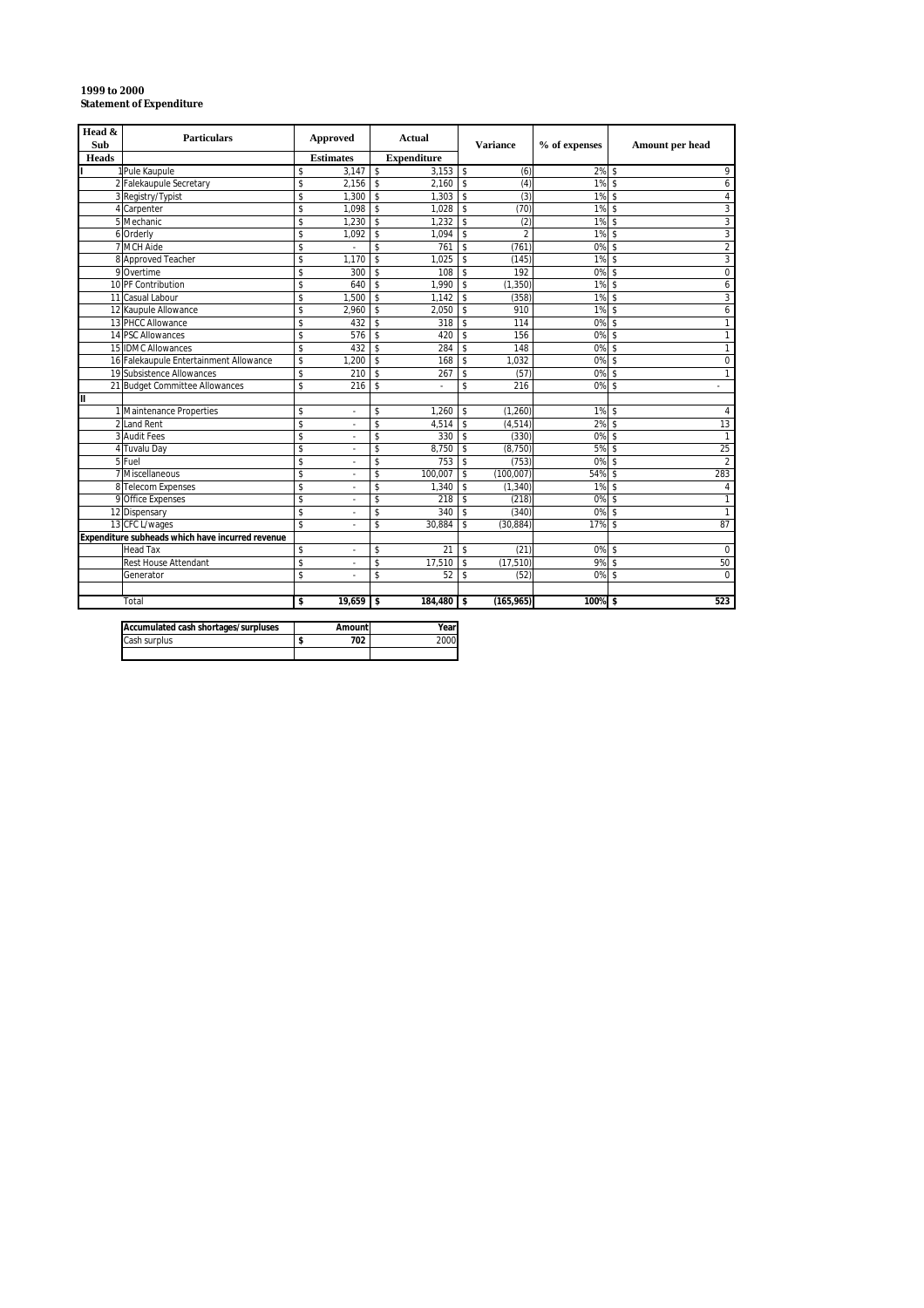To the members of Tuvalu's Parliament and the Ulu Aliki of Nukulaelae,

### **Report on the Financial Statements of Nukulaelae Kaupule**

We have audited the accompanying financial statements of the Nukulaelae Kaupule, which comprise Statement of Revenue, Statement of Expenditure and Analysis of Surpluses and Deficit for the year ended 31 March 2001 and the Bank Statement of Ledger Balances as at 31 March 2001.

## *Management's Responsibility for the Financial Statements*

Management is responsible for the preparation of these financial statements in accordance with section 71 of the Falekaupule Act and accompanying financial instructions, and for such internal control as management determines is necessary to enable the preparation of financial statements that are free from material misstatement, whether due to fraud or error.

# *Auditor's Responsibility*

Our responsibility is to express an opinion on these financial statements based on our audit. This responsibility arises from section 74 of the Falekaupule Act. We conducted our audit in accordance with the International Organisation of Supreme Audit Institution's (INTOSAI) Auditing Standards, which incorporate the International Auditing Standards.

Because of the matter described in the Basis for Disclaimer of Opinion paragraph, however, we were not able to obtain sufficient appropriate audit evidence to provide a basis for an audit opinion.

### *Basis for Disclaimer of Opinion*

The Nukulaelae Kaupule closing cash balance reported in the accounts was not able to be reconciled to the bank account balance. The cash on hand balance reported in the financial statements compared to the bank account balance was understated by \$62,224. This variance occurred due to all bank accounts and all their transactions not being included in the financial statements. This affects the completeness of the Statement of Revenue and the Statement of Expenditure, as well as the Analysis of Surpluses, Deficit and Balances. This is a material effect on the financial statements which is considered to be pervasive.

### *Disclaimer of Audit Opinion*

Because of the significance of the matter described in the Basis for Disclaimer of Opinion paragraph, we have not been able to obtain sufficient appropriate audit evidence to provide a basis for an audit opinion. Accordingly, we do not express an opinion on the financial statements.

### *Independence*

When carrying out the audit we followed the independence requirements of the Office of the Auditor General Tuvalu, which incorporate the independence requirements of the International Standards of Auditing and the International Organisation of Supreme Audit Institutions.

Eli Lopati Acting Auditor General of Tuvalu 27 January 2014 Vaiaku, Funafuti, Tuvalu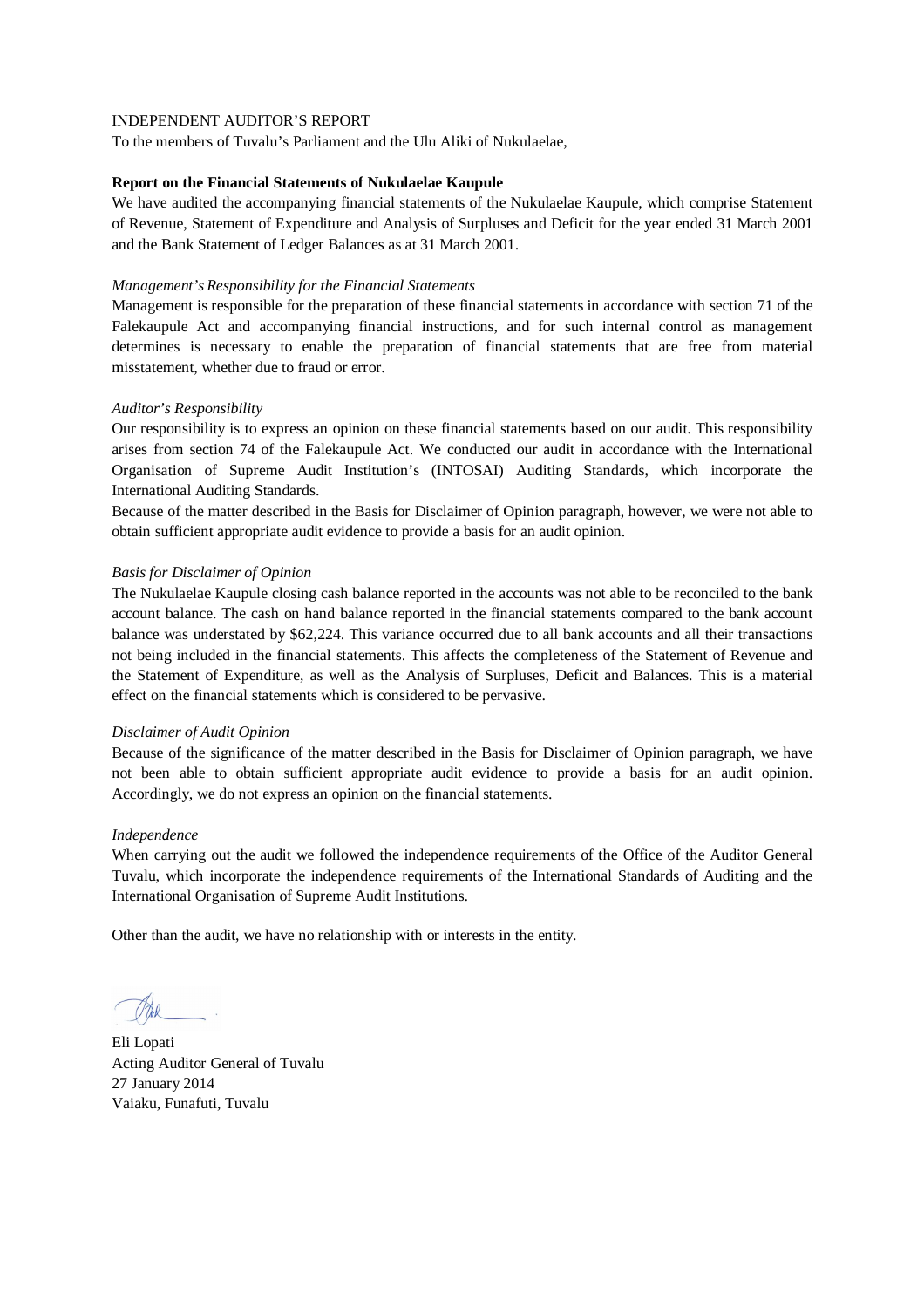# **Nukulaelae Kaupule Year 2000 to 2001**

# **Year Ending 31st March 2001**

| II GAI EN GINN GI JI SU NGA GILEO VI |  |  |  |  |         |  |  |  |  |  |
|--------------------------------------|--|--|--|--|---------|--|--|--|--|--|
| Balance as at 1st April 2000         |  |  |  |  | 24.035  |  |  |  |  |  |
| Add Revenue Collected                |  |  |  |  | 225.421 |  |  |  |  |  |
| Less Expenditure Incurred            |  |  |  |  | 101.367 |  |  |  |  |  |
| Balance as at 31st March 2001        |  |  |  |  | 148.089 |  |  |  |  |  |

# **Statement of Ledger Balances**

|                                          |              |         |               |         |           | Amount as per bank |          |           |
|------------------------------------------|--------------|---------|---------------|---------|-----------|--------------------|----------|-----------|
| <b>Particulars</b>                       | <b>Debit</b> |         | <b>Credit</b> |         | statement |                    | variance |           |
| Balance as at 31st March 2000            |              |         | \$            | 148.089 |           |                    |          |           |
|                                          |              |         |               |         |           |                    |          |           |
| Represented by Savings:                  |              |         |               |         |           |                    |          |           |
|                                          |              |         |               |         |           |                    |          |           |
| Australian Growth Bond Investment        | Ś            | 3,638   |               |         | \$        | 3,638              | \$       |           |
| Interest Bearing Deposit No:01-691697-40 | \$           | 5.612   |               |         | \$        | 5.746              | \$       | (134)     |
| Interest Bearing Deposit No:01-691697-41 | \$           | 3,846   |               |         | \$        |                    | \$       | 3,846     |
| Interest Bearing Deposit No:01-691697-42 | \$           | 45,098  |               |         | \$        | ٠                  | \$       | 45,098    |
| Savings NBT No:01-691697-30              | \$           | 88,394  |               |         | \$        | 101,716            | \$       | (13, 322) |
| Savings at Bank - School Canteen         | \$           | 563     |               |         | \$        | 589                | \$       | (27)      |
| Savings at Fusi                          | \$           | 800     |               |         | \$        | ٠                  | Ś        | 800       |
| Cash on Hand                             | \$           | 139     |               |         | \$        |                    | Ś        | 139       |
| FTF Nukulaelae No: 01-693246-30          | \$           | ٠       |               |         | \$        | 69.107             | \$       | (69, 107) |
| Malaga Nukulaelae No: 01-731281-30       | \$           | ٠       |               |         | \$        | 28,665             | \$       | (28, 665) |
| Faqaualafi MSS                           | \$           | ٠       |               |         | \$        | 852                | \$       | (852)     |
|                                          |              |         |               |         |           |                    |          |           |
| <b>Total</b>                             | \$           | 148.089 | \$            | 148.089 | \$        | 210.312            | \$       | (62, 224) |

# **Analysis of Surpluses, Deficit and Balances**

| Population                    |  |  | 353     |
|-------------------------------|--|--|---------|
| <b>Actual Revenue</b>         |  |  | 225.421 |
| <b>Actual Expenses</b>        |  |  | 101.367 |
| Surpluses/Deficit             |  |  | 124.053 |
| Opening Balance 01:04:2000    |  |  | 24.035  |
| Closing Balance 31:03:2001    |  |  | 148.089 |
| Closing Balance per Head (\$) |  |  | 420     |

**2000 to 2001 Statement of revenues**

| Head &       |                                     |                    | Approved                  |               | Actual           | Variance to |                | % of revenue | <b>Amount per head</b>             |
|--------------|-------------------------------------|--------------------|---------------------------|---------------|------------------|-------------|----------------|--------------|------------------------------------|
| Sub          | <b>Particulars</b>                  |                    |                           |               |                  |             | estimates      |              |                                    |
| <b>Heads</b> | Lands Tax                           | \$                 | <b>Estimates</b><br>1,595 | \$            | Revenue<br>1,474 | $\sim$      | (121)          | 1%           | $\overline{\mathbf{s}}$<br>4       |
|              | Head Tax                            | \$                 | 1,200                     | \$            | 1,624            | \$          | 424            | 1%           | 5<br>\$                            |
|              | Licences                            | \$                 | 1,000                     | \$            | 1,125            | \$          | 125            | 0%           | 3<br>\$                            |
|              | <b>House Rent</b>                   | \$                 | 1,000                     | \$            | 605              | \$          | (395)          | 0%           | \$<br>$\overline{2}$               |
|              | <b>Rest House</b>                   | \$                 | 100                       | $\mathsf{\$}$ | 2,775            | \$          | 2,675          | 1%           | 8<br>$\mathbf{\hat{S}}$            |
|              | <b>Investment Interest</b>          | \$                 | 350                       | \$            | 2,088            | \$          | 1,738          | 1%           | 6<br>$\mathbf{\hat{S}}$            |
|              | Miscellaneous                       | \$                 | 100                       | \$            | 584              | \$          | 484            | 0%           | \$<br>$\overline{2}$               |
|              | <b>Island Court Fines</b>           | \$                 | 100                       | \$            | 492              | \$          | 392            | 0%           | $\mathbf{1}$<br>\$                 |
|              | <b>Registration Fees</b>            | $\mathbf{\hat{S}}$ | 100                       | \$            | 30               | \$          | (70)           | 0%           | \$<br>0                            |
|              | Falekaupule                         | \$                 | 1,500                     | $\mathsf{\$}$ | 2,402            | \$          | 902            | 1%           | $\overline{7}$<br>$\mathsf{s}$     |
|              | Workshop                            | \$                 | 900                       | \$            | 4,711            | \$          | 3,811          | 2%           | 13<br>\$                           |
|              | Generator                           | \$                 | 200                       | \$            | 247              | \$          | 47             | 0%           | \$<br>1                            |
|              | School Fund                         | \$                 | 300                       | \$            | 300              | \$          | ä,             | 0%           | $\mathbf{\hat{S}}$<br>$\mathbf{1}$ |
|              | School Canteen                      | \$                 | 500                       | \$            | 563              | \$          | 63             | 0%           | $\overline{2}$<br>\$               |
|              | <b>Health Sanitation Fines</b>      | \$                 | 200                       | $\mathsf{\$}$ | 65               | \$          | (136)          | 0%           | 0<br>\$                            |
|              | Local Produce                       | \$                 | 2.000                     | \$            | 1.138            | \$          | L.             | 1%           | 3<br>\$                            |
|              | Licences (Bikes)                    | \$                 | 300                       | \$            | 246              | \$          | (54)           | 0%           | $\mathbf{1}$<br>\$                 |
|              |                                     | \$                 |                           | \$            | 30               | Ś           | 30             | 0%           | 0<br>\$                            |
|              | Kaupule Support Grant               | \$                 | 10,000                    | \$            | 10,000           | \$          | ä,             | 4%           | 28<br>\$                           |
|              | <b>Technical Grant 2</b>            | \$                 | 17,160                    | s.            | 22.812           | \$          | 5.652          | 10%          | 65<br>\$                           |
|              | <b>Tuvalu Day</b>                   | $\mathbf{\hat{S}}$ | 750                       | \$            | 2.000            | \$          | 1,250          | 1%           | \$<br>6                            |
|              | Lands Compensation & Rent           | \$                 | 3,772                     | $\mathsf{\$}$ | 3,772            | \$          | ä,             | 2%           | 11<br>\$                           |
|              | Avafoa III                          | s                  | 50,000                    | $\mathsf{\$}$ | 50,000           | \$          | ÷,             | 22%          | 142<br>\$                          |
|              | Primary School Maintenance          | \$                 | 520                       | \$            | 91               | \$          | (429)          | 0%           | \$<br>$\mathbf 0$                  |
|              | <b>Dispensary Maintenance</b>       | \$                 | 520                       | \$            | 520              | \$          | ٠              | 0%           | $\mathbf{1}$<br>\$                 |
|              | <b>FTF Distribution</b>             | \$                 | 40,000                    | \$            | 62,500           | \$          | 22,500         | 28%          | \$<br>177                          |
|              | New Interest Bearing Deposit        | \$                 |                           | \$            | 44,136           | \$          | 44,136         | 20%          | 125<br>\$                          |
|              |                                     |                    |                           |               |                  |             |                | 0%           | \$<br>$\mathcal{L}_{\mathcal{A}}$  |
|              | Revenue booked as expenditure Heads |                    |                           |               |                  |             |                | 0%           | \$<br>٠                            |
|              | Allowances                          | \$                 | 7,200                     | $\mathsf{\$}$ | 125              | \$          | (7,075)        | 0%           | \$<br>0                            |
|              | PF                                  | \$                 | 3,570                     | \$            | 2,691            | \$          | (879)          | 1%           | \$<br>8                            |
|              | Overtime                            | \$                 | 500                       | $\mathsf{\$}$ | 221              | \$          | (279)          | 0%           | $\mathbf{1}$<br>\$                 |
|              | Fuel                                | $\mathbf{\hat{S}}$ | 700                       | $\mathbf{s}$  | 33               | \$          | $\overline{a}$ | 0%           | 0<br>$\mathbf{\hat{S}}$            |
|              | <b>Audit Fees</b>                   | \$                 | 330                       | s.            | 5                | \$          | Ĭ.             | 0%           | 0<br>$\mathbf{\hat{S}}$            |
|              | <b>Telecom Faxes</b>                | \$                 | 1,480                     | \$            | 170              | \$          | (1, 310)       | 0%           | 0<br>$\mathbf{\hat{S}}$            |
|              | Salaries                            | \$                 | 6,000                     | \$            | 29               | \$          | Ĭ.             | 0%           | 0<br>\$                            |
|              | PF                                  | \$                 | 600                       | \$            | 538              | \$          | (62)           | 0%           | $\overline{2}$<br>\$               |
|              | PF                                  | \$                 | 200                       | \$            | 30               | \$          | (170)          | 0%           | $\mathbf{\hat{S}}$<br>0            |
|              | House Rents (New Building)          | \$                 | 20,000                    | \$            | 1,400            | \$          | (18,600)       | 1%           | \$<br>4                            |
|              | New Classroom                       | \$                 |                           | \$            | 172              | \$          | 172            | 0%           | 0<br>\$                            |
|              | New Power House                     | \$                 | 10.000                    | \$            | 3.679            | \$          | (6, 321)       | 2%           | 10<br>\$                           |
|              |                                     |                    |                           |               |                  |             |                |              |                                    |
|              |                                     |                    |                           |               |                  |             |                |              |                                    |
|              | <b>Total Revenue Collected</b>      | \$                 | $184,747$ \$              |               | $225,421$ \$     |             | 48,499         | 100% \$      | 639                                |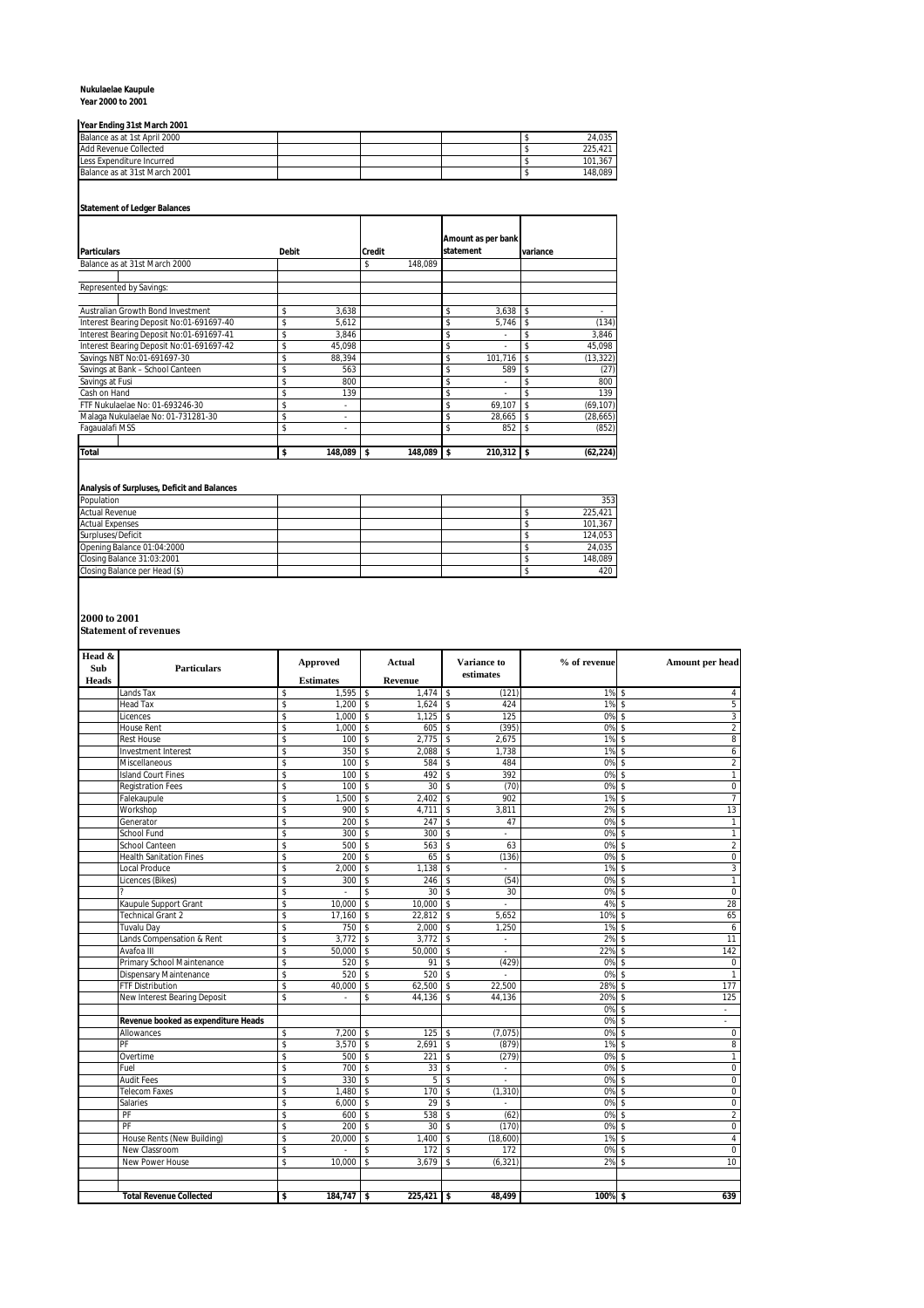| Head $\&$<br>Sub | Statement or Experientin e<br><b>Particulars</b> | Approved          |                    | <b>Actual</b>      | <b>Variance</b>                   | % of expenses | Amount per head                      |
|------------------|--------------------------------------------------|-------------------|--------------------|--------------------|-----------------------------------|---------------|--------------------------------------|
| <b>Heads</b>     |                                                  | <b>Estimates</b>  |                    | <b>Expenditure</b> |                                   |               |                                      |
|                  | <b>Expenditure</b>                               |                   |                    |                    |                                   |               |                                      |
|                  | Salaries                                         | 21,218<br>\$      | s.                 | 21,121             | \$<br>97                          | 21%           | 60<br>-\$                            |
|                  | <b>Allowances</b>                                | 7.200<br>\$       | \$                 | 5.590              | \$<br>1.610                       | 6%            | 16<br>$\mathbf{\hat{s}}$             |
|                  | Kaupule Salaries                                 | $12,000$ \$<br>\$ |                    | 10,675             | \$<br>1,325                       | 11%           | 30<br>\$                             |
|                  | PF                                               | \$<br>3,570       | \$                 | 6,145              | \$<br>(2, 575)                    | 6%            | 17<br>\$                             |
|                  | Overtime                                         | \$<br>500         | \$                 | 302                | \$<br>198                         | 0%            | $\mathbf{1}$<br>$\mathbf{\hat{S}}$   |
|                  | Fuel                                             | \$<br>700         | \$                 | 1,049              | \$<br>(349)                       | 1%            | 3<br>\$                              |
|                  | <b>Audit Fees</b>                                | 330<br>\$         | s.                 | 330                | \$<br>÷                           | 0%            | $\overline{1}$<br>-\$                |
|                  | Lands Rent & Compensation                        | \$<br>4,514       | \$                 | 4.414              | \$<br>100                         | 4%            | 13                                   |
|                  | <b>Telecom Faxes</b>                             | \$<br>1,480       |                    | \$<br>3,812        | \$<br>(2, 332)                    | 4%            | 11<br>$\mathbf{\hat{s}}$             |
|                  | Maintenance of Office                            | \$<br>5,000       | \$                 | 6,895              | \$<br>(1, 895)                    | 7%            | 20<br>-\$                            |
|                  | Office Supplies                                  | \$<br>714         | \$                 | 5,320              | \$<br>(4,606)                     | 5%            | 15                                   |
|                  | Hospitality                                      | \$<br>1,000       | \$                 | 71                 | \$<br>929                         | 0%            | $\mathbf 0$<br>$\mathbf{\hat{S}}$    |
|                  | Undefined                                        | \$                | \$                 | 247                | \$<br>(247)                       | 0%            | $\overline{1}$<br>$\mathbf{\hat{s}}$ |
|                  | Salaries                                         | \$<br>6,000       | \$                 | 5,250              | \$<br>750                         | 5%            | 15<br>$\mathbf{\hat{s}}$             |
|                  | PF                                               | \$<br>600         | $\mathbf{\hat{S}}$ | 940                | \$<br>(340)                       | 1%            | $\overline{3}$                       |
|                  | Faikimua Open Days                               | \$<br>300         | \$                 | 300                | \$<br>$\mathcal{L}_{\mathcal{A}}$ | 0%            | $\mathbf{1}$<br>-\$                  |
|                  | Prize Giving - Faikimua                          | 200<br>\$         | \$                 | 200                | \$<br>٠                           | 0%            | $\mathbf{1}$<br>-\$                  |
|                  | <b>Allowances School Committee</b>               | 720<br>\$         | \$                 | 660                | \$<br>60                          | 1%            | $\overline{2}$                       |
|                  | <b>Allowances</b>                                | \$<br>540         | $\mathbf{\hat{S}}$ | 495                | \$<br>45                          | 0%            | $\mathbf{1}$                         |
|                  | Kaupule Grant to NGOs                            | 500<br>\$         | \$                 | 203                | \$<br>297                         | 0%            | 1<br>\$                              |
|                  | Road Improvements                                | 2.000<br>\$       | \$                 | 447                | \$<br>1.553                       | 0%            | $\overline{1}$<br>-\$                |
|                  | PF                                               | \$<br>200         | \$                 | 60                 | \$<br>140                         | 0%            | $\overline{0}$<br>\$                 |
|                  | <b>Cultural Promotion</b>                        | \$<br>500         | \$                 | 138                | \$<br>362                         | 0%            | $\mathbf 0$<br>$\mathbf{\hat{s}}$    |
|                  | House Rents (New Building)                       | \$<br>20,000      | \$                 | 2,396              | \$<br>17,604                      | 2%            | $\overline{7}$<br>$\mathbf{\hat{s}}$ |
|                  | Grant to IDRF                                    | \$<br>4,000       | \$                 | 4,000              | \$                                | 4%            | 11                                   |
|                  | CFC                                              | \$<br>÷.          |                    | \$<br>2.991        | \$<br>(2,991)                     | 3%            | 8<br>\$                              |
|                  | New Classroom                                    | \$<br>٠           | \$                 | 17                 | \$<br>(17)                        | 0%            | $\mathbf 0$<br>\$                    |
|                  | New Power House                                  | \$<br>10,000      | \$                 | 13,721             | \$<br>(23, 721)                   | 14%           | 39<br>\$                             |
|                  | <b>Expenditure journalled to revenue</b>         |                   |                    |                    |                                   |               |                                      |
|                  | <b>Heads</b>                                     |                   |                    |                    |                                   |               |                                      |
|                  | <b>Rest House</b>                                | \$                | $100$ \$           | 1,335              | \$<br>(1, 235)                    | $1\%$ \$      | 4                                    |
|                  | Workshop                                         | \$<br>900         | \$                 | 178                | \$<br>722                         | 0%            | $\mathbf{\hat{S}}$<br>$\mathbf{1}$   |
|                  | Generator                                        | \$<br>200         | \$                 | 12                 | \$<br>188                         | 0%            | $\mathbf 0$<br>\$                    |
|                  | Tuvalu Day                                       | 750<br>\$         | \$                 | 1.278              | \$<br>(528)                       | 1%            | $\overline{4}$<br>$\mathbf{\hat{s}}$ |
|                  | Cash shortage during this period                 | \$<br>٠           | \$                 | 778                | \$<br>(778)                       | $1\%$ \$      | $\overline{2}$                       |
|                  | <b>Total Expenditures Incurred</b>               | \$<br>105,736     | \$                 | $101,367$ \$       | (15, 631)                         | 100% \$       | 287                                  |
|                  |                                                  |                   |                    |                    |                                   |               |                                      |

| Accumulated cash shortages/surpluses | Amount | Year |
|--------------------------------------|--------|------|
| <b>Accumulated Cash surplus</b>      | 702    | 2000 |
| Cash Shortage during this period     | 778    | 2001 |

# **2000 to 2001 Statement of Expenditure**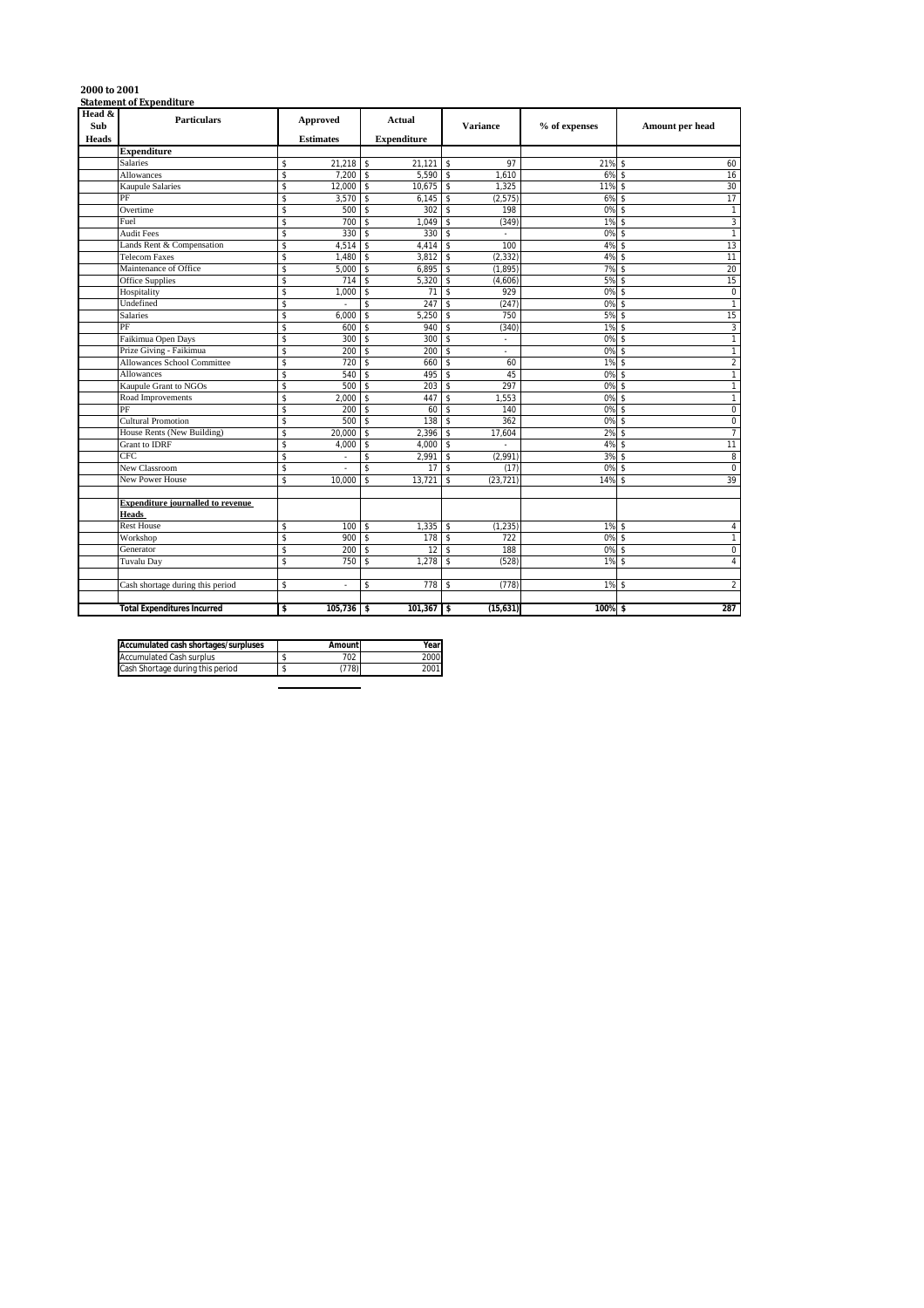To the members of Tuvalu's Parliament and the Ulu Aliki of Nukulaelae,

### **Report on the Financial Statements**

We have audited the accompanying financial statements of the Nukulaelae Kaupule, which comprise Statement of Revenue, Statement of Expenditure and Analysis of Surpluses and Deficit for the year ended 31 March 2002 and the Bank Statement of Ledger Balances as at 31 March 2002.

### *Management's Responsibility for the Financial Statements*

Management is responsible for the preparation of these financial statements in accordance with section 71 of the Falekaupule Act and accompanying financial instructions, and for such internal control as management determines is necessary to enable the preparation of financial statements that are free from material misstatement, whether due to fraud or error.

### *Auditor's Responsibility*

Our responsibility is to express an opinion on these financial statements based on our audit. This responsibility arises from section 74 of the Falekaupule Act.

We conducted our audit in accordance with the International Organisation of Supreme Audit Institution's (INTOSAI) Auditing Standards, which incorporate the International Auditing Standards. These standards require that we comply with ethical requirements and, plan and perform the audit to obtain reasonable assurance about whether the financial statements are free from material misstatement. An audit involves performing procedures to obtain audit evidence about the amounts and disclosures in the financial statements.

The procedures selected depend on the auditor's judgment, including the assessment of the risks of material misstatement of the financial statements, whether due to fraud or error. In making those risk assessments, the auditor considers internal control relevant to the entity's preparation and fair presentation of the financial statements in order to design audit procedures that are appropriate in the circumstances, but not for the purpose of expressing an opinion on the effectiveness of the entity's internal control. An audit also includes evaluating the appropriateness of accounting policies used and the reasonableness of accounting estimates made by management, as well as evaluating the overall presentation of the financial statements. We did not examine every transaction, nor do we guarantee complete accuracy of the financial statements.

We believe that the audit evidence we have obtained is sufficient and appropriate to provide a basis for our qualified audit opinion.

### *Basis for Qualified Opinion*

The Nukulaelae Kaupule closing cash balances in the financial statements were not able to be reconciled to the bank statement balances. The cash on hand balance reported in the financial statements compared to the bank account balance was understated by \$29,331. This variance occurred due to all bank accounts and all their transactions not being included in the financial statements. We were unable to obtain sufficient appropriate audit evidence surrounding the completeness of the Statement of Revenue and the Statement of Expenditure, as well as the Analysis of Surpluses, Deficit and Balances. This is a material effect on the financial statements.

### *Qualified Opinion*

In our opinion, except for the possible effects of the matter described in the Basis for Qualified Opinion paragraph, the financial statements of Nukulaelae Kaupule for the year ended 31 March 2002 are prepared, in all material respects, in accordance with the Falekaupule Act.

### *Independence*

When carrying out the audit we followed the independence requirements of the Office of the Auditor General, which incorporate the independence requirements of the International Standards of Auditing and the International Organisation of Supreme Audit Institutions.

Eli Lopati Acting Auditor General of Tuvalu 27 January 2014 Vaiaku, Funafuti, Tuvalu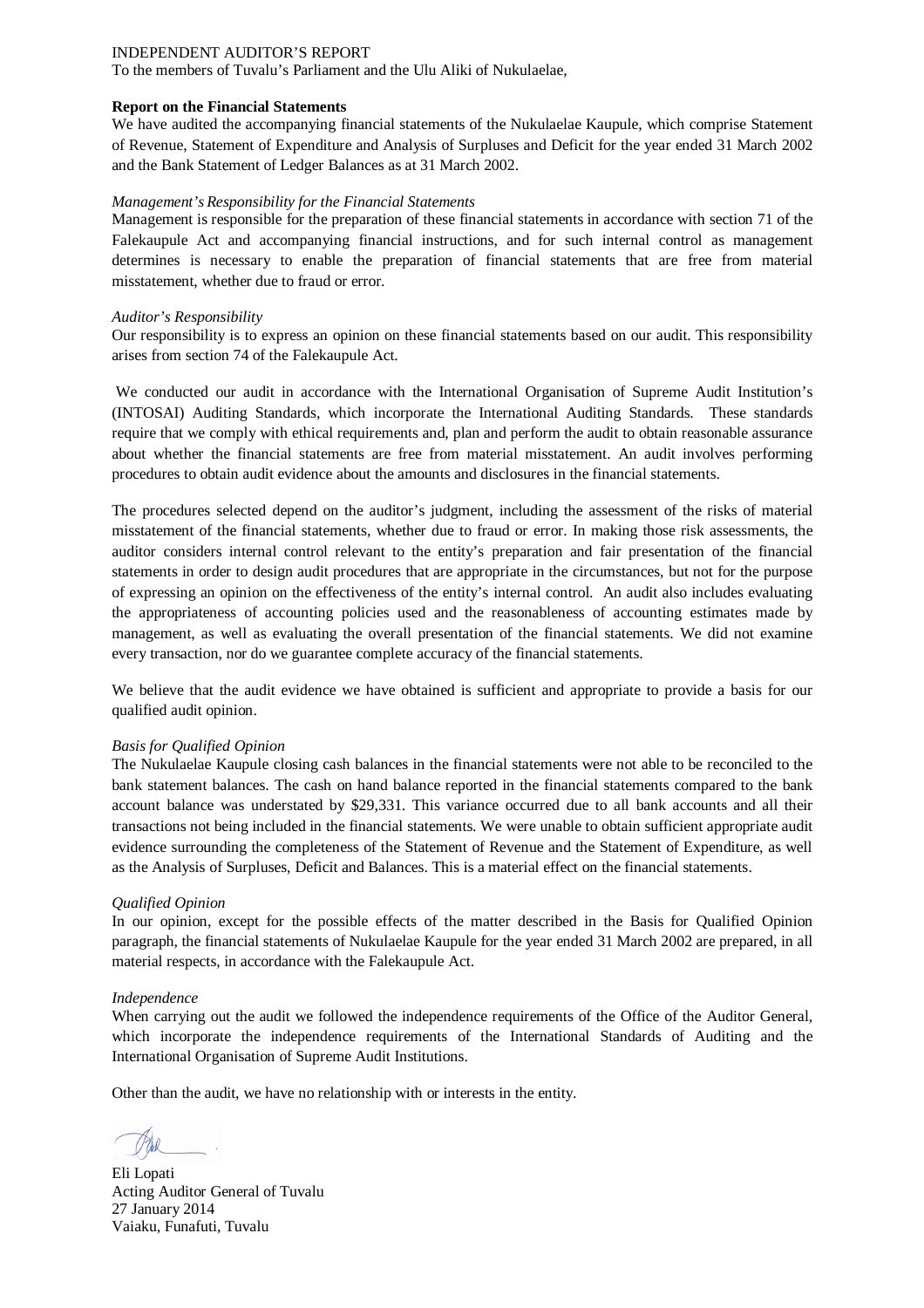### **Nukulaelae Kaupule Year 2001 to 2002**

### **Year Ending 31st March 2002**

| Balance as at 1st April 2001  |  |  | 148.089 |
|-------------------------------|--|--|---------|
| Add Revenue Collected         |  |  | 245.343 |
| Less Expenditure Incurred     |  |  | 301.613 |
| Balance as at 31st March 2002 |  |  | 91.819  |

### **Statement of Ledger Balances**

| <b>Particulars</b>                       | Debit |            | <b>Credit</b> |            |    | Amount as per<br>bank statement | variance |           |  |
|------------------------------------------|-------|------------|---------------|------------|----|---------------------------------|----------|-----------|--|
| Balance as at 31st March 2001            |       |            | \$            | 91.819     |    |                                 |          |           |  |
| Represented by Savings:                  |       |            |               |            |    |                                 |          |           |  |
| Australian Growth Bond Investment        |       | 4.096      |               |            | s  | 4.096                           | s        |           |  |
| Interest Bearing Deposit No:01-691697-40 |       | 5.906      |               |            | \$ | 5.937                           | s        | (31)      |  |
| Interest Bearing Deposit No:01-691697-41 |       | 4.022      |               |            | s  | 4.022                           |          | (0)       |  |
| FTF Account No:01-693246-30              |       | 46.200     |               |            | \$ | 57.151                          |          | (10.951)  |  |
| Canteen No:01-260176-30                  |       | 563        |               |            | s  | 601                             |          | (38)      |  |
| Savings NBT No:01-691697-30              |       | 29.311     |               |            | \$ | 43.537                          |          | (14, 226) |  |
| Savings at Fusi                          |       | 1.716      |               |            | \$ |                                 |          | 1.716     |  |
| Cash on Hand                             |       | 5          |               |            | s  | ٠                               |          | 5         |  |
| Malaga Nukulaelae                        |       | ٠          |               |            | s  | 4.187                           |          | (4, 187)  |  |
| Faqaualafi ASS                           |       | ٠          |               |            | s  | 1.620                           |          | (1,620)   |  |
| <b>Total</b>                             | \$    | $91.819$ S |               | $91.819$ S |    | $121.151$ \$                    |          | (29.331)  |  |

### **Analysis of Surpluses, Deficit and Balances**

| Population                    |  |  | 353      |
|-------------------------------|--|--|----------|
| <b>Actual Revenue</b>         |  |  | 245.343  |
| <b>Actual Expenses</b>        |  |  | 301.613  |
| Surpluses/Deficit             |  |  | (56.269) |
| Opening Balance 01:04:2001    |  |  | 148.089  |
| Closing Balance 31:03:2002    |  |  | 91.819   |
| Closing Balance per Head (\$) |  |  | 260      |
|                               |  |  |          |

**2001 to 2002 Statement of revenues**

| Head &                  |                                                             |          | <b>Approved</b>  | Actual                    | Variance to                | % of revenue | Amount per head                             |
|-------------------------|-------------------------------------------------------------|----------|------------------|---------------------------|----------------------------|--------------|---------------------------------------------|
| Sub<br><b>Heads</b>     | Particulars                                                 |          | <b>Estimates</b> | Revenue                   | estimates                  |              |                                             |
| AD                      | Adminstration                                               |          |                  |                           |                            |              |                                             |
| В                       | Lands Tax<br>Head Tax                                       | s<br>\$  | 1,595<br>1,200   | 1,405<br>s<br>\$<br>1,601 | (190)<br>s<br>401<br>s     | 1%<br>1%     | s<br>4<br>5<br>\$                           |
|                         | Licences                                                    | s        | 1,000            | 703<br>\$                 | (297)<br>s                 | 0%           | $\overline{2}$<br>s                         |
|                         | <b>House Rent</b>                                           | Š        | 1.000            | \$<br>335                 | (665)<br>s                 | 0%           | $\overline{1}$<br>Š                         |
|                         | <b>Rest House</b>                                           | s        | 100              | \$<br>2,580               | 2,480<br>s                 | 1%           | 7<br>s                                      |
|                         | <b>Investment Interest</b><br>Miscellaneous                 | \$       | 350<br>100       | 114,241<br>\$<br>19,798   | 113,891<br>\$<br>19,698    | 47%<br>8%    | 324<br>\$<br>56                             |
|                         | <b>Island Court Fines</b>                                   | \$<br>\$ | 100              | \$<br>301<br>s            | \$<br>201<br>s             | 0%           | \$<br>$\mathbf{1}$<br>s                     |
|                         | Falekaupule                                                 | \$       | 1,500            | \$<br>1,141               | (359)<br>\$                | 0%           | 3<br>s                                      |
|                         | Workshop                                                    | s        | 900              | 3,689<br>\$               | 2,789<br>\$                | 2%           | 10<br>\$                                    |
| M                       | Generator                                                   | \$       | 200              | \$<br>196                 | \$<br>(5)                  | 0%           | \$<br>1                                     |
| N<br>EDU                | 7777?<br><b>Education</b>                                   |          |                  | \$<br>313                 | Ś<br>313                   | 0%           | \$<br>$\mathbf{1}$                          |
| Α                       | School Fund                                                 | s        | 300              | 520<br>s                  | 220<br>Ś                   | 0%           | $\mathbf{1}$<br>s                           |
| B                       | School Canteen                                              | \$       | 500              | s<br>300                  | \$<br>(200)                | 0%           | \$<br>$\mathbf{1}$                          |
|                         |                                                             |          |                  | 700<br>\$                 | 700<br>\$                  | 0%           | \$<br>2                                     |
| <b>HFP</b>              | <b>Health &amp; Family Planning</b>                         |          |                  |                           |                            |              |                                             |
| Α<br>R                  | <b>Health Sanitation Fines</b><br><b>Fitness Center Fee</b> | s<br>\$  | 200<br>10        | 601<br>s<br>\$<br>19      | 401<br>s<br>Ś<br>9         | 0%<br>0%     | $\overline{2}$<br>s<br>$\overline{0}$<br>\$ |
| RE                      | Resources                                                   |          |                  |                           |                            |              |                                             |
| Α                       | Local Produce                                               | s        | 2,000            | 754<br>s                  | (1, 246)<br>s              | 0%           | $\overline{\mathbf{c}}$<br>s                |
| <b>B</b>                | Handicrafts                                                 | \$       | 1,000            | \$<br>$\mathfrak{p}$      | (998)<br>\$                | 0%           | $\overline{0}$<br>s                         |
| CA                      | <b>Community Affairs</b>                                    |          |                  |                           |                            |              |                                             |
| Α<br>R                  | Tennis Court Fees                                           | s<br>s   | 10<br>30         | 100<br>s<br>150<br>Ś      | 90<br>s<br>120<br>s        | 0%<br>0%     | $\overline{0}$<br>s<br>$\Omega$<br>s        |
| wl                      | Sports - Genrs<br><b>Works &amp; Utilities</b>              |          |                  |                           |                            |              |                                             |
| А                       | Licences (Bikes)                                            | Ś        | 300              | 229<br>Ś                  | (72)<br>Ś                  | 0%           | Ś<br>$\mathbf{1}$                           |
|                         |                                                             |          |                  |                           |                            |              |                                             |
| <b>CUL</b>              | Culture                                                     |          |                  |                           |                            |              |                                             |
| А<br>R                  | Malaga                                                      | s<br>\$  | 10,000<br>1,000  | 10,000<br>\$<br>\$<br>325 | s<br>(675)<br>s            | 4%<br>0%     | 28<br>s<br>$\mathbf{1}$<br>\$               |
| ENV                     | Sale of Tapes<br><b>Environment &amp; Conservation</b>      |          |                  |                           |                            |              |                                             |
|                         | Fines                                                       | Š        | 10               |                           | (10)<br>Ś                  | 0%           | s                                           |
| R                       | Environment Tax                                             | \$       | 300              | 34<br>Ś                   | (266)<br>Ś                 | 0%           | $\bf 0$<br>s                                |
|                         | mm                                                          |          |                  | 246<br>s                  | 246<br>s                   | 0%           | \$<br>$\mathbf{1}$                          |
| AD                      | <b>GOT (Government of Tuvalu)</b><br>Kaupule Support Grant  | s        | 10,000           | 10,000<br>\$              | Ś                          | 4%           | 28<br>s                                     |
|                         | Technical Grant 2                                           | s        | 17,160           | 23,562<br>s               | 6,402<br>s                 | 10%          | 67<br>s                                     |
|                         | Tuvalu Day                                                  | \$       | 750              | 4,020<br>\$               | 3,270<br>s                 | 2%           | 11<br>\$                                    |
|                         | Lands Compensation & Rent                                   | \$       | 3,772            | s<br>4,154                | 382<br>Ś                   | 2%           | \$<br>12                                    |
| <b>AD</b>               | <b>Faxes and Telephones</b>                                 | \$       | 2,020            | \$<br>270                 | (1,750)<br>Š               | 0%           | \$<br>1                                     |
|                         | <b>Office Supplies</b><br><b>GOT: Education</b>             | \$       | 370              | s<br>120                  | (250)<br>Š                 | 0%           | $\overline{0}$<br>s                         |
|                         | Primary School Maintenance                                  | \$       | 520              | 2,214<br>s                | 1,694<br>s                 | 1%           | 6<br>s                                      |
|                         | <b>GOT: Health &amp; Family Planning</b>                    |          |                  |                           |                            |              |                                             |
|                         | Dispensary Maintenance                                      | Ś        | 520              | 6<br>s                    | (514)<br>Ś                 | 0%           | $\overline{0}$<br>Ś                         |
|                         | <b>Falekaupule Trust Fund</b>                               |          |                  |                           |                            |              |                                             |
|                         | <b>FTF Distribution</b>                                     | \$       | 40,000           | \$<br>1,517               | (38, 483)                  | 1%           | 4<br>\$                                     |
|                         | Expenditure subheads which have earnt revenue               |          |                  |                           |                            |              |                                             |
| AD                      | Administration                                              |          |                  |                           |                            |              |                                             |
| 1                       | Salaries                                                    | s        | 21,218           | 109<br>\$                 | (21, 109)<br>s             | 0%           | $\Omega$<br>s                               |
| $\overline{2}$<br>3     | Allowances                                                  | Ś        | 7.200<br>12,000  | \$<br>135                 | (7.065)<br>Ś<br>Ś          | 0%<br>1%     | $\overline{0}$<br>Ś                         |
|                         | Kaupule Salaries<br>4 PF                                    | \$<br>\$ | 3,570            | \$<br>2,174<br>\$<br>338  | (9,826)<br>(3, 232)<br>Ś   | 0%           | \$<br>6<br>Ś<br>1                           |
|                         | 11 Maintenance of Office                                    | s        | 5,000            | 4<br>s                    | (4,996)<br>s               | 0%           | 0<br>s                                      |
|                         | 12 Office Supplies                                          | \$       | 714              | s<br>12                   | \$<br>(702)                | 0%           | \$<br>$\,0\,$                               |
| EDU                     | Education                                                   |          |                  |                           |                            |              |                                             |
| 1<br>$\overline{2}$     | Salaries                                                    | s<br>\$  | 6,000<br>600     | 139<br>s<br>417<br>s      | (5,861)<br>s<br>(183)<br>s | 0%<br>0%     | $\overline{0}$<br>s<br>1<br>\$              |
| <b>WU</b>               | <b>Works &amp; Utilities</b>                                |          |                  |                           |                            |              |                                             |
|                         | Road Improvements                                           | \$       | 2,000            |                           | (2,000)<br>Ś               | 0%           | Ś                                           |
| $\overline{\mathbf{2}}$ | PF                                                          | s        | 200              | 8<br>s                    | (193)<br>s                 | 0%           | $\bf 0$<br>s                                |
| <b>CUL</b>              | Culture                                                     |          |                  |                           |                            |              |                                             |
|                         | Cultural Promotion                                          | \$       | 500              | s                         | (500)<br>s<br>Š            | 0%<br>12%    | s<br>86<br>s                                |
|                         | Unknown<br>Development (SDE)                                |          |                  | 30,231                    | 30,231                     |              |                                             |
| 72                      | House Rents (New Building)                                  | \$       | 20,000           | Ś<br>403                  | Š<br>(19, 597)             | 0%           | Š<br>$\mathbf{1}$                           |
|                         | CFC                                                         |          |                  | Ś<br>36                   | Ś<br>36                    | 0%           | $\overline{0}$<br>Ś                         |
|                         | Land Rents                                                  |          |                  | \$<br>5,194               | s<br>5,194                 | 2%           | \$<br>15                                    |
|                         |                                                             |          |                  |                           |                            |              |                                             |
|                         | <b>Total Revenue Collected</b>                              | \$       | 177,819          | S<br>$245,343$ \$         | 67,524                     | 100%         | 695<br>s                                    |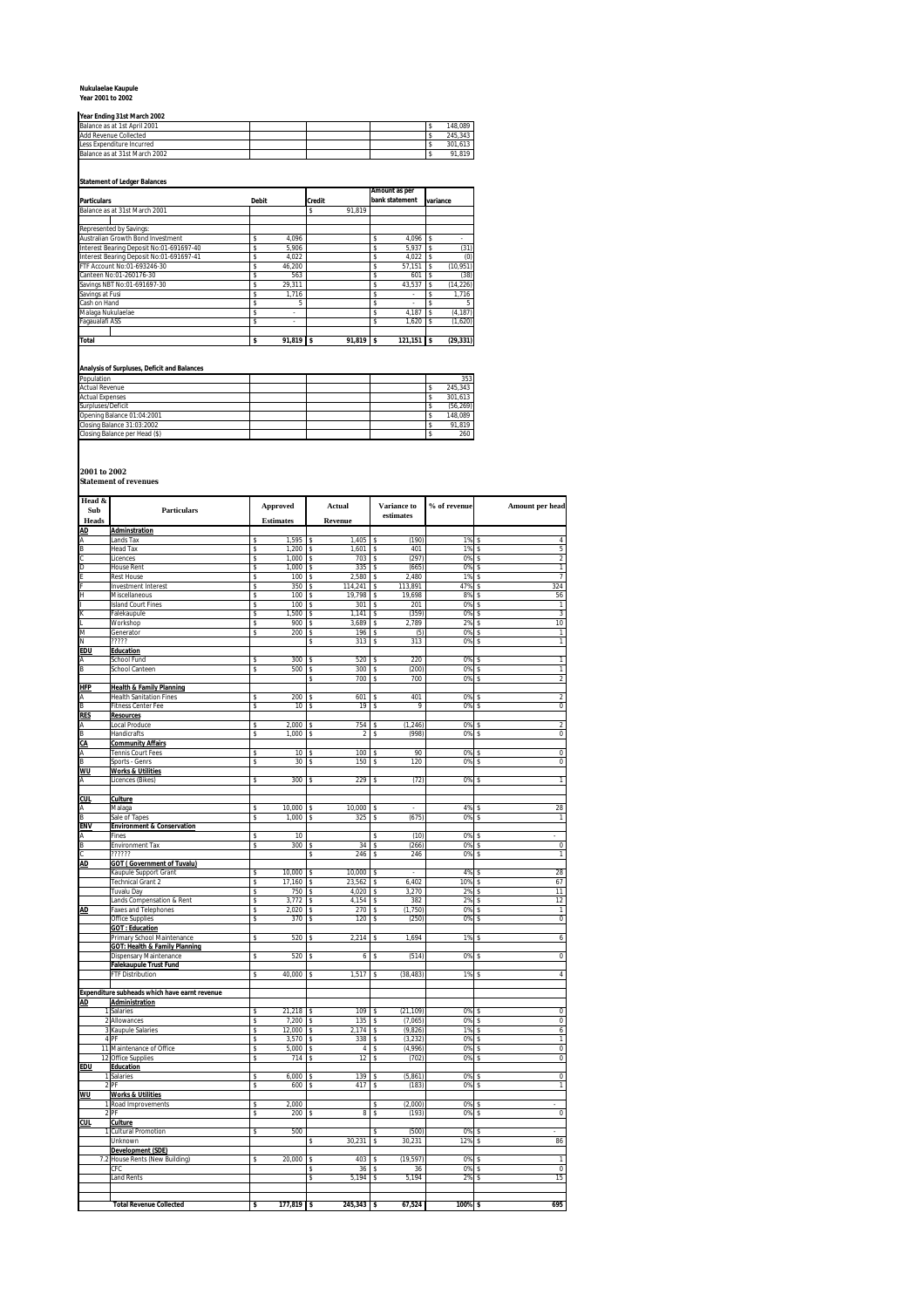# **2001 to 2002 Statement of Expenditure**

| Head &<br>Sub  | Particulars                                                 |          | Approved         |          | Actual             | Variance                      | $\%$ of  | Amount per head |                                  |
|----------------|-------------------------------------------------------------|----------|------------------|----------|--------------------|-------------------------------|----------|-----------------|----------------------------------|
| <b>Heads</b>   |                                                             |          | <b>Estimates</b> |          | <b>Expenditure</b> |                               | expenses |                 |                                  |
|                | <b>Expenditures:</b>                                        |          |                  |          |                    |                               |          |                 |                                  |
| AD             | <b>Administration</b>                                       |          |                  |          |                    |                               |          |                 |                                  |
|                | Salaries                                                    | s        | 21,218           | \$       | 28,182             | (6,964)<br>\$                 | 9%       | s               | 80                               |
| $\overline{a}$ | Allowances                                                  | \$       | 7,200            | \$       | 6,788              | 412<br>\$                     | 2%       | \$              | 19                               |
| 3              | Kaupule Salaries                                            | \$       | 12,000           | \$       | 5,030              | 6,970<br>\$                   | 2%       | \$              | 14                               |
|                | 4 PF                                                        | \$       | 3,570            | \$       | 506                | \$<br>3,064                   | 0%       | \$              | 1                                |
| 6              | Travel & Subsistence                                        | s        | 1,000            | \$       | 948                | 52<br>s                       | 0%       | s               | 3                                |
| 7              | Fuel                                                        | \$       | 700              | \$       | 330                | 370<br>Ś                      | 0%       | Ś               | 1                                |
|                | 8 Audit Fees                                                | s        | 330              | s        | 9,840              | (9, 510)<br>\$                | 3%       | s               | 28                               |
|                | 9 Lands Rent & Compensation<br>10 Telecom Faxes             | \$<br>\$ | 4,514<br>1,480   | \$<br>\$ | 1,031<br>2,702     | \$<br>3,483<br>\$<br>(1, 222) | 0%<br>1% | s<br>s          | 3<br>8                           |
|                | 11 Maintenance of Office                                    | \$       | 5,000            | s        | 1,218              | 3.782<br>\$                   | 0%       | s               | 3                                |
|                | 12 Office Supplies                                          | \$       | 714              | \$       | 445                | 269<br>\$                     | 0%       | Ś               | $\overline{1}$                   |
|                | 13 Hospitality                                              | s        | 1,000            | \$       | 250                | 750<br>\$                     | 0%       | s               | $\overline{1}$                   |
| EDU            | Education                                                   |          |                  |          |                    |                               |          |                 |                                  |
| 1              | Salaries                                                    | \$       | 6,000            | \$       | 4,731              | 1,269<br>s                    | 2%       | s               | 13                               |
|                | 2 PF                                                        | \$       | 600              | \$       | 974                | \$<br>(374)                   | 0%       | s               | 3                                |
|                | 3 Scholarships                                              | \$       | 1,000            | s        |                    | 1.000<br>s                    | 0%       | s               |                                  |
|                | 4 Faikimua Open Days                                        | s        | 300              | \$       | 100                | \$<br>200                     | 0%       | Ś               | $\overline{0}$                   |
|                | 5 Prize Giving - Faikimua                                   | s        | 200              | s        | 178                | 22<br>s                       | 0%       | s               | 1                                |
| 6              | Allowances School Committee                                 | \$       | 720              | \$       | 996                | (276)<br>Ś                    | 0%       | Ś               | 3                                |
| <b>HFP</b>     | <b>Health &amp; Family Planning</b>                         |          |                  |          |                    |                               |          |                 |                                  |
| 1              | Allowances                                                  | \$       | 540              | \$       | 45                 | 495<br>\$                     | 0%       | \$              | $\overline{0}$                   |
| 2              | <b>Health Workshops</b>                                     | s        | 500              | s        | 465                | 35<br>s                       | 0%       | s               | 1                                |
| <b>RES</b>     | Resources                                                   |          |                  |          |                    |                               |          |                 |                                  |
|                | Labour                                                      | s        | 1,000            | \$       | 650                | 350<br>Ś                      | 0%       | Ś               | $\overline{2}$                   |
| СA             | <b>Community Affairs</b>                                    |          |                  |          |                    |                               |          |                 |                                  |
|                | Kaupule Grant to NGOs                                       | \$       | 500              | \$       | 253                | 247<br>\$                     | 0%       | \$              | 1                                |
| WU             | <b>Works &amp; Utilities</b>                                |          |                  |          |                    |                               |          |                 |                                  |
|                | 1 Road Improvements<br>2 PF                                 | s<br>s   | 2,000<br>200     | s<br>s   | 600<br>60          | 1.400<br>s<br>140             | 0%<br>0% | s<br>s          | $\overline{2}$<br>$\overline{0}$ |
| CUL            | Culture                                                     |          |                  |          |                    | \$                            |          |                 |                                  |
| 1              | Cultural Promotion                                          | \$       | 500              | \$       | 10                 | 490<br>\$                     | 0%       | s               | $\overline{0}$                   |
|                | ????                                                        | \$       | ł.               | \$       | 30,243             | (30, 243)<br>\$               | 10%      | \$              | 86                               |
|                | <b>Development (SDE)</b>                                    |          |                  |          |                    |                               |          |                 |                                  |
|                | 7.2 House Rents (New Building)                              | s        | 20,000           | \$       | 11,090             | 8.910<br>\$                   | 4%       | Ś               | 31                               |
|                | 7.3 Pearl Farming                                           | \$       | 20,000           | \$       |                    | 20,000<br>\$                  | 0%       | s               |                                  |
|                | 7.4 Grant to IDRF                                           | \$       | 4,000            | \$       | 11,165             | \$<br>(7, 165)                | 4%       | s               | 32                               |
|                | CFC                                                         | \$       |                  | \$       | 1,967              | (1,967)<br>\$                 | 1%       | s               | 6                                |
|                | New Classroom                                               | \$       |                  | \$       | 2,559              | \$<br>(2, 559)                | 1%       | \$              |                                  |
|                | New Power House                                             | s        | 10,000           | s        | 5.949              | s<br>4,051                    | 2%       | s               | 17                               |
|                |                                                             |          |                  |          |                    |                               |          |                 |                                  |
| <b>AD</b>      | <b>Administration</b>                                       |          |                  |          |                    |                               |          |                 |                                  |
|                | <b>Rest House</b>                                           | \$       | 100              | \$       | 806                | (706)<br>\$                   | 0%       | s               | $\sqrt{2}$                       |
|                | Investment Interest                                         | \$       | 350              | \$       | 8,183              | \$<br>(7, 833)                | 3%       | \$              | 23                               |
| н              | Miscellaneous                                               | s        | 100              | s        | 6                  | 94<br>s                       | 0%       | s               | $\,0\,$                          |
|                | Workshop                                                    | s        | 900              | s        | 223                | 677<br>ŝ                      | 0%       | s               | ī                                |
| <b>AD</b>      | <b>GOT (Government of Tuvalu)</b>                           |          |                  |          |                    |                               |          |                 |                                  |
|                | Tuvalu Day                                                  | s        | 750              | \$       | 2,000              | (1, 250)<br>s                 | 1%       | s               | 6                                |
|                | <b>GOT: Education</b>                                       | \$       | 520              |          | 335                | 185<br>s                      | 0%       |                 | 1                                |
|                | Primary School Maintenance<br>GOT: Health & Family Planning |          |                  | \$       |                    |                               |          | \$              |                                  |
|                | Dispensary Maintenance                                      | s        | 520              | \$       | 100                | 420<br>Ś                      | 0%       | Ś               | $\overline{0}$                   |
|                | Falekaupule Trust Fund                                      |          |                  |          |                    |                               |          |                 |                                  |
|                | FTF Distribution                                            | s        | 40,000           | Ś        | 160,000            | (120,000)<br>\$               | 53%      | Ś               | 453                              |
|                |                                                             |          |                  |          |                    |                               |          |                 |                                  |
|                | Cash shortage during this period                            | \$       | ï                | Ś        | 653                | Ś<br>(653)                    | 0%       | Ś               | $\overline{2}$                   |
|                |                                                             |          |                  |          |                    |                               |          |                 |                                  |
|                | <b>Total Expenditures Incurred</b>                          | \$       | 170,026          | \$       | 301,613            | \$<br>(131, 587)              | 100%     | \$              | 854                              |
|                |                                                             |          |                  |          |                    |                               |          |                 |                                  |

| <b>Accumulated cash shortages</b>      | Amount   | Year |
|----------------------------------------|----------|------|
| <b>Accumulated Cash surplus</b>        | 702      | 2000 |
| Accumulated Cash Shortage              | (778)    | 2001 |
| Cash shortage found during this period | (653)    | 2002 |
|                                        | (729.62) |      |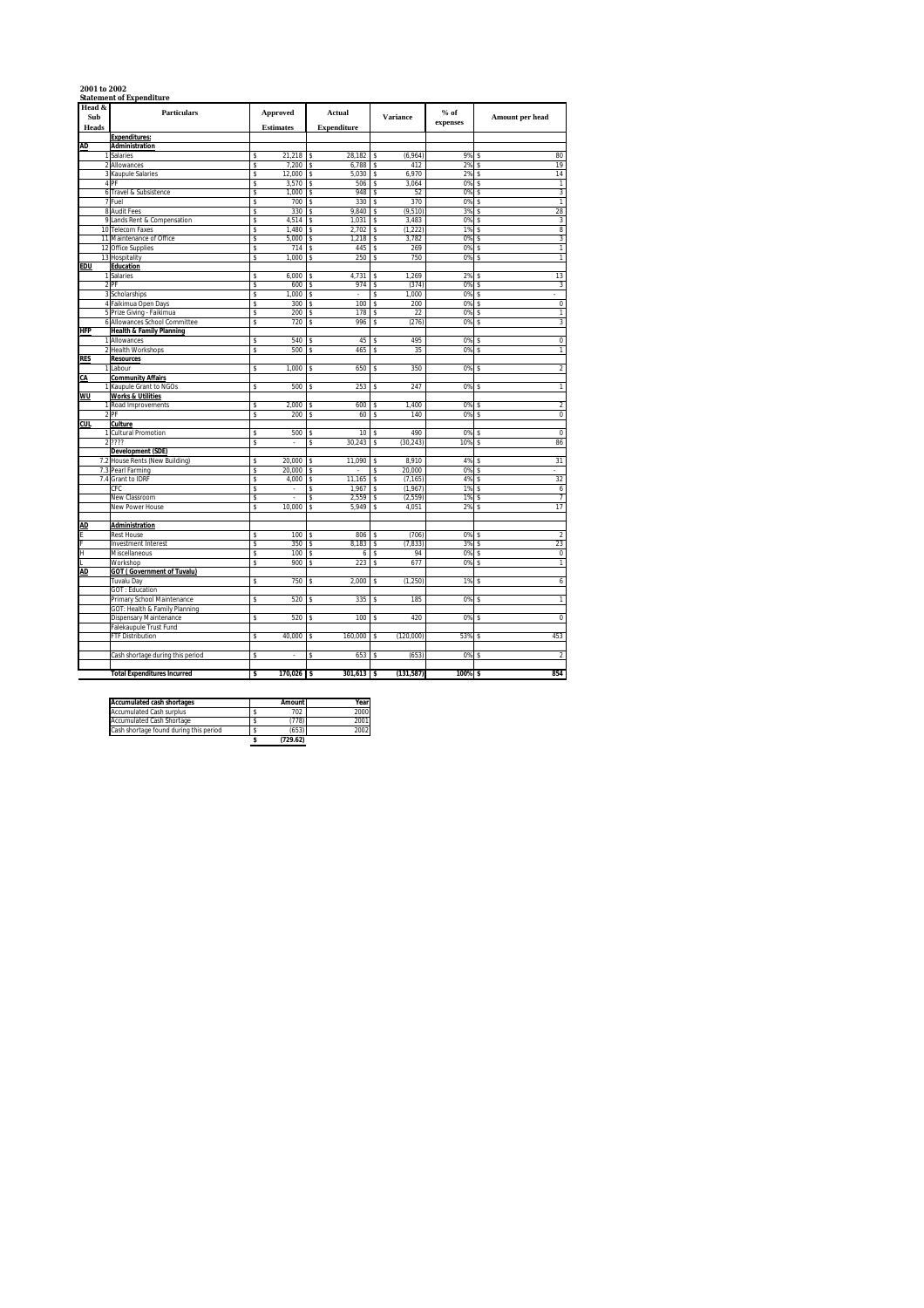To the members of Tuvalu's Parliament and the Ulu Aliki of Nukulaelae,

### **Report on the Financial Statements of Nukulaelae Kaupule**

We have audited the accompanying financial statements of the Nukulaelae Kaupule, which comprise Statement of Revenue, Statement of Expenditure and Analysis of Surpluses and Deficit for the year ended 31 March 2003 and the Bank Statement of Ledger Balances as at 31 March 2003.

## *Management's Responsibility for the Financial Statements*

Management is responsible for the preparation of these financial statements in accordance with section 71 of the Falekaupule Act and accompanying financial instructions, and for such internal control as management determines is necessary to enable the preparation of financial statements that are free from material misstatement, whether due to fraud or error.

# *Auditor's Responsibility*

Our responsibility is to express an opinion on these financial statements based on our audit. This responsibility arises from section 74 of the Falekaupule Act. We conducted our audit in accordance with the International Organisation of Supreme Audit Institution's (INTOSAI) Auditing Standards, which incorporate the International Auditing Standards.

Because of the matter described in the Basis for Disclaimer of Opinion paragraph, however, we were not able to obtain sufficient appropriate audit evidence to provide a basis for an audit opinion.

### *Basis for Disclaimer of Opinion*

The Nukulaelae Kaupule closing cash balance reported in the accounts was not able to be reconciled to the bank account balance. The cash on hand balance reported in the financial statements compared to the bank account balance was understated by \$57,538. This variance occurred due to all bank accounts and all their transactions not being included in the financial statements. This affects the completeness of the Statement of Revenue and the Statement of Expenditure, as well as the Analysis of Surpluses, Deficit and Balances. This is a material effect on the financial statements which is considered to be pervasive.

### *Disclaimer of Audit Opinion*

Because of the significance of the matter described in the Basis for Disclaimer of Opinion paragraph, we have not been able to obtain sufficient appropriate audit evidence to provide a basis for an audit opinion. Accordingly, we do not express an opinion on the financial statements.

### *Independence*

When carrying out the audit we followed the independence requirements of the Office of the Auditor General Tuvalu, which incorporate the independence requirements of the International Standards of Auditing and the International Organisation of Supreme Audit Institutions.

Eli Lopati Acting Auditor General of Tuvalu 27 January 2014 Vaiaku, Funafuti, Tuvalu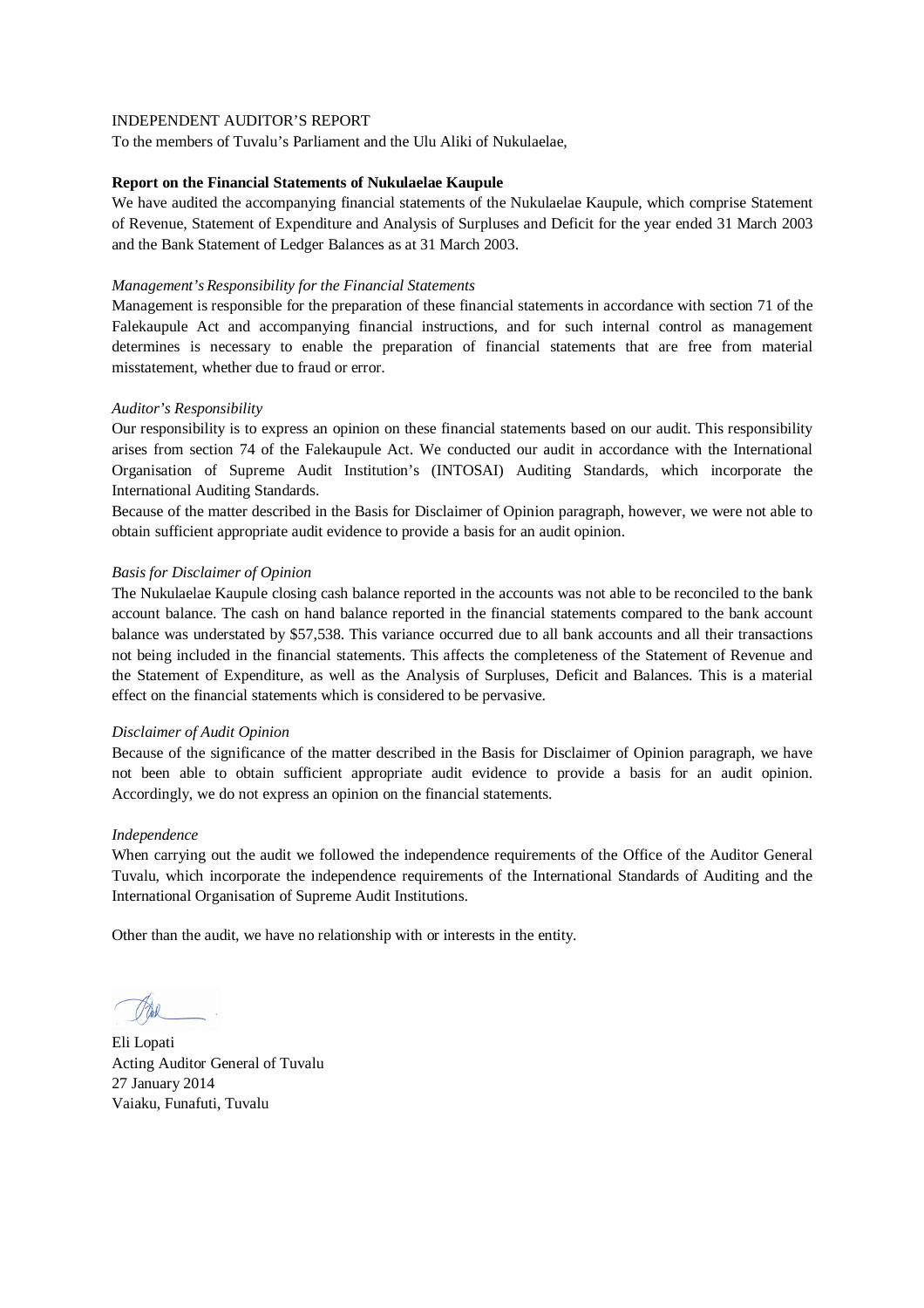### **Nukulaelae Kaupule Year 2002 to 2003**

### **Year Ending 31st March 2003**

| Tegi Liiging 3 ist march 2003 |  |  |         |
|-------------------------------|--|--|---------|
| Balance as at 1st April 2002  |  |  | 91.819  |
| Add Revenue Collected         |  |  | 169.206 |
| Less Expenditure Incurred     |  |  | 205,209 |
| Balance as at 31st March 2003 |  |  | 55.817  |

**Statement of Ledger Balances**

| <b>Particulars</b>                       | <b>Debit</b> |            | Credit |        |    | Amount as per<br>bank statement | variance |           |  |
|------------------------------------------|--------------|------------|--------|--------|----|---------------------------------|----------|-----------|--|
| Balance as at 31st March 2003            |              |            | \$     | 55.817 |    |                                 |          |           |  |
| Represented by Savings:                  |              |            |        |        |    |                                 |          |           |  |
| Australian Growth Bond Investment        | Ś            | 4.096      |        |        | s  | 4.096                           |          |           |  |
| Interest Bearing Deposit No:01-691697-40 | Ś            | 6.096      |        |        | s  | 6.126                           |          | (30)      |  |
| Interest Bearing Deposit No:01-691697-41 | Ś            | 4.206      |        |        | s  | 4.144                           |          | 62        |  |
| FTF Account No:01-693246-30              | Ś            | 13.132     |        |        | s  | 19.819                          |          | (6,687)   |  |
| Canteen No:01-260176-30                  | Ś            | 1.924      |        |        | s  | 537                             |          | 1.388     |  |
| Savings NBT No:01-691697-30              | Ś            | 23.966     |        |        | s  | 56.388                          |          | (32, 422) |  |
| Savings at Fusi                          | Ś            | 2.296      |        |        | s  | 2.296                           |          |           |  |
| Cash on Hand                             | s            | 100        |        |        | s  | 100                             |          |           |  |
| Malaga Nukulaelae                        | Ś            | ٠          |        |        | s  | 16.251                          | Ś        | (16, 251) |  |
| Faqaualafi ASS                           | s            | ٠          |        |        | s  | 3.597                           |          | (3.597)   |  |
| <b>Total</b>                             | s            | $55.817$ S |        | 55.817 | Ts | $113,354$ \$                    |          | (57, 538) |  |

**Analysis of Surpluses, Deficit and Balances**

| Population                    |  |  | 393      |
|-------------------------------|--|--|----------|
| Actual Revenue                |  |  | 169.206  |
| <b>Actual Expenses</b>        |  |  | 205.209  |
| Surpluses/Deficit             |  |  | (36.003) |
| Opening Balance 01:04:2002    |  |  | 91.819   |
| Closing Balance 31:03:2003    |  |  | 55.817   |
| Closing Balance per Head (\$) |  |  | 142      |

**2002 to 2003 Statement of revenues**

| Head &      |                                                                       |              | <b>Approved</b>  |                         | Actual         |                         | Variance to       | % of revenue          |                            |                              |
|-------------|-----------------------------------------------------------------------|--------------|------------------|-------------------------|----------------|-------------------------|-------------------|-----------------------|----------------------------|------------------------------|
| Sub         | Particulars                                                           |              |                  |                         |                |                         | estimates         |                       |                            | Amount per head              |
| Heads<br>AD | Administration                                                        |              | <b>Estimates</b> |                         | Revenue        |                         |                   |                       |                            |                              |
|             | <b>Surplus Found</b>                                                  |              |                  | s                       |                | s                       | 7                 | 0%                    | -5                         | $\overline{0}$               |
|             | Lands Tax                                                             | s            | 1,372            | \$                      | 1,108          | s                       | (264)             | 1%                    | s                          | 3                            |
|             | <b>Head Tax</b>                                                       | s            | 1,670            | s                       | 2,120          | s                       | 450               | 1%                    | ŝ                          | 5                            |
|             | Licences<br><b>House Rent</b>                                         | s<br>s       | 1,000<br>1,668   | s<br>s                  | 1,206<br>1.358 | s<br>s                  | 206<br>(310)      | 1%<br>1%              | -5<br>$\tilde{\mathbf{x}}$ | 3<br>3                       |
|             | <b>Rest House</b>                                                     | S            | 800              | s                       | 4,893          | S                       | 4,093             | 3%                    | \$                         | 12                           |
|             | <b>Investment Interest</b>                                            | Ś            | 200              | s                       | 36,242         | s                       | 36,042            | 21%                   | \$                         | 92                           |
|             | <b>Telecom Rent</b>                                                   | s            | 1.360            | $\mathbf{\hat{S}}$      | 180            | s                       | (1, 180)          | $0\%$                 | $\tilde{\mathbf{S}}$       | $\Omega$                     |
|             | Miscellaneous                                                         | S            | 200              | s                       | 3,391          | S                       | 3,191             | 2%                    | \$                         | 9                            |
|             | <b>Island Court Fines</b><br>Mealofa                                  | \$<br>s      | 500<br>2.000     | s<br>$\mathbf{\hat{S}}$ | 127<br>4.236   | s<br>s                  | (374)<br>2.236    | 0%<br>3%              | \$<br>$\tilde{\mathbf{S}}$ | O<br>11                      |
|             | Falekaupule                                                           | $\mathbf{s}$ | 1.000            | s                       | 621            | s                       | (379)             | 0%                    | s                          | $\overline{\mathbf{2}}$      |
|             | Workshop                                                              | \$           | 2,000            | \$                      | 3,501          | S                       | 1,501             | 2%                    | \$                         | 9                            |
|             | <b>Tractor Hire</b>                                                   | s            | 1.000            | s                       | 2,186          | s                       | 1.186             | 1%                    | s                          | $\overline{6}$               |
|             | <b>Printer Matters</b>                                                | $\mathbf{s}$ | 300              | s                       | 227            | $\mathbf{s}$            | (73)              | 0%                    | \$                         | 1                            |
|             | <b>Boat Hire</b>                                                      | Ś            | 500              | \$                      | 135            | s                       | (365)             | 0%                    | Ś                          | 0                            |
|             | <b>Grass Cutter</b>                                                   | s            | 1,000            | \$                      | 78             | $\overline{\mathbf{s}}$ | (923)             | 0%<br>0%              | $\overline{\mathbf{s}}$    | $\overline{0}$               |
| EDU         | Education                                                             |              |                  |                         |                |                         |                   | 0%                    |                            |                              |
|             | School Fund                                                           | Ś            | 450              | Ś                       | 1,557          | s                       | 1,107             | 1%                    |                            | 4                            |
|             | Open Day                                                              | Ś            | 1,000            | ś                       | 1,000          | s                       |                   | 1%                    | \$                         | 3                            |
|             |                                                                       |              |                  |                         |                |                         |                   | 0%                    |                            |                              |
| HFP         | <b>Health &amp; Family Planning</b><br><b>Health Sanitation Fines</b> |              | 200              |                         | 471            |                         | 271               | 0%<br>0%              |                            |                              |
|             | <b>Fitness Center Fee</b>                                             | s<br>s       | 4,140            | s<br>\$                 | 1,118          | s<br>s                  | (3,022)           | 1%                    | \$                         | 1<br>3                       |
|             |                                                                       |              |                  |                         |                |                         |                   | 0%                    | \$                         |                              |
| RES         | <b>Resources</b>                                                      |              |                  |                         |                |                         |                   | 0%                    |                            |                              |
|             | Sale of Brown Coconut                                                 | s            | 450              | s                       | 710            | s                       | 260               | 0%                    | s                          | $\overline{2}$               |
|             | Sale of C/Crabs                                                       | S            | 2,400            | \$                      | 1,338          | S                       | (1,062)           | 1%                    | s                          | 3                            |
|             | Other Sale of Local Products                                          | \$           | 200              | \$                      | 65             |                         |                   | 0%<br>0 <sup>92</sup> | \$                         | O                            |
| CA          | <b>Community Affairs</b>                                              |              |                  |                         |                |                         |                   | 0%                    |                            |                              |
|             | Tennis Court Fees                                                     | \$           | 100              | \$                      | 100            | s                       |                   | 0%                    |                            | O                            |
|             | Hire of Sports Gears                                                  | s            | 150              | s                       | 150            | s                       |                   | 0%                    | \$                         | $\overline{0}$               |
|             |                                                                       |              |                  |                         |                |                         |                   | 0%                    |                            |                              |
| WU          | <b>Works &amp; Utilities</b>                                          |              |                  |                         |                |                         |                   | 0%                    |                            |                              |
|             | Licences (Bikes/Handcarts)                                            | \$           | 450              | \$                      | 183            | Ś                       | (268)             | 0%                    | \$                         | O                            |
|             |                                                                       |              |                  |                         |                |                         |                   | 0%                    |                            |                              |
| CUL         | Culture                                                               |              |                  |                         |                |                         |                   | 0%                    |                            |                              |
|             | Malaga                                                                | s            | 5.000            | s                       | 3.145          | s                       | (1, 855)          | 2%                    |                            | 8                            |
|             | Sale of Tapes                                                         | s            | 10,000           | s                       | 45             | s                       | (9,955)           | 0%                    | Ś                          | 0                            |
|             |                                                                       |              |                  |                         |                |                         |                   | 0%                    |                            |                              |
| ENV         | <b>Environment &amp; Conservation</b><br>Fines                        | $\mathbf{s}$ | 10               | s                       | 10             | s                       |                   | 0%<br>0%              | \$                         | $\overline{0}$               |
|             | <b>Environment Tax</b>                                                | S            | 50               | s                       |                | \$                      | (50)              | 0%                    | s                          |                              |
|             | <b>Offshore Licences</b>                                              | Ś            | 300              | s                       | 290            | s                       | (10)              | 0%                    | s                          | 1                            |
|             |                                                                       |              |                  |                         |                |                         |                   | 0%                    |                            |                              |
| <b>GOT</b>  | <b>GOT (Government of Tuvalu)</b>                                     |              |                  |                         |                |                         |                   | 0%                    |                            |                              |
|             | Kaupule Support Grant                                                 | s            | 10,000           | \$                      |                | s                       | (10,000)          | 0%                    |                            |                              |
|             | Technical Grant & Capital                                             | s            | 17.129           | $\mathbf{\hat{S}}$      | 11.717         | s                       | (5, 412)          | 7%                    | \$                         | 30                           |
|             | <b>Telecom Expenses</b><br><b>Land Subsidy</b>                        | Ś<br>\$      | 2,020<br>7,708   | \$<br>s                 | 79,785         | s<br>S                  | (2,020)<br>72,077 | 0%<br>47%             | Ś<br>Ś                     | 203                          |
|             | Tuvalu Day                                                            | S            | 500              | \$                      | 2,000          | \$                      | 1,500             | 1%                    | \$                         | 5                            |
|             |                                                                       |              |                  |                         |                |                         |                   |                       |                            |                              |
| AD          | Administration                                                        |              |                  |                         |                |                         |                   |                       |                            |                              |
|             | 1 Salaries                                                            | \$           | 22,495           | \$                      | 281            | s                       | (22, 214)         | 0%                    | Ś                          | 1                            |
| 3           | 2 Allowances<br><b>PF</b>                                             | s<br>s       | 6,885            | $\mathbf{s}$            | 1405<br>919    | s<br>s                  | (5,480)           | 1%<br>1%              | $\tilde{\mathbf{x}}$<br>s  | $\overline{4}$               |
|             | 4 Overtime                                                            | ś            | 2,536<br>300     | \$<br>s                 | 181            | S                       | (1,617)<br>(119)  | 0%                    | $\overline{\mathbf{s}}$    | $\overline{\mathbf{c}}$<br>0 |
|             | 16 Labour                                                             | Ś            | 1,584            | s                       | 84             | s                       | (1,500)           | 0%                    | $\mathbf{s}$               | $\overline{0}$               |
|             | 17 PF                                                                 | s            | 183              | \$                      | 172            | s                       | (11)              | 0%                    | \$                         | 0                            |
| EDU         | <b>Education</b>                                                      |              |                  |                         |                |                         |                   |                       |                            |                              |
|             | $2$ PF                                                                | s            | 634              | s                       | 151            | s                       | (483)             | 0%                    | s                          | Ō                            |
| <b>HFP</b>  | 4 Faikimua Prize Giving                                               | s            | 300              | \$                      | 31             | S                       | (269)             | 0%                    | \$                         | 0                            |
|             | <b>Health &amp; Family Planning</b><br>1 Garbbage Clearance           | s            | 1.564            | s                       | 14             | s                       | (1.550)           | 0%                    |                            | O                            |
|             | 2 Feul                                                                | s            | 17               | \$                      | 26             | s                       | 9                 | 0%                    | \$                         | 0                            |
|             |                                                                       |              |                  |                         |                |                         |                   | 0%                    |                            |                              |
| CA          | <b>Community Affairs</b>                                              |              |                  |                         |                |                         |                   | 0%                    |                            |                              |
|             | 1 Kaupule Grant to NGOs                                               | Ś            | 500              | s                       | 130            | s                       | (370)             | 0%                    |                            | $\overline{\mathbf{0}}$      |
| WU          | <b>Works &amp; Utilities</b>                                          |              |                  |                         |                |                         |                   | 0%<br>0%              | <sub>\$</sub>              |                              |
|             | 1 Road Improvements                                                   | s            | 1,216            | $\mathbf{\hat{S}}$      | 234            | s                       | (983)             | 0%                    | \$                         | ī                            |
|             | $2$ PF                                                                | s            | 176              | s                       | 65             | s                       | (111)             | 0%                    | \$                         | $\overline{0}$               |
|             |                                                                       |              |                  |                         |                |                         |                   | 0%                    |                            |                              |
| <b>CUL</b>  | Culture                                                               |              |                  |                         |                |                         |                   | 0%                    |                            |                              |
|             | 1 Cultural Promotion                                                  | Ś            | 68               | $\mathbf{\hat{S}}$      | 105            | s                       | 37                | 0%                    | s                          | $\overline{0}$               |
| SDE         | <b>Special Development (SDE)</b>                                      |              |                  |                         |                |                         |                   | 0%<br>0%              |                            |                              |
| 7.2         | Staff Housing                                                         | s            | 24,360           | s                       | 99             | s                       | (24, 261)         | 0%                    |                            | $\overline{\mathbf{0}}$      |
|             |                                                                       |              |                  |                         |                |                         |                   | 0%                    |                            |                              |
| XB          | <b>Local Contribution (SDE)</b>                                       |              |                  |                         |                |                         |                   | 0%                    |                            |                              |
| 1.1         | Local Contribution                                                    | s            |                  | s                       | 13             | s                       | 13                | 0%                    |                            | $\overline{0}$               |
|             | <b>Total Revenue Collected</b>                                        | ٩            | 141.645          | \$                      | $169.206$ S    |                         | 27.696            | 100%                  |                            | 431                          |
|             |                                                                       |              |                  |                         |                |                         |                   |                       |                            |                              |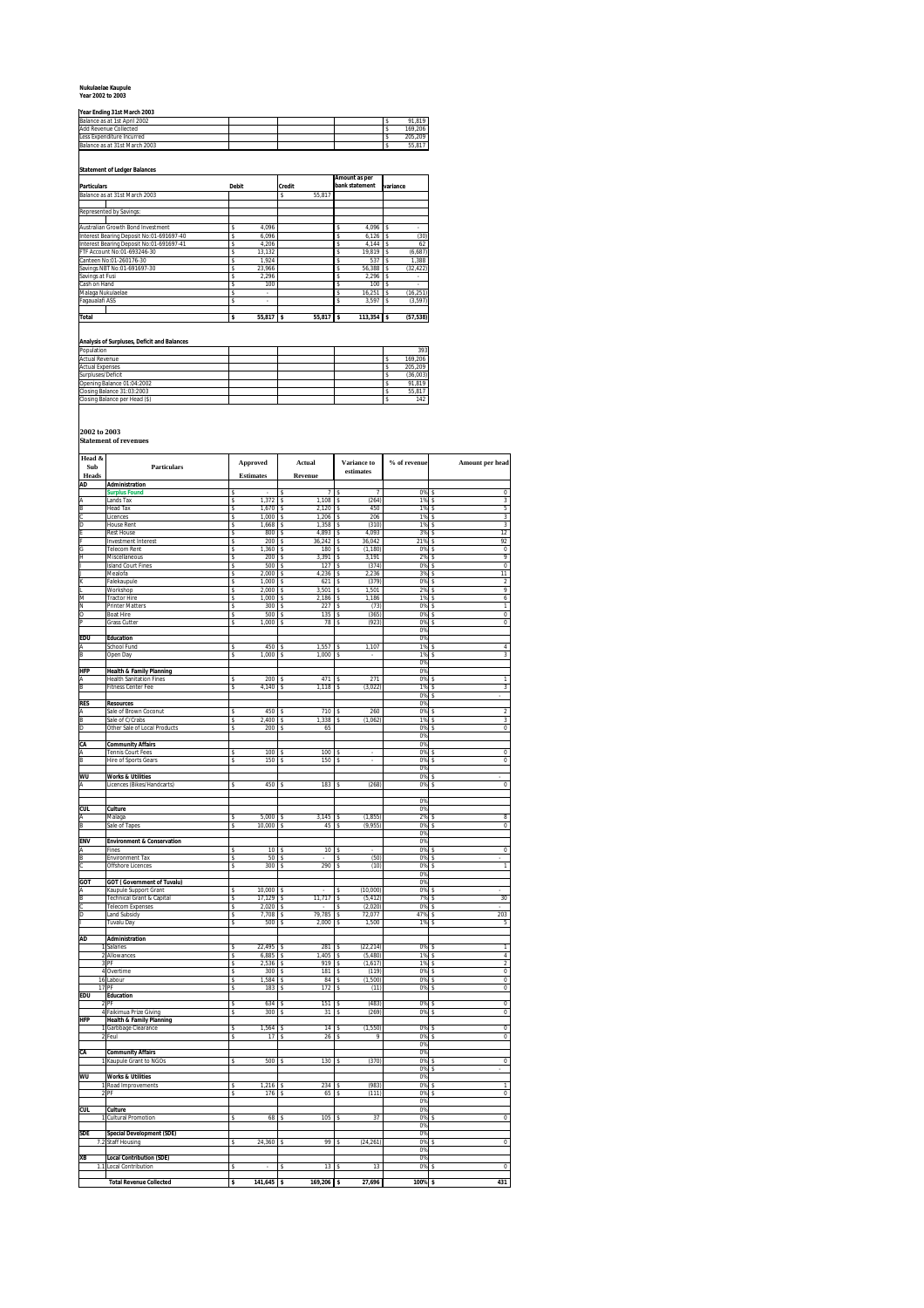### **2002 to 2003 Statement of Expenditure**

| Head &<br>Sub  | <b>Particulars</b>                                |         | <b>Approved</b>  |         | Actual             |         | <b>Variance</b> | % of expenses | Amount per head |                                |  |
|----------------|---------------------------------------------------|---------|------------------|---------|--------------------|---------|-----------------|---------------|-----------------|--------------------------------|--|
| Heads          |                                                   |         | <b>Estimates</b> |         | <b>Expenditure</b> |         |                 |               |                 |                                |  |
|                | <b>Expenditures:</b>                              |         |                  |         |                    |         |                 |               |                 |                                |  |
| <b>AD</b>      | Administration                                    |         |                  |         |                    |         |                 |               |                 |                                |  |
|                | 1 Salaries                                        | Ś       | 22.495           | s       | 18.243             | s       | 4.252           | 9%            | ś               | 46                             |  |
|                | 2 Allowances                                      | s       | 6,885            | \$      | 10,481             | \$      | (3,596)         | 5%            | Ś               | 27                             |  |
|                | 3 <sub>PF</sub>                                   | s       | 2.536            | \$      | 2.886              | \$      | (350)           | 1%            | Ś               |                                |  |
|                | 4 Overtime<br>5 Travel & Subsistence              | Ś       | 300<br>400       | \$<br>Ś | 762<br>200         | \$      | (462)<br>200    | 0%<br>0%      | \$<br>Ś         | $\overline{2}$                 |  |
|                | 6 Fuel                                            | \$<br>s | 2,000            | Ś       | 1,764              | \$<br>s | 236             | 1%            | ŝ               | $\mathbf{1}$<br>$\overline{4}$ |  |
|                | 7 Audit Fees                                      | \$      | 330              | Ś       | 330                | \$      | ×,              | 0%            | Ś               | 1                              |  |
|                | 8 Lands Rent & Compensation                       | \$      | 2.242            | Ś       | 8,430              | \$      | (6, 188)        | 4%            | \$              | 21                             |  |
|                | 9 Telephone & Faxes                               | Ś       | 6,513            | \$      | 6,794              | \$      | (281)           | 3%            | \$              | 17                             |  |
|                | 10 Kaupule Maintenance                            | s       | 872              | Ś       | 807                | s       | 65              | 0%            | Ś               | $\overline{\mathbf{2}}$        |  |
|                | 11 Office Maintenance                             | \$      | 5,067            | s       | 4,977              | Ś       | 90              | 2%            | Ś               | 13                             |  |
|                | 12 Office Supply                                  | \$      | 2,894            | Ś       | 2,987              | \$      | (93)            | 1%            | Ś               | 8                              |  |
|                | 13 Electricity Bill                               | \$      | 1,932            | \$      | 2,237              | \$      | (305)           | 1%            | Ś               | $\overline{6}$                 |  |
|                | 14 Tractor Driver                                 | s       | 683              | Ś       | 792                | s       | (109)           | 0%            | Ś               | $\overline{2}$                 |  |
|                | 15 Avafoa III Maintenance                         | s       | 900              | Ś       | 825                | s       | 75              | 0%            | Ś               | $\overline{2}$                 |  |
|                | 16 Labour                                         | Ś       | 1,584            | \$      | 1,456              | \$      | 128             | 1%            | \$              | $\overline{4}$                 |  |
|                | 17 PF                                             | s       | 183              | \$      | 3,682              | \$      | (3.499)         | 2%            | Ś               | 9                              |  |
|                | 18 Miscellaneous                                  | ś       | 367              | Ś       | 1,507              | s       | (1, 140)        | 1%            | Ś               | $\overline{4}$                 |  |
| <b>EDU</b>     | <b>Education</b>                                  |         |                  |         |                    |         |                 |               |                 |                                |  |
|                | 1 Salaries                                        | Ś       | 4,558            | Ś       | 4,365              | Ś       | 193             | 2%            | Ś               | $\overline{11}$                |  |
|                | $2$ PF                                            | Ś<br>s  | 634<br>300       | \$      | 630<br>200         | \$<br>ŝ | 5<br>100        | 0%<br>0%      | \$              | $\overline{2}$                 |  |
|                | 3 Faikimua Open Days<br>4 Faikimua Prize Giving   | s       | 300              | Ś       | 323                | s       | (23)            | 0%            | Ś<br>Ś          | $\overline{1}$<br>ī            |  |
|                | 5 Allowances School Committee                     | Ś       | 540              | \$<br>Ś | 450                | \$      | 90              | 0%            | Ś               | 1                              |  |
|                | 6 Scholarship                                     |         |                  | \$      | 60                 | \$      | (60)            | 0%            | Ś               | $\overline{0}$                 |  |
|                |                                                   |         |                  | \$      | 192                | \$      | (192)           | 0%            | \$              | $\overline{0}$                 |  |
| <b>HFP</b>     | <b>Health &amp; Family Planning</b>               |         |                  |         |                    |         |                 |               |                 |                                |  |
|                | 1 Garbbage Clearance                              | \$      | 1,564            | \$      | 1,387              | \$      | 177             | 1%            | Ś               | $\overline{4}$                 |  |
|                | 2 Feul                                            | Ś       | $\overline{17}$  | Ś       | 93                 | ś       | (76)            | 0%            | Ś               | $\overline{0}$                 |  |
|                | 3 Allowances                                      | \$      | 540              | \$      | 360                | \$      | 180             | 0%            | \$              | $\mathbf{1}$                   |  |
| <b>RES</b>     | <b>Resources</b>                                  |         |                  |         |                    |         |                 |               |                 |                                |  |
|                | 1 Purchase B/Coconut                              | Ś       | 124              | Ś       | 966                | Ś       | (842)           | 0%            | ¢               | $\overline{2}$                 |  |
|                | 2 Purchase C/Crabs                                | Ś       | 1,784            | \$      | 222                | \$      | 1,562           | 0%            | \$              | $\overline{1}$                 |  |
| СA             | <b>Community Affairs</b>                          |         |                  |         |                    |         |                 |               |                 |                                |  |
|                | 1 Kaupule Grant to NGOs                           | s       | 500              | s       | 400                | s       | 100             | 0%            | Ś               | $\overline{1}$                 |  |
| WU             | <b>Works &amp; Utilities</b>                      |         |                  |         |                    |         |                 |               |                 |                                |  |
|                | 1 Road Improvements                               | \$      | 1.216            | \$      | 1.216              | \$      |                 | 1%            | Ś               | $\overline{\mathbf{3}}$        |  |
|                | 2 <sub>PF</sub>                                   | \$      | 176<br>L.        | \$<br>Ś | 130<br>l,          | \$      | 46              | 0%            | \$              | $\overline{0}$<br>J.           |  |
| CUL            | Culture                                           | Ś<br>s  | l,               | \$      | 41                 | \$      | (41)            | 0%            | Ś               |                                |  |
| SDE            | Special Development (SDE)                         |         |                  |         |                    | \$      | ÷.              | 0%            | Ś               | ×,                             |  |
|                | 7.2 Staff Housing                                 | \$      | 24,360           | \$      | 27,703             | \$      | (3, 343)        | 14%           | \$              | 70                             |  |
|                | 7.3 Plantation Pit Clearing paths                 | s       | ÷                | Ś       | 7,807              | ŝ       | (7, 807)        | 4%            | Ś               | 20                             |  |
| XB             | <b>Local Contribution (SDE)</b>                   |         |                  |         |                    |         |                 |               |                 |                                |  |
|                | 1.1 Local Contribution                            | Ś       | ä,               | Ś       | 147                | Ś       | (147)           | 0%            | Ś               | $\overline{0}$                 |  |
| AD             | <b>Administration</b>                             |         |                  |         |                    |         |                 |               |                 |                                |  |
| B              | <b>Head Tax</b>                                   | \$      | 1,670            | \$      | 347                | \$      | 1,323           | 0%            | Ś               | $\overline{1}$                 |  |
|                | <b>Rest House</b>                                 | s       | 800              | s       | 3.498              | s       | (2.698)         | 2%            | \$              | 9                              |  |
|                | Investment Interest                               | \$      | 200              | \$      | 2,918              | \$      | (2, 718)        | 1%            | \$              | 7                              |  |
|                | Workshop                                          | s       | 2,000            | s       | 65                 | \$      | 1,935           | 0%            | \$              | $\overline{0}$                 |  |
| N              | <b>Printer Matters</b>                            | ś       | 300              | Ś       | 10                 | s       | 290             | 0%            | Ś               | $\overline{0}$                 |  |
| $\overline{0}$ | <b>Boat Hire</b>                                  | Ś       | 500              | \$      | 130                | s       | 370             | 0%            | \$              | $\overline{0}$                 |  |
| <b>FDU</b>     | Education                                         |         |                  |         |                    | ś       | ÷.              | 0%            | \$              | l,                             |  |
| А              | School Fund                                       | \$      | 450              | \$      | 95                 | \$      | 355             | 0%            | Ś               | $\overline{0}$                 |  |
| HFP            | <b>Health &amp; Family Planning</b>               |         | 200              |         | 7                  | \$      | ÷.              | 0%<br>0%      | \$              | ÷.                             |  |
|                | <b>Health Sanitation Fines</b>                    | Ś       |                  | \$      |                    | \$<br>s | 193             | 0%            | Ś<br>Ś          | $\overline{0}$                 |  |
| <b>GOT</b>     | <b>GOT (Government of Tuvalu)</b><br>Land Subsidy | \$      | 7.708            | s       | 79.785             | \$      | (72, 077)       | 39%           | \$              | 203                            |  |
| D              | <b>Tuvalu Day</b>                                 | s       | 500              | Ś       | 2,500              | s       | (2,000)         | 1%            | Ś               | 6                              |  |
|                | <b>Total Expenditures Incurred</b>                | 3       | $109.124$ S      |         | 205,209 \$         |         | (96.085)        | 100%          | 3               | 522                            |  |

| <b>Accumulated shortages</b>          | Amount   | Year |
|---------------------------------------|----------|------|
| <b>Accumulated Cash surpus</b>        | 702      | 2000 |
| Accumulated Cash Shortage             | (778)    | 2001 |
| Accumulated Cash Shortage             | (653)    | 2002 |
| Cash surplus found during this period |          | 2003 |
|                                       | (722.50) |      |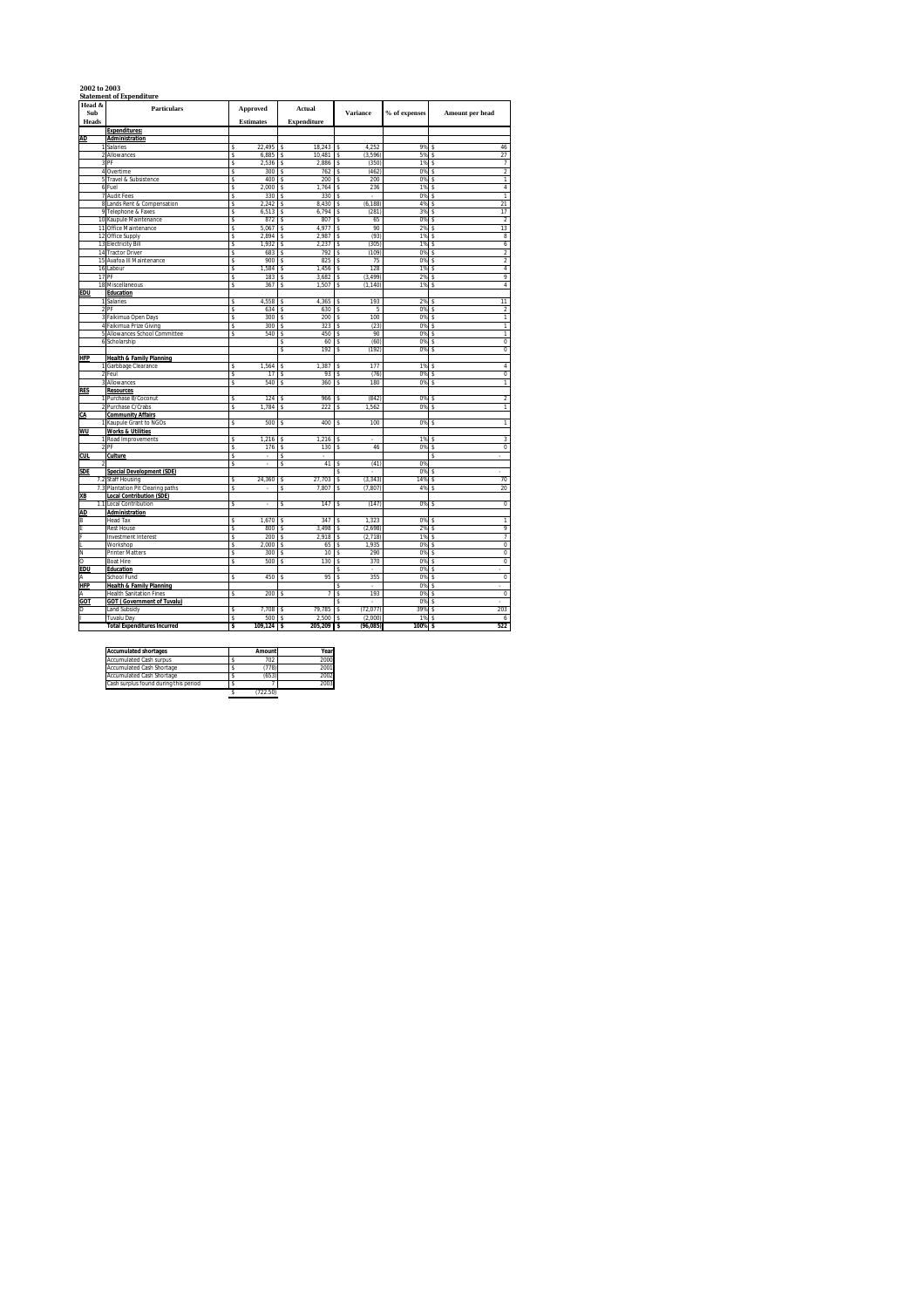To the members of Tuvalu's Parliament and the Ulu Aliki of Nukulaelae,

### **Report on the Financial Statements**

We have audited the accompanying financial statements of the Nukulaelae Kaupule, which comprise Statement of Revenue, Statement of Expenditure and Analysis of Surpluses and Deficit for the year ended 31 March 2004 and the Bank Statement of Ledger Balances as at 31 March 2004.

### *Management's Responsibility for the Financial Statements*

Management is responsible for the preparation of these financial statements in accordance with section 71 of the Falekaupule Act and accompanying financial instructions, and for such internal control as management determines is necessary to enable the preparation of financial statements that are free from material misstatement, whether due to fraud or error.

### *Auditor's Responsibility*

Our responsibility is to express an opinion on these financial statements based on our audit. This responsibility arises from section 74 of the Falekaupule Act.

We conducted our audit in accordance with the International Organisation of Supreme Audit Institution's (INTOSAI) Auditing Standards, which incorporate the International Auditing Standards. These standards require that we comply with ethical requirements and, plan and perform the audit to obtain reasonable assurance about whether the financial statements are free from material misstatement. An audit involves performing procedures to obtain audit evidence about the amounts and disclosures in the financial statements.

The procedures selected depend on the auditor's judgment, including the assessment of the risks of material misstatement of the financial statements, whether due to fraud or error. In making those risk assessments, the auditor considers internal control relevant to the entity's preparation and fair presentation of the financial statements in order to design audit procedures that are appropriate in the circumstances, but not for the purpose of expressing an opinion on the effectiveness of the entity's internal control. An audit also includes evaluating the appropriateness of accounting policies used and the reasonableness of accounting estimates made by management, as well as evaluating the overall presentation of the financial statements. We did not examine every transaction, nor do we guarantee complete accuracy of the financial statements.

We believe that the audit evidence we have obtained is sufficient and appropriate to provide a basis for our qualified audit opinion.

### *Basis for Qualified Opinion*

The Nukulaelae Kaupule closing cash balances in the financial statements were not able to be reconciled to the bank statement balances. The cash on hand balance reported in the financial statements compared to the bank account balance was understated by \$20,463. This variance occurred due to all bank accounts and all their transactions not being included in the financial statements. We were unable to obtain sufficient appropriate audit evidence surrounding the completeness of the Statement of Revenue and the Statement of Expenditure, as well as the Analysis of Surpluses, Deficit and Balances. This is a material effect on the financial statements.

### *Qualified Opinion*

In our opinion, except for the possible effects of the matter described in the Basis for Qualified Opinion paragraph, the financial statements of Nukulaelae Kaupule for the year ended 31 March 2004 are prepared, in all material respects, in accordance with the Falekaupule Act.

### *Independence*

When carrying out the audit we followed the independence requirements of the Office of the Auditor General, which incorporate the independence requirements of the International Standards of Auditing and the International Organisation of Supreme Audit Institutions.

Eli Lopati Acting Auditor General of Tuvalu 27 January 2014 Vaiaku, Funafuti, Tuvalu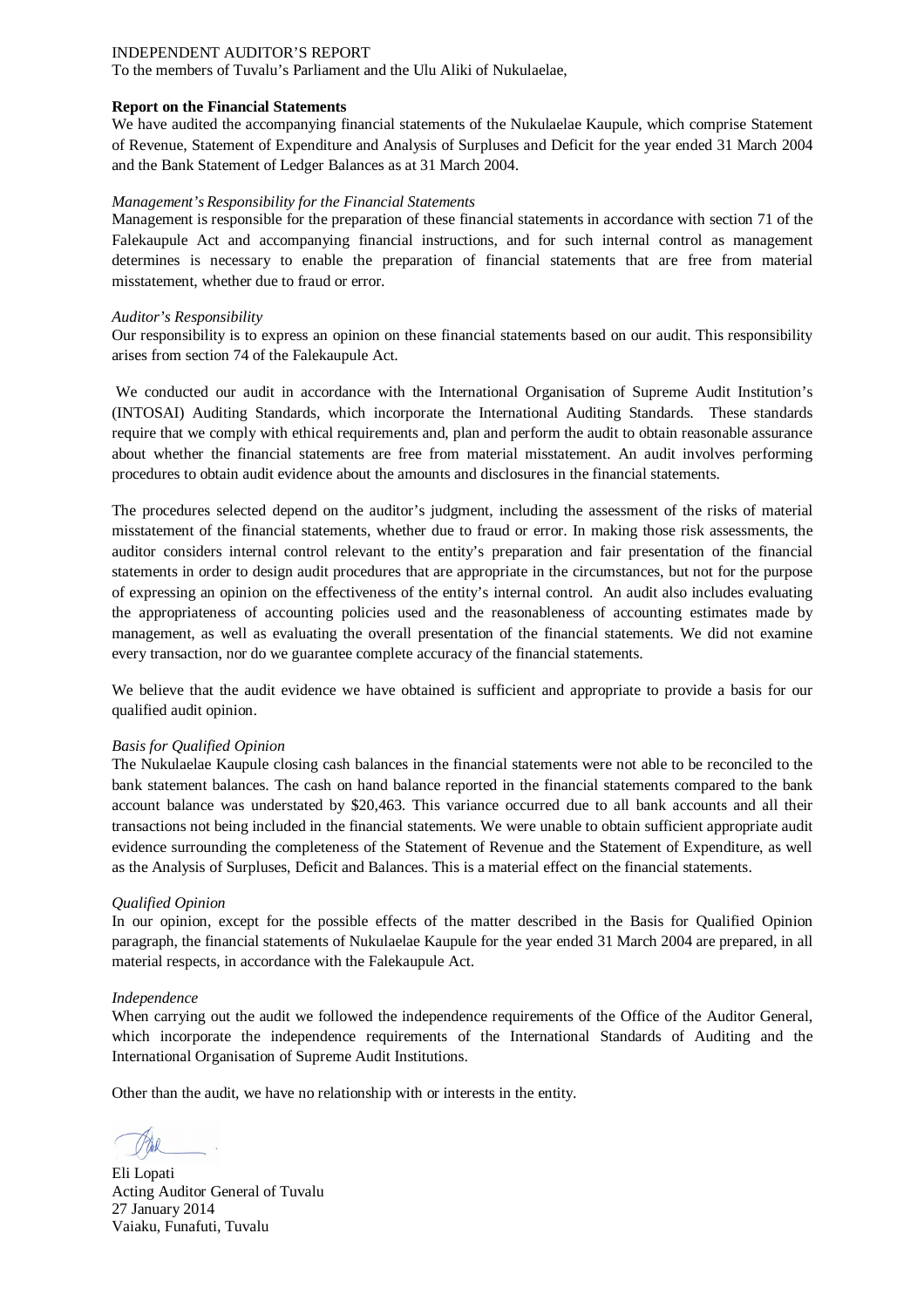# **Nukulaelae Kaupule Year 2003 to 2004**

| Year Ending 31st March 2004 |  |  |  |  |  |  |
|-----------------------------|--|--|--|--|--|--|
|-----------------------------|--|--|--|--|--|--|

| <b>TIGGILIUILIU 3 ISLIVICIUI 400 T</b> |  |  |            |
|----------------------------------------|--|--|------------|
| Balance as at 1st April 2003           |  |  | 55.817     |
| Add Revenue Collected                  |  |  | 175.789    |
| Less Expenditure Incurred              |  |  | 130.191    |
| Balance as at 31st March 2004          |  |  | 414<br>101 |

# **Statement of Ledger Balances**

| <b>Particulars</b>                       | <b>Debit</b> | <b>Credit</b> |                    | Amount as per<br>bank statement | variance     |    |           |
|------------------------------------------|--------------|---------------|--------------------|---------------------------------|--------------|----|-----------|
| Balance as at 31st March 2004            |              |               | \$                 | 101.414                         |              |    |           |
| Represented by Savings:                  |              |               |                    |                                 |              |    |           |
| Australian Growth Bond Investment        | \$           | 4.356         | \$                 | $\overline{\phantom{a}}$        | \$<br>4.356  | \$ |           |
| Interest Bearing Deposit No:01-691697-40 | \$           | 6.224         | \$                 | $\overline{\phantom{a}}$        | \$<br>6.332  | \$ | (107)     |
| Interest Bearing Deposit No:01-691697-41 | \$           | 4.269         | \$                 | $\overline{\phantom{a}}$        | \$<br>4.269  |    |           |
| FTF Account No:01-693246-30              | \$           | 21.404        | $\mathbf{\hat{S}}$ | ٠                               | \$<br>30.977 | \$ | (9, 573)  |
| Canteen No:01-260176-30                  | \$           | 3.357         | \$                 | $\overline{\phantom{a}}$        | \$<br>3.414  |    | (57)      |
| Savings NBT No:01-691697-30              | \$           | 20.816        | \$                 | ٠                               | \$<br>35.492 | s  | (14, 676) |
| Malaga No:01-731281-30                   |              | 31.589        | \$                 | $\overline{\phantom{a}}$        | \$<br>29.283 |    | 2.306     |
| Fagaualafi No:01-701744 -30              |              | 6.672         | \$                 | $\overline{\phantom{a}}$        | \$<br>5.029  |    | 1.644     |
| Savings at Fusi                          |              | 2.616         | \$                 | $\overline{\phantom{a}}$        | 2.616        |    |           |
| Cash on Hand                             | \$           | 112           |                    | $\overline{\phantom{a}}$        | \$<br>112    |    |           |
| <b>Total</b>                             | \$           | $101.414$ \$  |                    | $101.414$ \$                    | 121.878 \$   |    | (20, 463) |

# **Analysis of Surpluses, Deficit and Balances**

| Population                    |  |  | 393     |
|-------------------------------|--|--|---------|
| <b>Actual Revenue</b>         |  |  | 175.789 |
| <b>Actual Expenses</b>        |  |  | 130.191 |
| Surpluses/Deficit             |  |  | 45.598  |
| Opening Balance 01:04:2003    |  |  | 55.817  |
| Closing Balance 31:03:2004    |  |  | 101.414 |
| Closing Balance per Head (\$) |  |  | 258     |

**2003 to 2004 Statement of revenues**

| Head &       |                                                   | <b>Approved</b>  |              | <b>Actual</b> |    | Variance to          | % of revenue | Amount per head      |
|--------------|---------------------------------------------------|------------------|--------------|---------------|----|----------------------|--------------|----------------------|
| Sub          | <b>Particulars</b>                                |                  |              |               |    | estimates            |              |                      |
| <b>Heads</b> |                                                   | <b>Estimates</b> |              | Revenue       |    |                      |              |                      |
|              | Surplus found                                     | \$               |              | \$<br>0.20    |    |                      |              |                      |
| AD           | Administration                                    |                  |              |               |    |                      | 0%           | \$                   |
|              | Land Tax                                          | \$               | 3,920        | \$<br>2,238   | \$ | (1,682)              | 1%           | \$<br>6              |
| B            | <b>Head Tax</b>                                   | \$               | 2,595        | \$<br>2,021   | \$ | (574)                | 1%           | 5<br>\$              |
|              | Licences                                          | \$               | 2,000        | \$<br>795     | \$ | (1, 205)             | 0%           | 2<br>\$              |
| D            | <b>House Rents</b>                                | \$               | 2,100        | \$<br>1,265   | \$ | (835)                | 1%           | 3<br>\$              |
|              | <b>Rest House Rents</b>                           | \$               | 1,000        | \$<br>4,072   | \$ | 3,072                | 2%           | 10<br>\$             |
|              | <b>Investments Interest</b>                       | \$               | 4,500        | \$<br>6,565   | \$ | 2.065                | 4%           | 17<br>\$             |
|              | <b>Telecom Rents</b>                              | \$               | 360          | \$<br>30      | \$ | (330)                | 0%           | $\overline{0}$<br>\$ |
|              | <b>TEC Rental fee</b>                             | \$               | 240          | \$<br>227     | \$ | (13)                 | 0%           | $\overline{1}$<br>\$ |
|              | Avafoa III Hire                                   | \$               | 1,000        | \$<br>368     | \$ | (633)                | 0%           | 1<br>\$              |
|              | Photocopy Charges                                 | \$               | 700          | \$<br>121     | \$ | (579)                | 0%           | $\pmb{0}$<br>\$      |
|              | Gifts                                             | \$               | 2,000        | \$<br>4.225   | \$ | 2.225                | 2%           | 11<br>\$             |
|              | <b>Court Fines</b>                                | \$               | 2,000        | \$<br>536     | \$ | (1, 465)             | 0%           | \$<br>$\mathbf{1}$   |
| <b>HFP</b>   | <b>Health Family Planning</b>                     |                  |              |               | \$ |                      | 0%           | \$                   |
|              | Court Fines                                       | \$               | 500          | \$<br>118     | \$ | (383)                | 0%           | $\mathbf 0$<br>\$    |
|              | Gabbage Fees                                      | \$               | 2,520        | \$<br>1.756   | \$ | (764)                | 1%           | $\overline{4}$<br>Ś  |
| <b>RES</b>   | <b>Resources</b>                                  |                  |              |               |    |                      |              | \$                   |
|              | Sale of Coconut Crabs                             | \$               | 3,000        | \$<br>2,494   | \$ | (506)                | 1%           | \$<br>6              |
|              | Sales of Coconuts                                 | \$               | 800          | \$<br>441     | \$ | (359)                | 0%           | \$<br>1              |
| D            | Sale of Fish                                      | \$               | 700          | \$<br>49      | \$ | (652)                | 0%           | $\mathbf 0$<br>\$    |
|              | Sale of Local Produce                             | \$               | 200          | \$<br>33      | Ś  | (167)                | 0%           | \$<br>$\mathbf 0$    |
| CUL          | <b>Culture and Traddition</b>                     |                  |              |               |    |                      |              |                      |
|              | Dancing Team                                      | \$               | 5,000        | \$<br>19,394  | \$ | 14,394               | 11%          | 49<br>\$             |
|              | Faqaualafi                                        | \$               | ×            | \$<br>5,583   | \$ | 5,583                | 3%           | 14<br>\$             |
| CA           | <b>Community Affairs (CA)</b>                     |                  |              |               |    |                      |              | \$                   |
|              | Hire of Sports Gears                              | \$               | 500          | \$<br>100     | \$ | (400)                | 0%           | $\pmb{0}$<br>\$      |
| WU           | <b>Works and Utilities</b>                        |                  |              |               |    |                      |              |                      |
|              | Workshop                                          | \$               | 500          | \$<br>431     | \$ | (70)                 | 0%           | 1<br>\$              |
| B            | Tools & Equipment Hire                            | \$               | 2,000        | \$<br>985     | \$ | (1, 015)             | 1%           | 3<br>\$              |
|              | <b>Tractor Hire</b>                               | \$               | 1,850        | \$<br>1,071   | \$ | (780)                | 1%           | 3<br>Ś               |
|              | <b>Boat Hire</b>                                  | \$               | 800          | \$<br>233     | \$ | (568)                | 0%           | 1<br>\$              |
|              | Grass Cutter                                      | \$               | 700          | \$<br>6       | \$ | (694)                | 0%           | \$<br>$\pmb{0}$      |
| ENV          | <b>Environment &amp; Conservation</b>             |                  |              |               |    |                      |              | \$                   |
|              | <b>Foreshore Licences</b>                         | \$               | 500          | \$<br>96      | \$ | (404)                | 0%           | $\mathbf 0$<br>Ś     |
| GOT-BG       | <b>Government of Tuvalu Block Grants</b>          |                  |              |               |    |                      |              |                      |
|              | Support Grant                                     | \$               | 10,000       | \$<br>10,000  | \$ | $\ddot{\phantom{a}}$ | 6%           | 25<br>Ś              |
| R            | <b>Technical Capital Fund</b>                     | \$               | 17,129       | \$<br>9,506   | \$ | (7,623)              | 5%           | 24<br>\$             |
| GOT-TG       | <b>Government of Tuvalu Tied-Grant</b>            |                  |              |               |    |                      |              |                      |
|              | Land Subsidy                                      | \$               | 17,625       | \$<br>15,645  | \$ | (1,980)              | 9%           | 40<br>Ś              |
|              | Dispensary Maintenance                            | \$               | 520          | \$<br>520     | \$ |                      | 0%           | \$<br>$\mathbf{1}$   |
|              | <b>Tuvalu Day</b>                                 | \$               | 500          | \$<br>2,000   | \$ | 1,500                | 1%           | 5<br>\$              |
| G            | <b>Class-rooms Maintenance</b>                    | \$               | 520          | \$<br>520     | \$ |                      | 0%           | \$                   |
|              | New Kinder-classroom                              | \$               | 10,000       | \$<br>10,000  | \$ | ä,                   | 6%           | 25<br>\$             |
| FTF          | <b>Falekaupule Trust Fund</b>                     |                  |              |               |    |                      |              |                      |
|              | Falekaupule Distribution 2003                     | \$               | 25,000       | \$<br>52,443  |    | 27,443               | 30%          | 133                  |
| B            | Island Contribution to FTF                        | \$               |              | \$<br>8,850   | \$ | 8,850                | 5%           | 23<br>\$             |
|              | Individual Contribution                           | \$               | l,           | \$<br>300     | \$ | 300                  | 0%           | \$                   |
|              |                                                   |                  |              |               |    |                      |              |                      |
|              | <b>EXPENDITURES Heads with Revenue collection</b> |                  |              |               |    |                      |              |                      |
| <b>AD</b>    | Administration                                    |                  |              |               |    |                      |              | ÷.<br>\$             |
|              | 3 PF                                              | \$               | 2,554        | \$<br>1,177   | \$ | (1, 378)             | 1%           | 3<br>\$              |
|              | 8 Land/Rent Compensation                          | \$               | 1,125        | \$<br>398     | \$ | (728)                | 0%           | \$<br>1              |
|              | 9 Telecom & Fax Expenses                          | \$               | 1,500        | \$<br>40      | \$ | (1, 460)             | 0%           | \$<br>$\mathbf 0$    |
|              | 13 Miscellaneous                                  | \$               | 200          | \$<br>8,855   | \$ | 8,655                | 5%           | 23<br>\$             |
| <b>EDU</b>   | <b>Education</b>                                  |                  |              |               |    |                      |              |                      |
|              | 2 PF Contributions                                | \$               | 500          | \$<br>288     | \$ | (212)                | 0%           | \$<br>$\mathbf{1}$   |
|              | <b>Total Revenue Collected</b>                    | \$               | $129,158$ \$ | 175,789       | \$ | 46,631               | 100%         | \$<br>447            |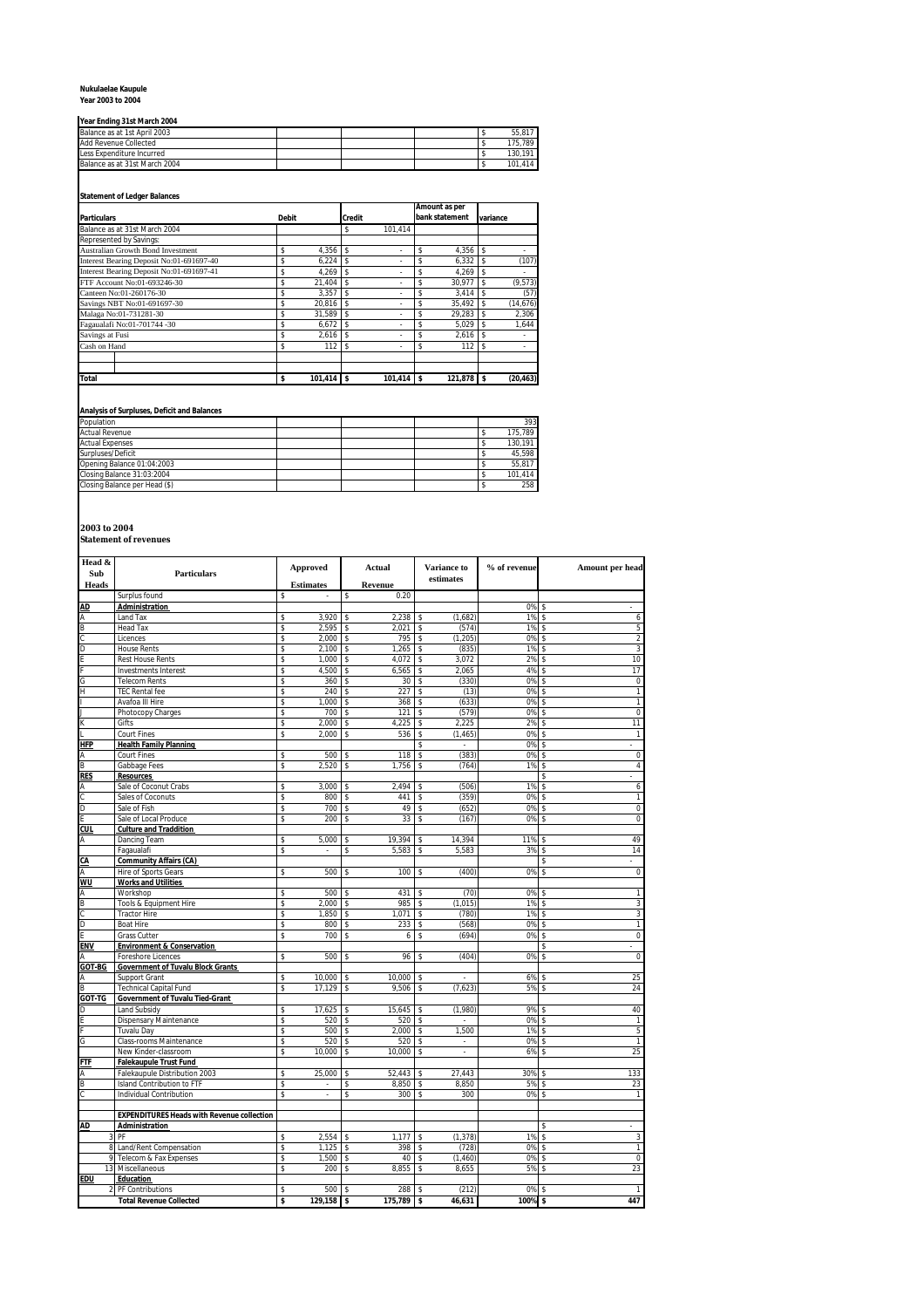# **2003 to 2004 Statement of Expenditure**

| Head &<br>Sub  | <b>Particulars</b>                                  |          | Approved         |          | Actual             |          | <b>Variance</b>          | % of expenses | Amount per head               |
|----------------|-----------------------------------------------------|----------|------------------|----------|--------------------|----------|--------------------------|---------------|-------------------------------|
| <b>Heads</b>   |                                                     |          | <b>Estimates</b> |          | <b>Expenditure</b> |          |                          |               |                               |
|                | <b>Expenditures:</b>                                |          |                  |          |                    |          |                          |               |                               |
| <b>AD</b>      |                                                     |          |                  |          |                    |          |                          |               |                               |
| E              | <b>Rest House Rents</b>                             | \$       | 1.000            | \$       | 3,792              | \$       | (2, 792)                 | 3%            | 10<br>\$                      |
| K              | Gifts                                               | \$       | 2,000            | \$       | 118                | \$       | 1,882                    | 0%            | Ŝ<br>$\mathbf 0$              |
| HFP            | Health Family Planning                              |          |                  |          |                    | \$       | $\overline{a}$           | 0%            | \$                            |
| Α              | Court Fines                                         | \$       | 500              | \$       | 144                | \$       | 356                      | 0%            | $\mathbf{0}$<br>\$            |
| WU             | Works and Utilities                                 |          |                  |          |                    | \$       | ÷.                       | 0%            | \$<br>$\sim$                  |
| D              | <b>Boat Hire</b>                                    | \$       | 800              | \$       | 10                 | Ŝ        | 790                      | 0%            | $\overline{0}$<br>\$          |
| GOT-TG         | Government of Tuvalu Tied-Grant                     |          |                  |          |                    | \$       | ÷,                       | 0%            | \$                            |
|                | New Kinder-classroom                                | \$       | 10,000           | \$       | 10,000             | \$       | $\epsilon$               | 8%            | 25<br>\$                      |
| FTF            | <b>Falekaupule Trust Fund</b>                       |          |                  |          |                    |          |                          |               |                               |
| Α              | Falekaupule Distribution 2003                       | \$       | 25,000           | \$       | 25,000             | Ś        |                          | 19%           | 64<br>Ś                       |
| <b>AD</b>      | Administration                                      |          |                  |          |                    |          |                          |               |                               |
|                | Salaries                                            | \$       | 25,536           | \$       | 21,230             | \$       | 4,306                    | 16%           | 54<br>\$                      |
|                | Allowances                                          | \$       | 3,030            | \$       | 2,400              | \$       | 630                      | 2%            | \$<br>6                       |
|                | PF                                                  | \$       | 2,554            | \$       | 3,303              | \$       | (749)                    | 3%            | 8<br>\$                       |
| 4 <sup>1</sup> | Overtime                                            | \$       | 800              | \$       | 193                | \$       | 607                      | 0%            | $\overline{0}$<br>\$          |
| 5              | Travel & Subsistence                                | \$       | 1,000            | \$       | 1,865              | \$       | (865)                    | 1%            | \$<br>5                       |
|                | 6 Fuel                                              | \$       | 1,500            | \$       | 1,013              | \$       | 487                      | 1%            | 3<br>\$                       |
|                | 7 Audit Fees                                        | \$       | 300              | \$       | 300                | \$       | ä,                       | 0%            | \$<br>$\mathbf{1}$            |
|                | 8 Land/Rent Compensation                            | \$       | 1,125            | \$       | 5,392              | \$       | (4, 267)                 | 4%            | 14<br>$\hat{\mathbf{S}}$      |
|                | 9 Telecom & Fax Expenses                            | \$       | 1,500            | \$       | 362                | \$       | 1,138                    | 0%            | \$<br>$\mathbf{1}$            |
|                | 10 Maintenance                                      | \$       | 2,000            | \$       | 1,087              | \$       | 913                      | 1%            | 3<br>Ŝ                        |
|                | 11 Stationery                                       | \$       | 1,000            | \$       | 1,109              | \$       | (109)                    | 1%            | 3<br>\$                       |
| 12             | Electricity                                         | \$       | 2,750            | \$       | 1,111              | \$       | 1,639                    | 1%            | \$<br>3                       |
|                | 13 Miscellaneous                                    | \$       | 200              | \$       | 8,487              | \$       | (8, 287)                 | 7%            | 22<br>\$                      |
| 14             | Office Expenses                                     | \$       | 200              | \$       | 248                | \$       | (48)                     | 0%            | \$<br>1                       |
| 15             | Labour                                              | \$       | 1.700            | \$       | 3,644              | \$       | (1,944)                  | 3%            | 9<br>\$                       |
| EDU            | <b>Education</b>                                    |          |                  |          |                    |          |                          |               |                               |
|                | Salaries                                            | \$       | 4,992            | \$       | 4,992              | \$       | ÷                        | 4%            | 13<br>\$                      |
|                | PF Contributions                                    | \$       | 500              | \$       | 787                | \$       | (287)<br>$\overline{a}$  | 1%<br>0%      | \$<br>$\sqrt{2}$              |
| 3              | Kaupule Support Grant (FPS)<br>Allowances           | \$<br>\$ | 400<br>270       | \$<br>\$ | 400<br>120         | \$<br>\$ | 150                      | 0%            | $\mathbf{1}$<br>\$<br>0<br>\$ |
|                |                                                     |          |                  |          |                    |          |                          |               |                               |
| <b>HFP</b>     | <b>Health Family Planning</b><br>Gabbage Collection | \$       | 900              | \$       | 312                | \$       | 588                      | 0%            | \$<br>1                       |
|                | PF Contribution                                     | \$       | 90               | \$       | 30                 | \$       | 60                       | 0%            | $\pmb{0}$<br>\$               |
| 3              | Allowances                                          | \$       | 270              | \$       | 180                | \$       | 90                       | 0%            | \$<br>0                       |
| <b>RES</b>     | <b>Resources</b>                                    |          |                  |          |                    |          |                          |               |                               |
|                | Coconut Crabs                                       | \$       | 2,100            | \$       | 1,515              | Ś        | 586                      | 1%            | \$<br>$\overline{4}$          |
| CA             | <b>Community Affairs</b>                            |          |                  |          |                    |          |                          |               |                               |
|                | Kaupule Grant to KNOs                               | \$       | 500              | \$       | 300                | \$       | 200                      | 0%            | \$<br>$\mathbf{1}$            |
| WU             | Work & Utilities                                    |          |                  |          |                    | \$       | $\overline{\phantom{a}}$ | 0%            | Ŝ<br>÷                        |
|                | Tool & Equipment                                    | \$       | 1,200            | \$       | 263                | \$       | 938                      | 0%            | \$<br>$\mathbf{1}$            |
|                | Vehicle Maintenance                                 | \$       | 1.100            | \$       | 8                  | \$       | 1.092                    | 0%            | $\mathbf{0}$<br>\$            |
| SDE            | Special Development Est.                            |          |                  |          |                    | \$       | ÷.                       | 0%            | \$<br>$\sim$                  |
| 7.2            | <b>Staff Housing</b>                                | \$       | 25,000           | \$       | 16,978             | \$       | 8.022                    | 13%           | 43<br>\$                      |
| GOT            | Government Expenditure                              |          |                  |          |                    | \$       | $\overline{a}$           | 0%            | \$<br>ä,                      |
| 1.2            | <b>Land Rents</b>                                   | \$       | 7,708            | \$       | 11,550             | \$       | (3, 842)                 | 9%            | 29<br>\$                      |
| 1.4            | Independence Celebration                            | \$       |                  | \$       | 1,949              | \$       | (1,949)                  | 1%            | \$<br>5                       |
|                |                                                     |          |                  |          |                    |          |                          |               |                               |
|                | <b>Total Expenditures Incurred</b>                  | \$       | 129,525          | \$       | 130,191            | \$       | (666)                    | 100%          | 331<br>\$                     |
|                |                                                     |          |                  |          |                    |          |                          |               |                               |

| <b>Accumulated shortages</b>             | Amount   | Year |
|------------------------------------------|----------|------|
| <b>Accumulated Cash surplus</b>          | 702      | 2000 |
| Cash Shortage (April 2000 to March 2001) | (778)    | 2001 |
| Cash Shortage (April 2001 to March 2002) | (653)    | 2002 |
| Cash Shortage (April 2002 to March 2003  |          | 2003 |
| Cash Surplus found during this period    |          | 2004 |
|                                          | $-722.3$ |      |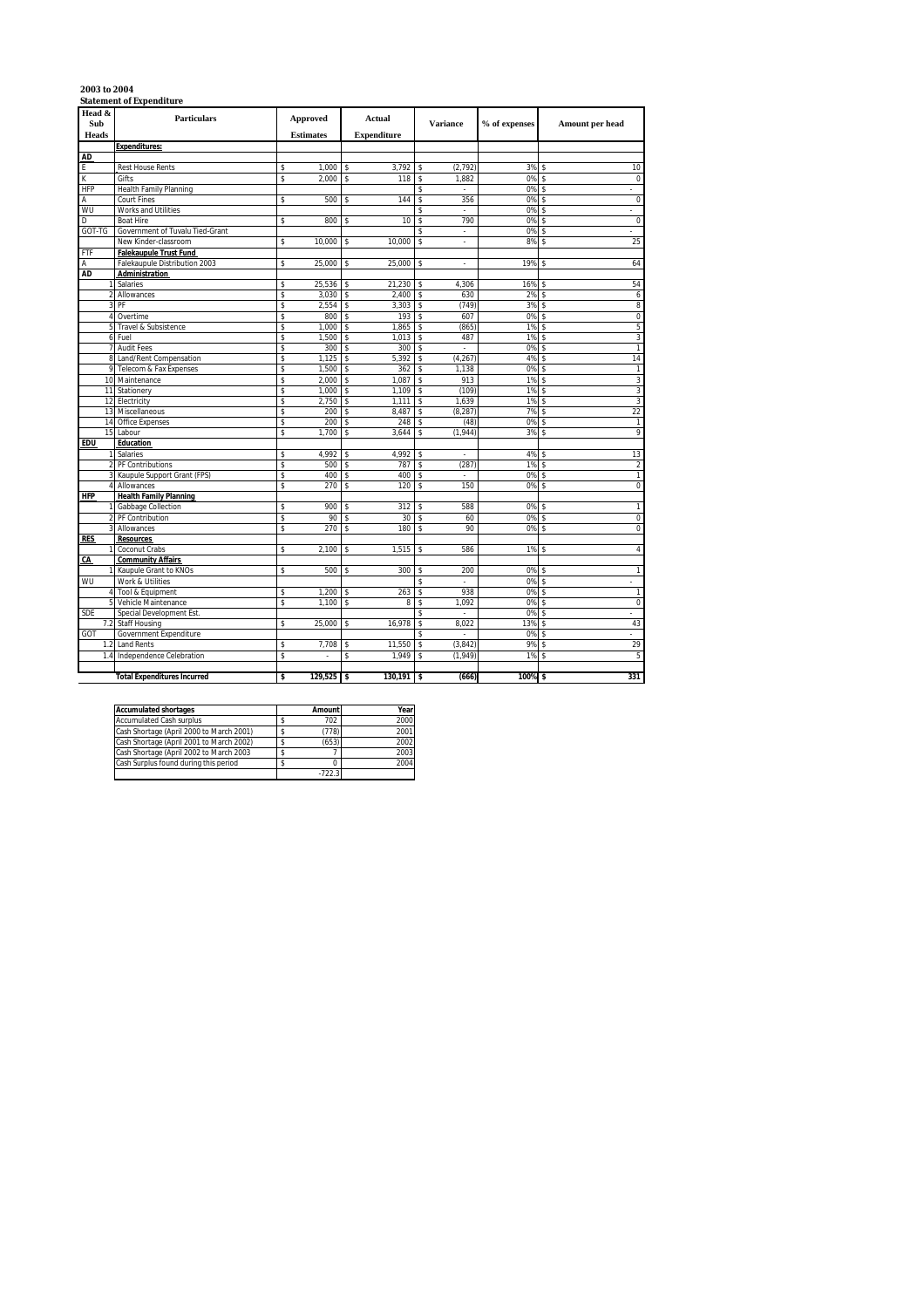To the members of Tuvalu's Parliament and the Ulu Aliki of Nukulaelae,

### **Report on the Financial Statements of Nukulaelae Kaupule**

We have audited the accompanying financial statements of the Nukulaelae Kaupule, which comprise Statement of Revenue, Statement of Expenditure and Analysis of Surpluses and Deficit for the year ended 31 March 2005 and the Bank Statement of Ledger Balances as at 31 March 2005.

## *Management's Responsibility for the Financial Statements*

Management is responsible for the preparation of these financial statements in accordance with section 71 of the Falekaupule Act and accompanying financial instructions, and for such internal control as management determines is necessary to enable the preparation of financial statements that are free from material misstatement, whether due to fraud or error.

# *Auditor's Responsibility*

Our responsibility is to express an opinion on these financial statements based on our audit. This responsibility arises from section 74 of the Falekaupule Act. We conducted our audit in accordance with the International Organisation of Supreme Audit Institution's (INTOSAI) Auditing Standards, which incorporate the International Auditing Standards.

Because of the matter described in the Basis for Disclaimer of Opinion paragraph, however, we were not able to obtain sufficient appropriate audit evidence to provide a basis for an audit opinion.

### *Basis for Disclaimer of Opinion*

The Nukulaelae Kaupule closing cash balance reported in the accounts was not able to be reconciled to the bank account balance. The cash on hand balance reported in the financial statements compared to the bank account balance was understated by \$56,479. This variance occurred due to all bank accounts and all their transactions not being included in the financial statements. This affects the completeness of the Statement of Revenue and the Statement of Expenditure, as well as the Analysis of Surpluses, Deficit and Balances. This is a material effect on the financial statements which is considered to be pervasive.

### *Disclaimer of Audit Opinion*

Because of the significance of the matter described in the Basis for Disclaimer of Opinion paragraph, we have not been able to obtain sufficient appropriate audit evidence to provide a basis for an audit opinion. Accordingly, we do not express an opinion on the financial statements.

### *Independence*

When carrying out the audit we followed the independence requirements of the Office of the Auditor General Tuvalu, which incorporate the independence requirements of the International Standards of Auditing and the International Organisation of Supreme Audit Institutions.

Eli Lopati Acting Auditor General of Tuvalu 27 January 2014 Vaiaku, Funafuti, Tuvalu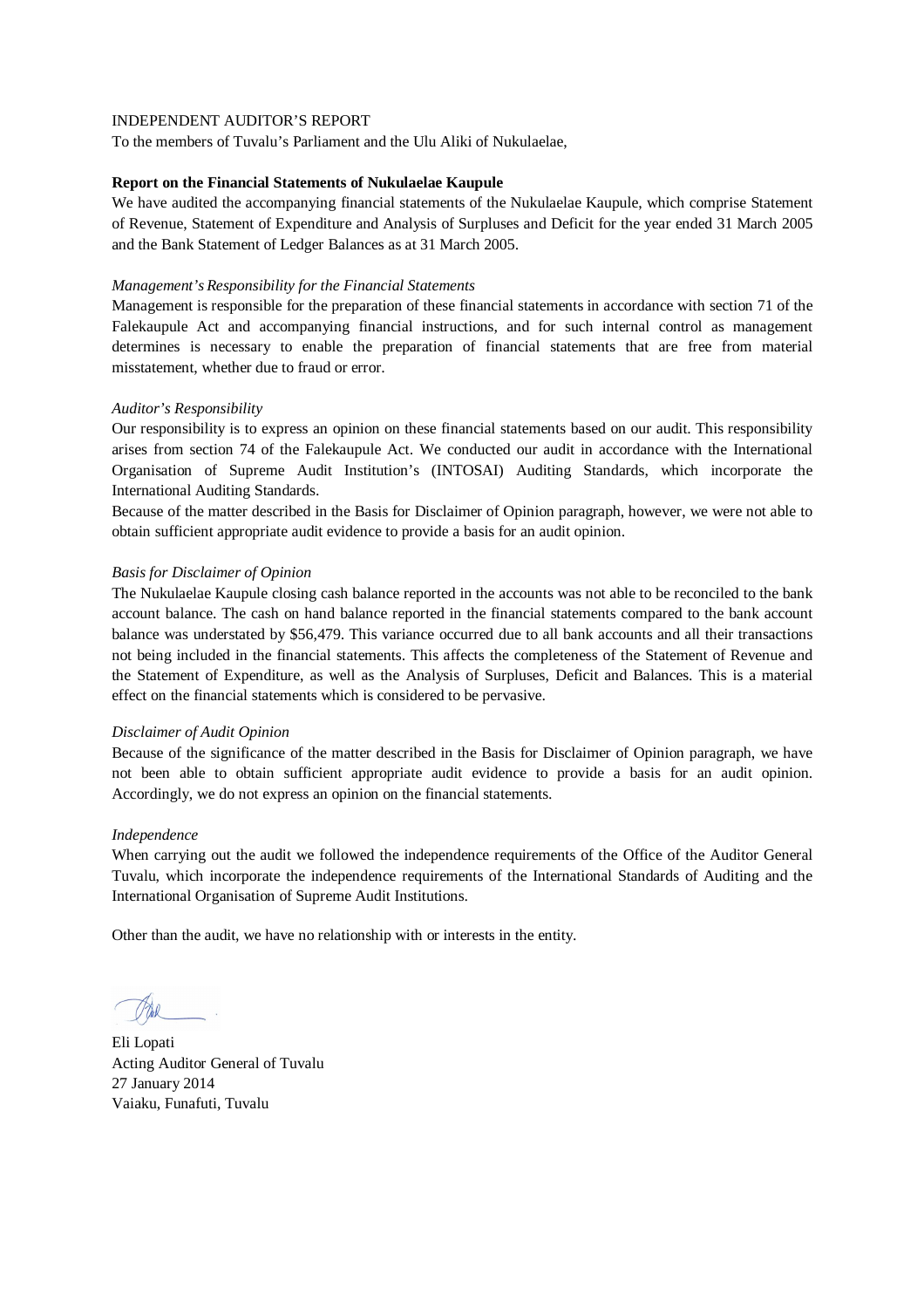### **Nukulaelae Kaupule Year 2004 to 2005**

### **Year Ending 31st March 2005**

| Balance as at 1st April 2004  |  |  | 101.414 |
|-------------------------------|--|--|---------|
| Add Revenue Collected         |  |  | 122.668 |
| Less Expenditure Incurred     |  |  | 126.368 |
| Balance as at 31st March 2005 |  |  | 97.714  |

**Statement of Ledger Balances**

| <b>Particulars</b>                       | <b>Debit</b> |             | <b>Credit</b> |             | Amount as per<br>bank statement | variance |           |  |
|------------------------------------------|--------------|-------------|---------------|-------------|---------------------------------|----------|-----------|--|
| Balance as at 31st March 2005            |              |             | \$            | 97.714      |                                 |          |           |  |
| Represented by Savings:                  |              |             |               |             |                                 |          |           |  |
| <b>Australian Growth Bond Investment</b> |              | 4.646       |               |             | 4.646                           | Ŝ.       |           |  |
| Interest Bearing Deposit No:01-691697-40 |              | 6.438       |               |             | 6.332                           | \$       | 107       |  |
| Interest Bearing Deposit No:01-691697-41 | \$           | 4.333       |               |             | 4.269                           | \$       | 64        |  |
| FTF Account No:01-693246-30              | \$           | 16.404      |               |             | \$<br>30.977                    | \$       | (14, 574) |  |
| Canteen No:01-260176-30                  | \$           | 3.357       |               |             | \$<br>3.414                     | \$       | (57)      |  |
| Savings NBT No:01-691697-30              | \$           | 41.647      |               |             | \$<br>35.492                    | s.       | 6,155     |  |
| Malaga No:01-731281-30                   | \$           | 13.212      |               |             | 29.283                          | Ŝ.       | (16, 071) |  |
| Fagaualafi No:01-701744 -30              | \$           | 4.737       |               |             | \$<br>5.029                     | s.       | (291)     |  |
| Savings at Fusi                          | Ś            | 2.736       |               |             | \$<br>2.736                     | s.       |           |  |
| Cash on Hand                             | Ś            | 205         |               |             | 205                             | \$       | ٠         |  |
| Canadian account No:01-230997-30         | \$           |             |               |             | 31,812                          | \$       | (31, 812) |  |
| <b>Total</b>                             | \$           | $97.714$ \$ |               | $97.714$ \$ | 154.193 \$                      |          | (56, 479) |  |

# **Analysis of Surpluses, Deficit and Balances**

| Population                    |  |  | 393     |
|-------------------------------|--|--|---------|
| <b>Actual Revenue</b>         |  |  | 122,668 |
| <b>Actual Expenses</b>        |  |  | 126.368 |
| Surpluses/Deficit             |  |  | (3,700) |
| Opening Balance 01:04:2004    |  |  | 101.414 |
| Closing Balance 31:03:2005    |  |  | 97.714  |
| Closing Balance per Head (\$) |  |  | 249     |
|                               |  |  |         |

# **2004 to 2005 Statement of revenues**

| Sub<br><b>Heads</b><br>AD<br>А<br>B<br>C<br>D<br>Ε<br>F<br>G<br>H | Particulars<br>Land Tax<br><b>Head Tax</b><br>Licences<br><b>House Rents</b><br><b>Rest House</b><br><b>Investment Interest</b><br>Telecom Rental Fee | \$<br>\$<br>\$<br>Ś<br>\$ | <b>Estimates</b><br>2,744<br>2,595<br>1,165 | \$<br>\$ | Revenue<br>1.800 | estimates<br>(944)<br>Ŝ          |      | 1%       | \$<br>5                                 |
|-------------------------------------------------------------------|-------------------------------------------------------------------------------------------------------------------------------------------------------|---------------------------|---------------------------------------------|----------|------------------|----------------------------------|------|----------|-----------------------------------------|
|                                                                   |                                                                                                                                                       |                           |                                             |          |                  |                                  |      |          |                                         |
|                                                                   |                                                                                                                                                       |                           |                                             |          |                  |                                  |      |          |                                         |
|                                                                   |                                                                                                                                                       |                           |                                             |          |                  |                                  |      |          |                                         |
|                                                                   |                                                                                                                                                       |                           |                                             |          | 1,667            | (928)<br>\$                      |      | 1%       | 4<br>\$                                 |
|                                                                   |                                                                                                                                                       |                           |                                             | \$<br>\$ | 1,282<br>922     | 117<br>\$                        |      | 1%<br>1% | \$<br>3<br>$\overline{2}$               |
|                                                                   |                                                                                                                                                       |                           | 3,192<br>1,500                              | \$       | 3,732            | (2, 270)<br>\$<br>2,232<br>\$    |      | 3%       | \$<br>9<br>\$                           |
|                                                                   |                                                                                                                                                       | Ŝ                         | 9,000                                       | \$       | 1,282            | (7, 718)<br>\$                   |      | 1%       | 3<br>\$                                 |
|                                                                   |                                                                                                                                                       | \$                        | 1,200                                       | \$       |                  | \$<br>(1, 200)                   |      | 0%       | \$                                      |
|                                                                   | <b>TEC Rental Fee</b>                                                                                                                                 | \$                        | 240                                         | \$       | 140              | \$<br>(100)                      |      | 0%       | \$<br>0                                 |
|                                                                   | Avafoa III Hire                                                                                                                                       | Ś                         | 800                                         | \$       | 310              | (490)<br>Ś                       |      | 0%       | \$<br>T                                 |
| J                                                                 | Photocopying Charges                                                                                                                                  | \$                        | 750                                         | \$       | 305              | (445)<br>\$                      |      | 0%       | \$<br>1                                 |
| К<br>τ                                                            | Gifts<br>Court fines                                                                                                                                  | \$<br>\$                  | 1,000<br>1,250                              | \$<br>\$ | 1,200<br>644     | \$<br>\$<br>(606)                | 200  | 1%<br>1% | 3<br>\$<br>2<br>\$                      |
| M                                                                 | Miscellaneous                                                                                                                                         | Ś                         | 200                                         | \$       | 125              | \$                               | (75) | 0%       | $\overline{0}$<br>\$                    |
| ED                                                                | <b>Education</b> (ED)                                                                                                                                 |                           |                                             |          |                  |                                  |      | 0%       | \$                                      |
| A                                                                 | Faikimua Open Day                                                                                                                                     | \$                        | 1,000                                       | \$       | 1,000            | \$<br>×,                         |      | 1%       | 3<br>\$                                 |
| B                                                                 | <b>Building Fee</b>                                                                                                                                   | Ś                         | 300                                         | \$       | ä,               | (300)<br>\$                      |      | 0%       | \$                                      |
| HFP                                                               | <b>Health and Family Planning (HFP)</b>                                                                                                               |                           |                                             |          |                  |                                  |      |          |                                         |
| A<br>B                                                            | Court Fines - Sanitation<br>Garbage Bin Fee                                                                                                           | \$<br>\$                  | 1,450<br>1,800                              | \$<br>\$ | 237<br>682       | (1, 213)<br>\$<br>\$<br>(1, 118) |      | 0%<br>1% | 1<br>Ś<br>\$<br>$\overline{\mathbf{2}}$ |
| WU                                                                | Workshop & Utilities (WU)                                                                                                                             |                           |                                             |          |                  |                                  |      |          | \$                                      |
| A                                                                 | Workshop                                                                                                                                              | Ś                         | 750                                         | \$       | 1,163            | 413<br>Ś                         |      | 1%       | \$<br>3                                 |
| B                                                                 | Tools and Equipment Hire                                                                                                                              | Ś                         | 700                                         | \$       | 59               | Ś<br>(642)                       |      | 0%       | \$<br>0                                 |
| Ċ                                                                 | Tractor Hire                                                                                                                                          | \$                        | 850                                         | \$       | 805              | \$                               | (46) | 1%       | 2<br>\$                                 |
| D                                                                 | <b>Boat Hire</b>                                                                                                                                      | \$                        | 500                                         | \$       | 240              | \$<br>(260)                      |      | 0%       | ī<br>\$                                 |
| E<br>F                                                            | Crane Truck Hire<br>Chainsaw Hire                                                                                                                     | \$<br>\$                  | 500<br>450                                  | \$<br>\$ | 49<br>5          | \$<br>(451)<br>(445)<br>\$       |      | 0%<br>0% | 0<br>\$<br>0<br>\$                      |
| <b>RES</b>                                                        | <b>Resources (RES)</b>                                                                                                                                |                           |                                             |          |                  |                                  |      |          |                                         |
| A                                                                 | Sale of Coconut Crabs                                                                                                                                 | Ś                         | 4,500                                       | \$       | 254              | (4, 246)<br>Ś                    |      | 0%       | ī<br>\$                                 |
| B                                                                 | Sale of Lobsters                                                                                                                                      | \$                        | 1,500                                       | \$       |                  | (1,500)<br>\$                    |      | 0%       | \$                                      |
| C                                                                 | Sale of Fish                                                                                                                                          | Ŝ                         | 800                                         | \$       | 816              | \$                               | 16   | 1%       | $\overline{\mathbf{2}}$<br>\$           |
| D                                                                 | Sale of Local Produce                                                                                                                                 | \$                        | 800                                         | \$       | 303              | (497)<br>\$                      |      | 0%       | \$<br>1                                 |
| EC                                                                | <b>Environment &amp; Conservation (EC)</b><br>Foreshore Licences                                                                                      | Ś                         | 350                                         | \$       | 40               | (310)<br>Ś                       |      | 0%       | 0                                       |
| A<br>B                                                            | Sale of Compost                                                                                                                                       | Ś                         | 850                                         | \$       | 172              | (678)<br>Ś                       |      | 0%       | \$<br>$\overline{0}$<br>\$              |
|                                                                   | <b>Block Grant</b>                                                                                                                                    |                           |                                             |          |                  |                                  |      |          |                                         |
| BA                                                                | Support Grant                                                                                                                                         | \$                        | 10,000                                      | \$       | 5,000            | (5,000)<br>\$                    |      | 4%       | 13<br>\$                                |
| BB                                                                | <b>Fechnical and Capital</b>                                                                                                                          | \$                        | 17,120                                      | \$       | 22,066           | 4,946                            |      | 18%      | 56<br>\$                                |
| H                                                                 | Support Grant - Pre-school Classrooms                                                                                                                 | \$                        |                                             | \$       | 7,937            | 7,937<br>\$                      |      | 6%       | 20<br>\$                                |
| TA                                                                | <b>Tied Grants</b>                                                                                                                                    |                           | 15,393                                      |          | 7,696            | (7,697)<br>Ś                     |      |          | 20                                      |
| TB                                                                | <b>Land Subsidy</b><br><b>Telecom Expenses</b>                                                                                                        | \$<br>Ŝ                   | 2,020                                       | \$<br>\$ | 1,010            | (1,010)<br>\$                    |      | 6%<br>1% | \$<br>\$<br>3                           |
| ТC                                                                | Dispensary Maintenance                                                                                                                                | \$                        | 520                                         | \$       | 260              | (260)<br>\$                      |      | 0%       | \$<br>$\mathbf{1}$                      |
| TD                                                                | Classrooms Maintenance                                                                                                                                | \$                        | 520                                         | \$       | 9,681            | \$<br>9,161                      |      | 8%       | 25<br>\$                                |
| TE                                                                | Office Equipment                                                                                                                                      | \$                        | 270                                         | \$       | 135              | (135)<br>\$                      |      | 0%       | \$<br>$\mathbf 0$                       |
| TF                                                                | <b>Office Supplies</b>                                                                                                                                | \$                        | 120                                         | \$       | 60               | \$                               | (60) | 0%       | \$<br>0                                 |
| TG                                                                | Tuvalu Day Celebration                                                                                                                                | \$                        | 500                                         | \$       | 2,000            | 1,500<br>\$                      |      | 2%       | \$<br>5                                 |
| ОA                                                                | <b>Falekaupule Trust Fund (FTF)</b><br>FTF Contribution                                                                                               | \$                        | 25,000                                      | \$       | 16,004           | (8,996)<br>\$                    |      | 13%      | 41<br>\$                                |
| ЭB                                                                | sland Contribution                                                                                                                                    | Ś                         | 10                                          | \$       | 5,600            | 5.590<br>Ś                       |      | 5%       | 14<br>\$                                |
| ОC                                                                | Fali Trust Fund                                                                                                                                       | \$                        | 10                                          | \$       | 150              | \$                               | 140  | 0%       | 0<br>\$                                 |
|                                                                   | Revenue receipted but not in records                                                                                                                  | \$                        |                                             | \$       | 22,492           | 22,492<br>\$                     |      | 18%      | 57<br>\$                                |
|                                                                   | Surplus found during the period                                                                                                                       | \$                        |                                             | \$       | 1                | \$                               | 1    | 0%       | \$<br>$\mathbf 0$                       |
|                                                                   | <b>Expenditure Heads</b>                                                                                                                              |                           |                                             |          |                  |                                  |      |          |                                         |
| AD                                                                | <b>Administration</b><br><b>Staff Salaries</b>                                                                                                        |                           |                                             |          |                  |                                  |      |          |                                         |
|                                                                   | Allowance                                                                                                                                             | \$                        |                                             | \$       | 1.444            | 1.444<br>Ś                       |      | 1%       | \$<br>$\overline{4}$                    |
|                                                                   | PF Contribution                                                                                                                                       | \$                        |                                             | \$       | 119              | \$                               | 119  | 0%       | \$<br>0                                 |
| 15                                                                | Labour Cost                                                                                                                                           | \$                        |                                             | \$       | 6                | \$                               | 6    | 0%       | 0<br>\$                                 |
| 16                                                                | Disaster Relief Fund                                                                                                                                  | \$                        |                                             | \$       | 1,275            | 1,275<br>\$                      |      | 1%       | 3<br>\$                                 |
|                                                                   |                                                                                                                                                       |                           |                                             |          |                  |                                  |      |          |                                         |
|                                                                   | <b>Education (EDU)</b><br><b>Approved Teachers Salaries</b>                                                                                           | Ś                         |                                             | \$       |                  |                                  |      | 0%       | \$                                      |
|                                                                   | PF Contribution                                                                                                                                       | \$                        |                                             | \$       | 442              | 442<br>\$                        |      | 0%       | \$<br>1                                 |
|                                                                   | Grant to Primary School                                                                                                                               | s                         | ä,                                          | \$       | 58               | \$                               | 58   | 0%       | $\overline{0}$<br>\$                    |
|                                                                   |                                                                                                                                                       |                           |                                             |          |                  |                                  |      |          |                                         |
|                                                                   |                                                                                                                                                       |                           |                                             |          |                  |                                  |      |          |                                         |
|                                                                   | <b>Total Revenue Collected</b>                                                                                                                        | \$                        | 114,219                                     | \$       | 122,668          | 8,449<br>\$                      |      | 100%     | 312<br>\$                               |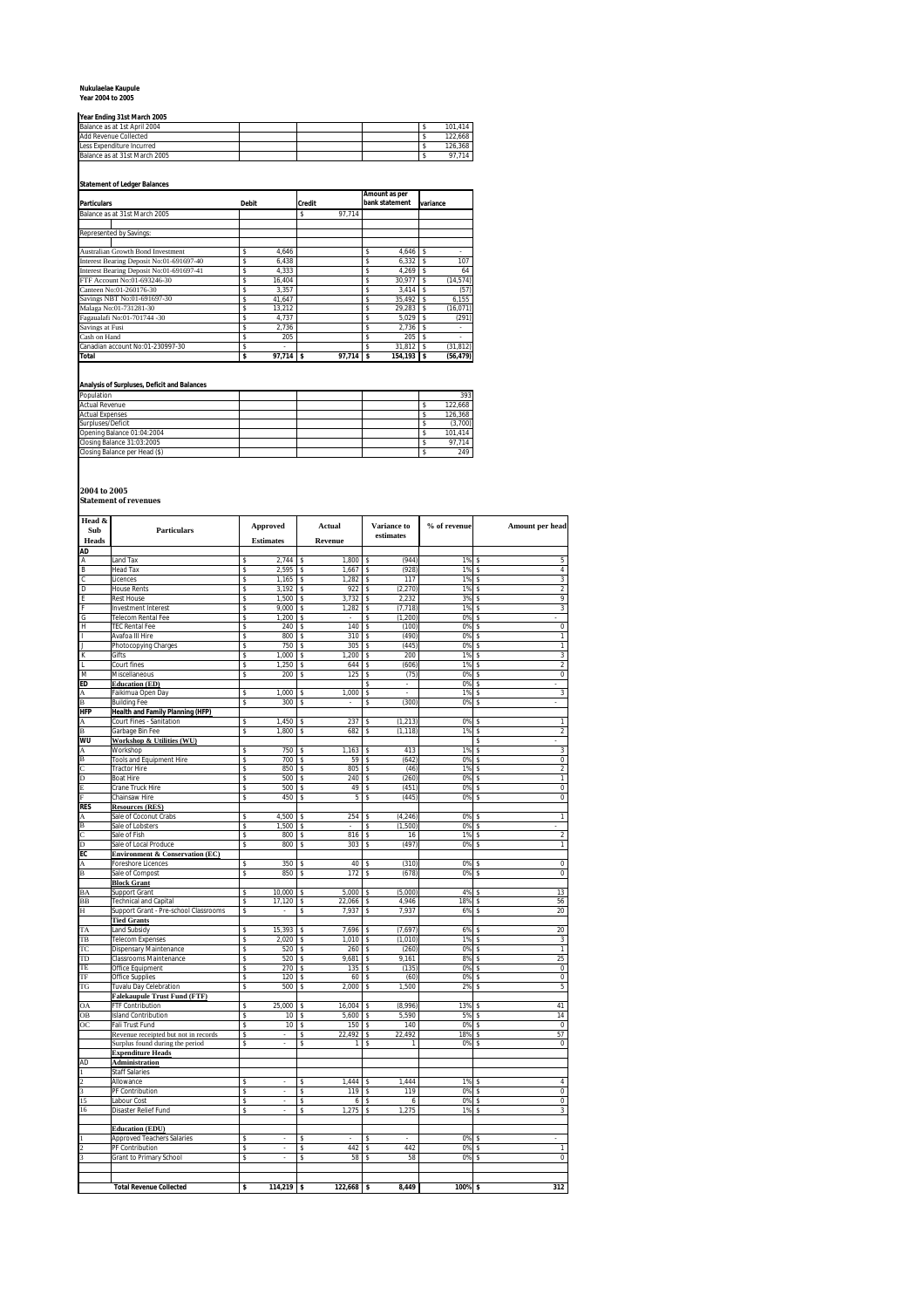# **2004 to 2005 Statement of Expenditure**

| Head &<br>Sub  | <b>Approved</b><br><b>Particulars</b><br><b>Estimates</b> |    |             | Actual |                    |    | <b>Variance</b> | % of expenses |                    | Amount per head |
|----------------|-----------------------------------------------------------|----|-------------|--------|--------------------|----|-----------------|---------------|--------------------|-----------------|
| Heads          |                                                           |    |             |        | <b>Expenditure</b> |    |                 |               |                    |                 |
|                | <b>Expenditures:</b>                                      |    |             |        |                    |    |                 |               |                    |                 |
|                | <b>Administration: (AD)</b>                               |    |             |        |                    |    |                 |               |                    |                 |
|                | <b>Staff Salaries</b>                                     | Ś  | 15,054      | \$     | 14,438             | \$ | 617             | 11%           | \$                 | 37              |
|                | 2 Allowance                                               | Ś  | 2.460       | \$     | 2.290              | \$ | 170             | 2%            | $\hat{\mathbf{S}}$ | 6               |
|                | 3 PF Contribution                                         | \$ | 1.493       | \$     | 2,888              | Ŝ  | (1, 395)        | 2%            | \$                 | $\overline{7}$  |
|                | 4 Overtime                                                | \$ | 350         | \$     | 137                | Ŝ  | 213             | 0%            | \$                 | 0               |
|                | 5 Travel and Subsistence Allowance                        | \$ | 1.000       | \$     | 696                | Ŝ  | 304             | 1%            | \$                 | $\overline{2}$  |
|                | 6 Fuel                                                    | \$ | 1.400       | \$     | 1.494              | Ŝ  | (94)            | 1%            | \$                 | $\overline{4}$  |
|                | 7 Audit Fee                                               | \$ | 300         | \$     | 300                | Ŝ  | ×.              | 0%            | \$                 | $\overline{1}$  |
|                | 8 Land Rental                                             | Ś  | 1.133       | \$     | 1.133              | Ŝ  | ī               | 1%            | Ŝ                  | 3               |
|                | 9 Telephone and Faxes                                     | \$ | 1.200       | \$     | 600                | Ŝ  | 600             | 0%            | \$                 | $\overline{2}$  |
|                | 10 General Maintenance                                    | Ś  | 2,000       | \$     | 837                | Ŝ  | 1,163           | 1%            | Ŝ                  | $\overline{2}$  |
|                | 11 Stationery                                             | \$ | 1.600       | \$     | 1.657              | Ŝ  | (57)            | 1%            | \$                 | $\overline{4}$  |
|                | 12 Office Equipment                                       | \$ | 400         | \$     | 299                | Ŝ  | 101             | 0%            | \$                 | 1               |
|                | 13 Electricity                                            | Ś  | 1,000       | \$     | 1,320              | Ŝ  | (320)           | 1%            | \$                 | 3               |
|                | 14 Tools and Equipment                                    | \$ | 500         | \$     | 301                | Ŝ  | 199             | 0%            | \$                 | $\mathbf{1}$    |
|                | 15 Labour Cost                                            | Ś  | 1.500       | \$     | 1,398              | Ŝ  | 102             | 1%            | \$                 | 4               |
|                | 16 Disaster Relief Fund                                   | Ś  | 300         | \$     | 93                 | Ŝ  | 207             | 0%            | \$                 | 0               |
|                | 17 Miscellaneous                                          | Ś  | 100         | \$     | 3.874              | \$ | (3, 774)        | 3%            | $\hat{\mathbf{S}}$ | 10              |
|                | <b>Education</b> (EDU)                                    |    |             |        |                    |    |                 |               |                    |                 |
|                | <b>Approved Teachers Salaries</b>                         | \$ | 4,992       | \$     | 4,992              | \$ | ×,              | 4%            | \$                 | 13              |
| $\overline{a}$ | PF Contribution                                           | Ś  | 500         | \$     | 998                | Ŝ  | (498)           | 1%            | \$                 | 3               |
| 3              | Grant to Primary School                                   | \$ | 300         | \$     | 300                | Ŝ  | ä,              | 0%            | \$                 | $\mathbf{1}$    |
|                | Allowances                                                | \$ | 270         | \$     | 180                | \$ | 90              | 0%            | \$                 | 0               |
|                | <b>Health and Family Planning (HFP)</b>                   |    |             |        |                    |    |                 |               |                    |                 |
|                | Garbage Labours                                           | Ś  | 390         | \$     | 198                | Ŝ  | 192             | 0%            | \$                 | $\mathbf{1}$    |
|                | Allowances                                                | Ś  | 285         | \$     | 135                | Ś  | 150             | 0%            | Ŝ                  | $\overline{0}$  |
|                | Works & Utilities (WU)                                    |    |             |        |                    |    |                 |               |                    |                 |
|                | Avafoa Maintenance                                        | Ś  | 500         | \$     | 287                | Ŝ  | 213             | 0%            | \$                 | $\mathbf{1}$    |
|                | <b>Special Development ESt. (SDE)</b>                     |    |             |        |                    |    |                 |               |                    |                 |
|                | Kaupule Local Contribution                                | \$ | 10.000      | \$     | 2.050              | Ŝ  | 7.950           | 2%            | \$                 | 5               |
|                | OC Lafiga Fagaua Trust Fund                               | Ś  | 2.000       | \$     | 1.935              | Ŝ  | 65              | 2%            | \$                 | 5               |
|                | <b>Falekaupule Trust Fund</b>                             |    |             |        |                    |    |                 |               |                    |                 |
|                | Island Contribution to FTF                                | \$ | ×.          | \$     | 55,335             | Ŝ  | (55, 335)       | 44%           | \$                 | 141             |
|                | <b>Government of Tuvalu Fund</b>                          |    |             |        |                    |    |                 |               |                    |                 |
|                | Land Subsidy                                              | \$ | 15.393      | \$     | 15.393             | Ŝ  | 1               | 12%           | \$                 | 39              |
|                | Independence Celebration                                  | Ś  | 500         | \$     | 2,000              | Ŝ  | (1,500)         | 2%            | \$                 | 5               |
|                | <b>Revenue Heads</b>                                      |    |             |        |                    |    |                 |               |                    |                 |
|                | <b>Administration</b><br><b>F. Rest House</b>             |    |             |        |                    |    |                 |               |                    |                 |
|                |                                                           | \$ | 1,500       | \$     | 844                | \$ | 656             | 1%            | \$                 | $\overline{2}$  |
|                | Health & Family Planning (HFP)                            |    |             |        |                    |    |                 |               |                    |                 |
| A              | Court fine-Sanitation                                     | \$ | 1,450       | \$     | 30                 | \$ | 1,420           | 0%            | \$                 | $\overline{0}$  |
|                | <b>Block Grant</b>                                        |    |             |        |                    |    |                 |               |                    |                 |
|                | H Support Grant - Pre-school classrooms                   | \$ |             | \$     | 7,937              | \$ | (7, 937)        | 6%            | \$                 | 20              |
|                |                                                           | Ś  |             |        |                    |    |                 |               |                    | $\overline{0}$  |
|                | Cash Shortage found during this period                    |    |             | \$     | 0                  | Ŝ  | (0)             | 0%            | \$                 |                 |
|                | <b>Total Expenditures Incurred</b>                        | s  | $69.870$ \$ |        | 126.368 \$         |    | (56.498)        | 100% \$       |                    | 322             |
|                |                                                           |    |             |        |                    |    |                 |               |                    |                 |

| <b>Accumulated shortages</b>           | Amount   | Year |
|----------------------------------------|----------|------|
| <b>Accumulated Cash surplus</b>        | 702      | 2000 |
| <b>Accumulated Cash Shortage</b>       | (778)    | 2001 |
| <b>Accumulated Cash Shortage</b>       | (653)    | 2002 |
| <b>Accumulated Cash Shortage</b>       |          | 2003 |
| <b>Accumulate Cash Surplus</b>         |          | 2004 |
| Cash shortage found during this period | (0)      | 2005 |
|                                        | (722.47) |      |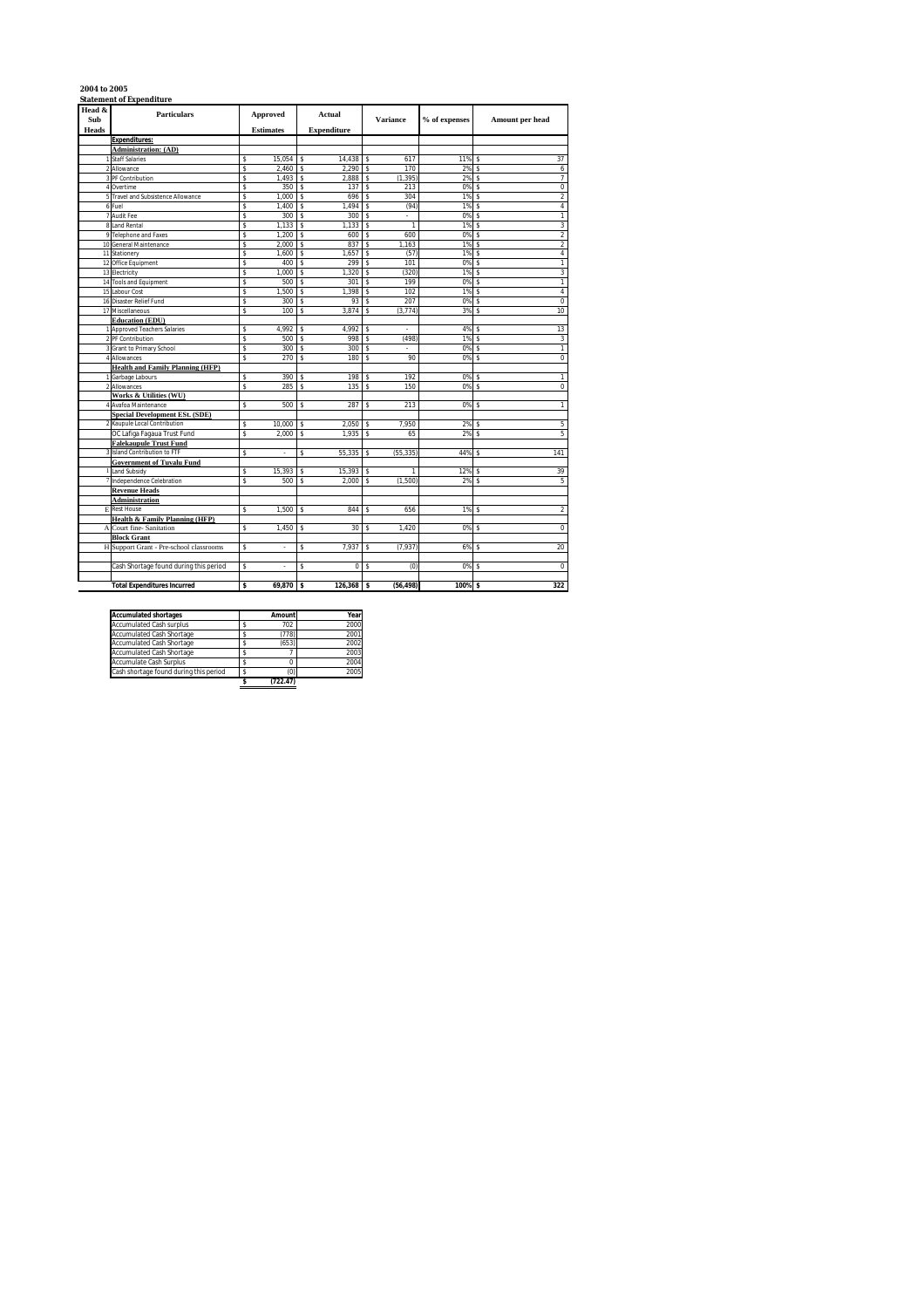To the members of Tuvalu's Parliament and the Ulu Aliki of Nukulaelae,

### **Report on the Financial Statements of Nukulaelae Kaupule**

We have audited the accompanying financial statements of the Nukulaelae Kaupule, which comprise Statement of Revenue, Statement of Expenditure and Analysis of Surpluses and Deficit for the year ended 31 March 2006 and the Bank Statement of Ledger Balances as at 31 March 2006.

## *Management's Responsibility for the Financial Statements*

Management is responsible for the preparation of these financial statements in accordance with section 71 of the Falekaupule Act and accompanying financial instructions, and for such internal control as management determines is necessary to enable the preparation of financial statements that are free from material misstatement, whether due to fraud or error.

# *Auditor's Responsibility*

Our responsibility is to express an opinion on these financial statements based on our audit. This responsibility arises from section 74 of the Falekaupule Act. We conducted our audit in accordance with the International Organisation of Supreme Audit Institution's (INTOSAI) Auditing Standards, which incorporate the International Auditing Standards.

Because of the matter described in the Basis for Disclaimer of Opinion paragraph, however, we were not able to obtain sufficient appropriate audit evidence to provide a basis for an audit opinion.

### *Basis for Disclaimer of Opinion*

The Nukulaelae Kaupule closing cash balance reported in the accounts was not able to be reconciled to the bank account balance. The cash on hand balance reported in the financial statements compared to the bank account balance was understated by \$125,185. This variance occurred due to all bank accounts and all their transactions not being included in the financial statements. This affects the completeness of the Statement of Revenue and the Statement of Expenditure, as well as the Analysis of Surpluses, Deficit and Balances. This is a material effect on the financial statements which is considered to be pervasive.

### *Disclaimer of Audit Opinion*

Because of the significance of the matter described in the Basis for Disclaimer of Opinion paragraph, we have not been able to obtain sufficient appropriate audit evidence to provide a basis for an audit opinion. Accordingly, we do not express an opinion on the financial statements.

### *Independence*

When carrying out the audit we followed the independence requirements of the Office of the Auditor General Tuvalu, which incorporate the independence requirements of the International Standards of Auditing and the International Organisation of Supreme Audit Institutions.

Eli Lopati Acting Auditor General of Tuvalu 27 January 2014 Vaiaku, Funafuti, Tuvalu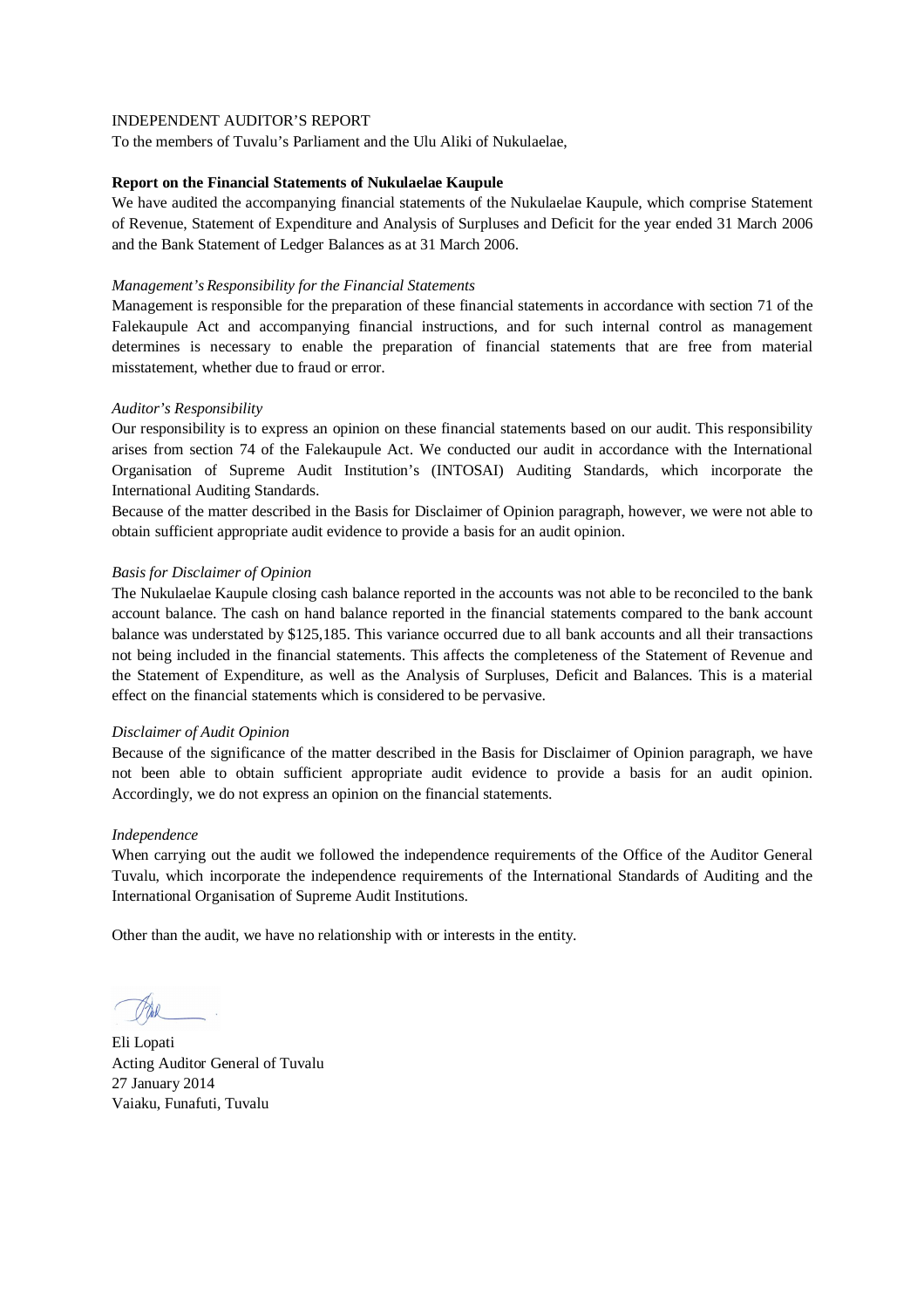# **Nukulaelae Kaupule Year 2005 to 2006**

|     | Year Ending 31st March 2006 |  |  |  |   |  |  |  |  |  |
|-----|-----------------------------|--|--|--|---|--|--|--|--|--|
|     |                             |  |  |  |   |  |  |  |  |  |
| . . |                             |  |  |  | . |  |  |  |  |  |

| Balance as at 1st April 2005  |  |  | 714     |
|-------------------------------|--|--|---------|
| Add Revenue Collected         |  |  | 132.408 |
| Less Expenditure Incurred     |  |  | 196.913 |
| Balance as at 31st March 2006 |  |  | 3.209   |

# **Statement of Ledger Balances**

|                                          |              |           |               |        |    | Amount as per  |          |            |  |
|------------------------------------------|--------------|-----------|---------------|--------|----|----------------|----------|------------|--|
| <b>Particulars</b>                       | <b>Debit</b> |           | <b>Credit</b> |        |    | bank statement | variance |            |  |
| Balance as at 31st March 2006            |              |           | \$            | 33.209 |    |                |          |            |  |
|                                          |              |           |               |        |    |                |          |            |  |
| Represented by Savings:                  |              |           |               |        |    |                |          |            |  |
| Australian Growth Bond Investment        | \$           | 4,939     |               |        | \$ | 4.939          | \$       |            |  |
| Interest Bearing Deposit No:01-691697-40 | \$           | 6,438     |               |        | \$ | 6.857          | \$       | (419)      |  |
| Interest Bearing Deposit No:01-691697-41 | \$           | 4.333     |               |        | \$ | 4,598          | \$       | (265)      |  |
| FTF Account No:01-693246-30              | \$           | 293       |               |        | \$ | 127.068        | \$       | (126, 776) |  |
| Canteen No:01-260176-30                  | \$           | 644       |               |        | \$ | 731            | \$       | (87)       |  |
| Savings NBT No:01-691697-30              | \$           | 2.827     |               |        | \$ | 576            | \$       | 2.251      |  |
| Malaga No:01-731281-30                   | \$           | 2.187     |               |        | \$ | 2.886          | \$       | (699)      |  |
| Fagaualafi No:01-701744 -30              | \$           | 4.592     |               |        | \$ | 3.160          | \$       | 1.432      |  |
| Savings at Fusi                          | \$           | 3,836     |               |        | \$ | 3.836          | \$       |            |  |
| Canadian Account No:01-230997-30         | \$           | 2.833     |               |        | \$ | 3.455          | \$       | (622)      |  |
| Cash on Hand                             | \$           | 287       |               |        | \$ | 287            | \$       |            |  |
| Total                                    | \$           | 33,209 \$ |               | 33,209 | Ŝ  | $158,394$ \$   |          | (125, 185) |  |

### **Analysis of Surpluses, Deficit and Balances**

| Population                    |  |  | 393      |
|-------------------------------|--|--|----------|
| <b>Actual Revenue</b>         |  |  | 132.408  |
| <b>Actual Expenses</b>        |  |  | 196.913  |
| Surpluses/Deficit             |  |  | (64.505) |
| Opening Balance 01:04:2005    |  |  | 97.714   |
| Closing Balance 31:03:2006    |  |  | 33.209   |
| Closing Balance per Head (\$) |  |  | 85       |

**2005 to 2006 Statement of revenues**

| Head &<br>Sub           | Particulars                                     | <b>Approved</b>    |                    | Actual         | Variance to<br>estimates | % of revenue |    | Amount per head         |
|-------------------------|-------------------------------------------------|--------------------|--------------------|----------------|--------------------------|--------------|----|-------------------------|
| <b>Heads</b>            |                                                 | <b>Estimates</b>   |                    | <b>Revenue</b> |                          |              |    |                         |
|                         | <b>Administration (AD):</b>                     |                    |                    |                |                          |              |    |                         |
|                         | Land Tax                                        | \$<br>2,744        | \$                 | 1,513          | \$<br>(1, 231)           | 1%           | \$ | 4                       |
|                         | Head Tax                                        | \$<br>2,490        | \$                 | 843            | \$<br>(1,647)            | 1%           | \$ | $\overline{\mathbf{2}}$ |
|                         | Licences                                        | \$<br>1,451        | \$                 | 335            | \$<br>(1, 116)           | 0%           | \$ | 1                       |
|                         | <b>House Rents</b>                              | \$<br>3,192        | \$                 | 1,487          | \$<br>(1,705)            | 1%           | \$ | $\overline{4}$          |
|                         | <b>Rest House</b>                               | \$<br>1.000        | \$                 | 22,495         | \$<br>21,495             | 17%          | \$ | 57                      |
|                         | Investment Interest                             | \$<br>10,500       | \$                 | 3,306          | \$<br>(7, 194)           | 2%           | \$ | 8                       |
|                         | Telecom Rental Fee                              | \$<br>1,200        | \$                 |                | \$<br>(1, 200)           | 0%           | \$ |                         |
|                         | Avafoa III Hire                                 | \$<br>500          | \$                 | 800            | \$<br>300                | 1%           | \$ | $\overline{\mathbf{c}}$ |
|                         | Photocopying Charges                            | \$<br>500          | \$                 | 22             | \$<br>(478)              | 0%           | \$ | 0                       |
|                         | Gifts                                           | \$<br>1,000        | \$                 | 100            | \$<br>(900)              | 0%           | \$ | 0                       |
|                         | <b>TEC Rental Fee</b>                           | \$<br>300          | \$                 | 280            | \$<br>(20)               | 0%           | Ś  |                         |
|                         | Miscellaneous                                   | \$<br>300          | \$                 | 590            | \$<br>290                | 0%           | \$ | $\overline{\mathbf{c}}$ |
|                         | <b>Health and Family Planning (HF)</b>          |                    |                    |                | \$                       | 0%           | \$ |                         |
|                         | <b>Island Court Fines</b>                       | \$<br>1,000        | \$                 | 1,768          | \$<br>768                | 1%           | \$ | $\overline{4}$          |
|                         | Garbage Bin Fee                                 | \$<br>2,160        | \$                 | 247            | \$<br>(1, 913)           | 0%           | \$ | 1                       |
|                         | Sale of Compost                                 | \$<br>800          | \$                 | 24             | \$<br>(776)              | 0%           | \$ | 0                       |
|                         | <b>Resources (RE)</b>                           |                    |                    |                |                          |              |    |                         |
|                         | Sale of Coconut Crabs                           | \$<br>1,800        | \$                 | 436            | \$<br>(1, 364)           | 0%           | \$ | 1                       |
|                         | Sale of Local Produce                           | \$<br>500          | \$                 | 463            | \$<br>(37)               | 0%           | \$ | 1                       |
|                         | <b>Works and Utilities (WU)</b>                 |                    |                    |                |                          |              | \$ |                         |
|                         | <b>Workshop Services</b>                        | \$<br>1,350        | \$                 | 1,902          | \$<br>552                | 1%           | \$ | 5                       |
|                         | Tools and Equipment Hire                        | \$<br>600          | \$                 |                | \$<br>(593)              | 0%           | \$ | 0                       |
|                         | <b>Tractor Hire</b>                             | \$<br>900          | \$                 | 728            | \$<br>(172)              | 1%           | \$ | $\overline{2}$          |
|                         | Crane Truck Hire                                | \$<br>500          | \$                 | 233            | \$<br>(267)              | 0%           | \$ | 1                       |
|                         | <b>Boat Hire</b>                                | \$<br>600          | \$                 | 370            | \$<br>(230)              | 0%           | \$ | 1                       |
|                         | <b>Environment and Conservation (EC)</b>        |                    |                    |                |                          |              |    |                         |
| B                       | Foreshore licences                              | \$<br>250          | \$                 | 10             | \$<br>(240)              | 0%           | \$ | 0                       |
|                         | <b>Government Grants (GOT)</b>                  |                    |                    |                |                          |              |    |                         |
| BA                      | Support Grant                                   | \$<br>10,000       | \$                 | 10,000         | \$                       | 8%           | \$ | 25                      |
| BB                      | Technical and Capital Grant                     | \$<br>17,120       | \$                 | 20,144         | \$<br>3,024              | 15%          | \$ | 51                      |
|                         | <b>Government Tied Grants</b>                   |                    |                    |                |                          |              |    |                         |
| TA                      | Land Subsidy                                    | \$<br>15,393       | \$                 | 15,393         | \$<br>٠                  | 12%          | \$ | 39                      |
| TC                      | <b>Dispensary Maintenance</b>                   | \$<br>520          | \$                 | 526            | \$<br>6                  | 0%           | \$ | $\mathbf{1}$            |
| TD                      | Classrooms Maintenance                          | \$<br>520          | \$                 | 520            | \$                       | 0%           | \$ | 1                       |
|                         | Falekaupule Trust Fund Distribution (FTF)       |                    |                    |                |                          |              |    |                         |
| 0A                      | National FTF Contribution                       | \$<br>10.000       | \$                 |                | \$<br>(10,000)           | 0%           | \$ |                         |
| OB                      | Island FTF Contribution                         | \$<br>10           | \$                 | 3,915          | \$<br>3,905              | 3%           | \$ | 10                      |
| OC                      | Fagaualafi Trust Fund                           | \$<br>10           | \$                 |                | \$<br>(10)               | 0%           | \$ |                         |
| OD                      | Maneapa Extension                               | \$<br>33,813       | \$                 | 33,812         | \$<br>(1)                | 26%          | \$ | 86                      |
|                         | <b>Expenditure Heads with revenue collected</b> |                    |                    |                |                          |              |    |                         |
|                         | <b>Administration: (AD)</b>                     |                    |                    |                |                          |              |    |                         |
|                         | <b>Staff Salaries</b>                           | \$                 | \$                 | 19             | \$<br>19                 | 0%           | \$ | 0                       |
| $\overline{\mathbf{2}}$ | Allowance                                       | \$<br>ä,           | \$                 | 1,200          | \$<br>1,200              | 1%           | \$ | 3                       |
|                         | 3 PF Contribution                               | \$<br>÷            | \$                 | 995            | \$<br>995                | 1%           | \$ | 3                       |
|                         | 4 Overtime                                      | \$<br>L.           | $\hat{\mathbf{S}}$ | 5              | \$<br>5                  | 0%           | \$ | $\mathbf 0$             |
|                         | 8 Land Rental                                   | \$<br>٠            | \$                 | 419            | \$<br>419                | 0%           | \$ | 1                       |
|                         | 10 General Maintenance                          | \$<br>ä,           | \$                 | 16             | \$<br>16                 | 0%           | \$ | 0                       |
|                         | 13 Labour                                       | \$<br>÷.           | \$                 | 49             | \$<br>49                 | 0%           | \$ | 0                       |
|                         | <b>Education (ED)</b>                           |                    |                    |                |                          |              |    |                         |
|                         | PF Contributions                                | \$                 | \$                 | 500            | \$<br>500                | 0%           | \$ | 1                       |
|                         | <b>Government of Tuvalu Expenditure (GOT)</b>   |                    |                    |                |                          |              |    |                         |
|                         | Land Subsidy                                    | \$                 | \$                 | 6,557          | \$<br>6,557              | 5%           | \$ | 17                      |
|                         | Surplus found during the period                 | \$<br>÷.           | \$                 | 381            | \$<br>381                | 0%           | \$ | 1                       |
|                         |                                                 |                    |                    |                |                          |              |    |                         |
|                         | <b>Total Revenue Collected</b>                  | \$<br>$123,023$ \$ |                    | 132,408 \$     | 9,385                    | 100% \$      |    | 337                     |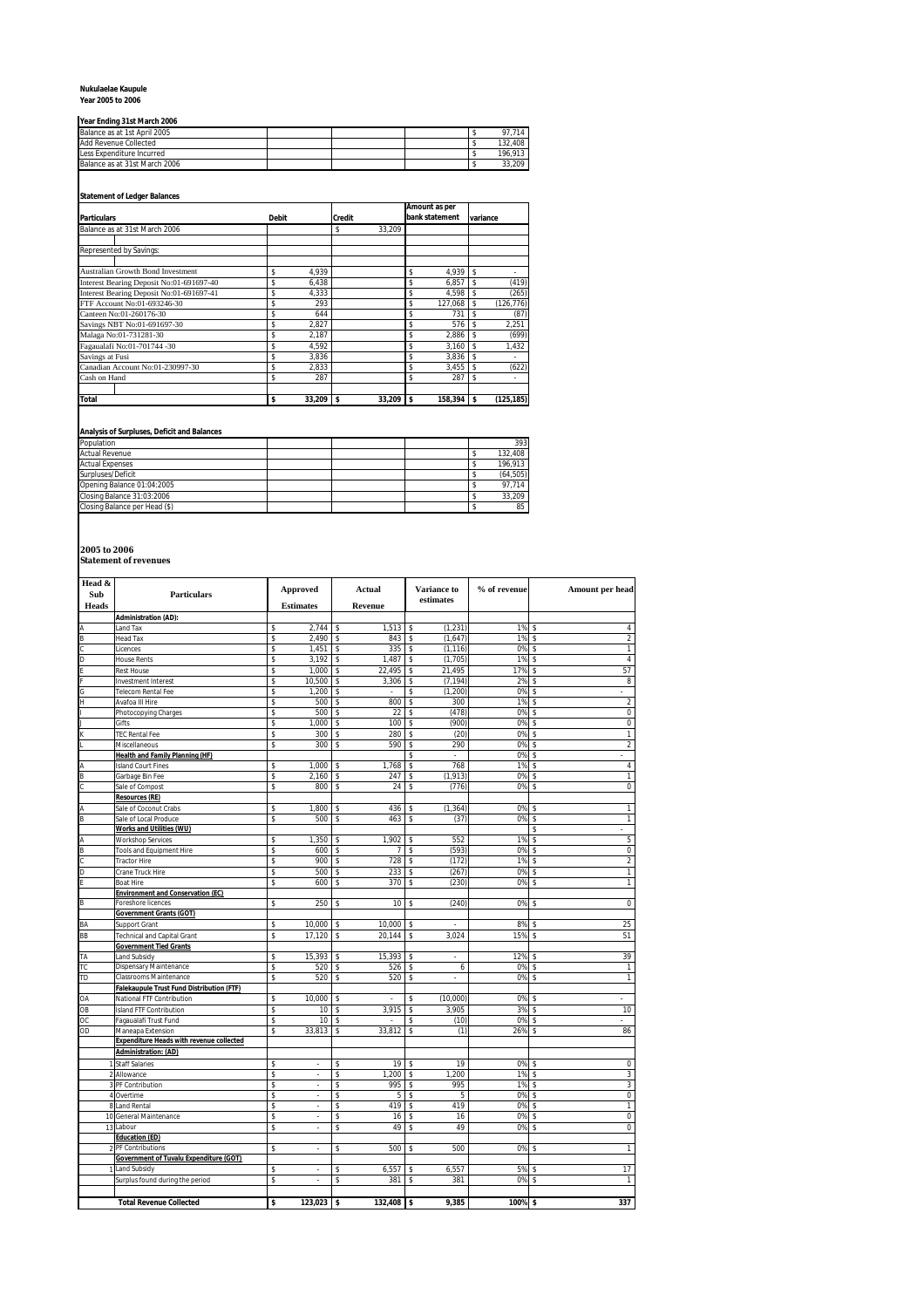|               | <b>Statement of Expenditure</b>                              |                  |                    |                    |                 |               |          |                      |
|---------------|--------------------------------------------------------------|------------------|--------------------|--------------------|-----------------|---------------|----------|----------------------|
| Head &<br>Sub | <b>Particulars</b>                                           | <b>Approved</b>  |                    | Actual             |                 |               |          |                      |
|               |                                                              |                  |                    |                    | <b>Variance</b> | % of expenses |          | Amount per head      |
| <b>Heads</b>  |                                                              | <b>Estimates</b> |                    | <b>Expenditure</b> |                 |               |          |                      |
|               | <b>Expenditures:</b><br><b>Administration: (AD)</b>          |                  |                    |                    |                 |               |          |                      |
|               | 1 Staff Salaries                                             | \$<br>16,614     | \$                 | 9,958              | \$<br>6,656     | 5%            | \$       | 25                   |
|               | 2 Allowance                                                  | \$<br>2,720      | \$                 | 3,625              | \$<br>(905)     | 2%            | \$       | 9                    |
|               | 3 PF Contribution                                            | \$<br>1,663      | \$                 | 2,728              | \$<br>(1,065)   | 1%            | \$       | 7                    |
|               | 4 Overtime                                                   | \$<br>200        |                    | 52                 | \$<br>148       | 0%            | \$       | 0                    |
|               | 5 Travel and Subsistence Allowance                           | \$<br>700        | \$                 | 125                | \$<br>575       | 0%            | \$       | $\mathbf 0$          |
|               | 6 Fuel                                                       | \$<br>1.000      | \$                 | 132                | \$<br>868       | 0%            | \$       | $\overline{0}$       |
|               | 7 Audit Fee                                                  | \$<br>300        | $\hat{\mathbf{s}}$ |                    | \$<br>300       | 0%            | \$       | $\overline{a}$       |
|               | 8 Land Rental                                                | \$<br>983        | \$                 | 1,501              | \$<br>(518)     | 1%            | \$       | $\overline{4}$       |
|               | 9 Telephone and Faxes                                        | \$<br>500        | Ś                  | 500                | \$<br>0         | 0%            | \$       | 1                    |
|               | 10 General Maintenance                                       | \$<br>1,800      | \$                 | 2,524              | \$<br>(724)     | 1%            | \$       | 6                    |
| 11            | Stationery                                                   | \$<br>500        | \$                 | 2,903              | \$<br>(2, 403)  | 1%            | \$       | 7                    |
|               | 12 Electricity                                               | \$<br>850        | \$                 | 423                | \$<br>427       | 0%            | \$       | $\mathbf{1}$         |
|               | 13 Labour                                                    | \$<br>1,200      | \$                 | 963                | \$<br>237       | 0%            | \$       | $\overline{a}$       |
|               | 14 Disaster Relief Fund                                      | \$<br>250        | \$                 |                    | \$<br>250       | 0%            | \$       | L                    |
|               | 15 Miscellaneous                                             | \$<br>100        | \$                 | 1,058              | \$<br>(958)     | 1%            | \$       | 3                    |
|               | <b>Education (ED)</b>                                        |                  |                    |                    |                 | 0%            |          |                      |
|               | <b>Approved Teachers Salaries</b>                            | \$<br>5.096      | \$                 | 4.655              | \$<br>441       | 2%            | \$       | 12                   |
|               | 2 PF Contribution                                            | \$<br>510        | \$                 | 1,290              | \$<br>(780)     | 1%            | \$       | 3                    |
|               | 3 Allowances                                                 | \$<br>360        | \$                 | 199                | \$<br>161       | 0%            | \$       | $\mathbf{1}$         |
|               | 4 Training                                                   | \$<br>1,000      | \$                 | 200                | \$<br>800       | 0%            | \$       | 1                    |
|               | <b>Health and Family Planning (HF)</b>                       |                  |                    |                    |                 | 0%            |          |                      |
| 1             | Garbage Labours                                              | \$<br>600        |                    | 84                 | 516             | 0%            | S        | 0                    |
|               | Allowances                                                   | \$<br>360        |                    | 170                | \$<br>190       | 0%            | \$       | $\overline{0}$       |
|               | Cleaning Campaign                                            | \$<br>200        | \$                 | ä,                 | \$<br>200       | 0%            | \$       | ÷.                   |
|               | <b>Resources (RE)</b>                                        |                  |                    |                    |                 | 0%            |          |                      |
|               | Coconut Crabs/Lobsters                                       | \$<br>800        |                    | 350                | \$<br>450       | 0%            | \$       | $\mathbf{1}$         |
|               | <b>Government of Tuvalu Expenditure (GOT)</b>                |                  |                    |                    |                 | 0%            |          |                      |
|               | <b>Land Subsidy</b>                                          | \$<br>15,393     |                    | 21,949             | (6, 556)        | 11%           | \$       | 56                   |
|               | Dispensary Maintenance                                       | \$<br>520        |                    | 72                 | \$<br>448       | 0%            | \$       | 0                    |
|               | Special Development Est. (SD)                                |                  |                    |                    |                 | 0%            |          |                      |
|               | Staff Housing                                                | \$<br>5,500      |                    | 112                | \$<br>5,388     | 0%            | S        | $\overline{0}$       |
|               | 2 Kaupule Local Contribution                                 | \$<br>10,500     | \$                 | 72,949             | \$<br>(62, 449) | 37%           | \$       | 186                  |
|               | <b>IDRF Computer</b>                                         | \$<br>2,500      | \$                 | 1,093              | \$<br>1,407     | 1%            | \$       | 3                    |
|               | Island Contribution (FTF)                                    | \$<br>20,000     | \$                 | 38,000             | \$<br>(18,000)  | 19%           | \$       | 97                   |
|               | Maneapa Extension                                            | \$<br>30,000     | \$                 |                    | \$<br>30,000    | 0%            | \$       | ä,                   |
|               | Un-identified Expenses (Refer Comments)                      | \$<br>÷.         | \$                 | 1,000              | \$<br>(1,000)   | 1%            | \$       | 3                    |
|               | <b>Revenue Heads with expenditure</b>                        |                  |                    |                    |                 |               |          |                      |
|               | Administration:                                              | \$               |                    |                    |                 | 0%            | \$       | ä,                   |
|               | <b>Rest House</b>                                            | à,               |                    | 20,825             | \$<br>(20, 825) | 11%<br>0%     | \$       | 53                   |
| A             | Health and Family Planning (HF)<br><b>Island Court Fines</b> |                  |                    | 185                | \$<br>(185)     | 0%            | \$<br>\$ | ä,<br>$\overline{0}$ |
|               | <b>Resources (RE)</b>                                        | \$<br>ä,         |                    |                    |                 | 0%            | \$       |                      |
| D             | Sale of Local Produce                                        | \$<br>÷.         | \$                 | 36                 | \$<br>(36)      | 0%            | \$       | ÷<br>$\mathbf 0$     |
|               | Works and Utilities (WU)                                     |                  |                    |                    |                 | 0%            | \$       | $\bar{\phantom{a}}$  |
| C.            | <b>Tractor Hire</b>                                          | \$<br>ä,         | \$                 | 5                  | \$<br>(5)       | 0%            | \$       | $\mathbf 0$          |
|               | <b>Government Tied Grants</b>                                |                  |                    |                    |                 | 0%            | \$       | ٠                    |
| TD            | Classrooms Maintenance                                       | \$<br>ä,         | \$                 | 4,419              | \$<br>(4, 419)  | 2%            |          | 11                   |
|               | Falekaupule Trust Fund Distribution (FTF)                    |                  |                    |                    |                 | 0%            | \$       | ÷.                   |
| ОB            | Island FTF Contribution                                      | \$<br>ä,         | \$                 | 2,481              | (2, 481)        | 1%            | \$       | 6                    |
| ОC            | Fagaualafi Trust Fund                                        | \$<br>÷.         | \$                 | 350                | \$<br>(350)     | 0%            | \$       | $\mathbf{1}$         |
|               |                                                              |                  |                    |                    |                 |               |          |                      |
|               | <b>Total Expenditures Incurred</b>                           | \$<br>122,719    | 5                  | 196,913 \$         | (74, 194)       | 100% \$       |          | 501                  |
|               |                                                              |                  |                    |                    |                 |               |          |                      |

| Amount | Year |
|--------|------|
| 702    | 2000 |
| (778)  | 2001 |
| (653)  | 2002 |
|        | 2003 |
|        | 2004 |
| (0)    | 2005 |
| 381    | 2006 |
|        |      |

 $\frac{301}{5}$  (342)

### **2005 to 2006**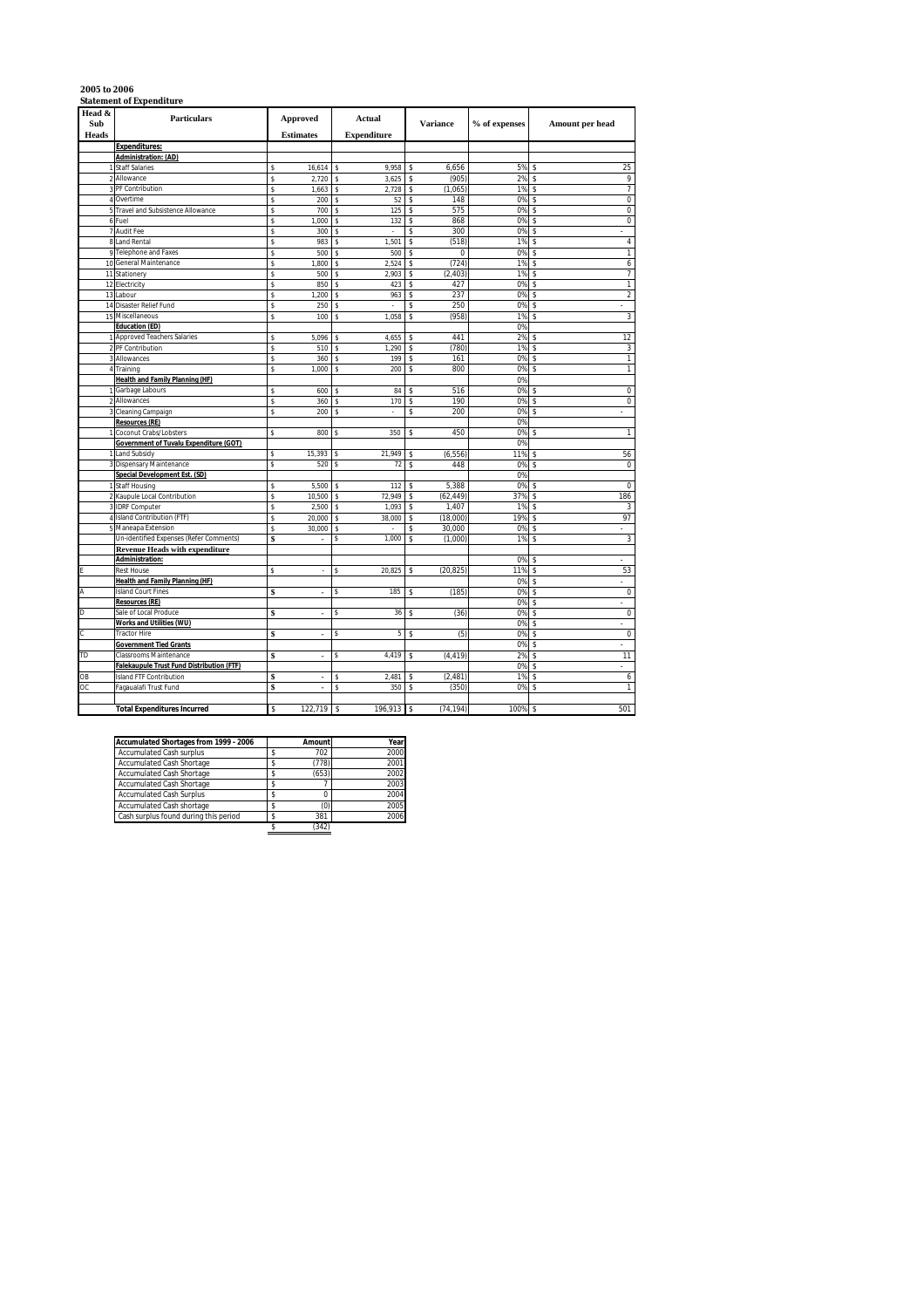To the members of Tuvalu's Parliament and the Ulu Aliki of Nukulaelae,

## **Report on the Financial Statements**

We have audited the accompanying financial statements of the Nukulaelae Kaupule, which comprise Statement of Revenue, Statement of Expenditure and Analysis of Surpluses and Deficit for the year ended 31 March 2007 and the Bank Statement of Ledger Balances as at 31 March 2007.

# *Management's Responsibility for the Financial Statements*

Management is responsible for the preparation of these financial statements in accordance with section 71 of the Falekaupule Act and accompanying financial instructions, and for such internal control as management determines is necessary to enable the preparation of financial statements that are free from material misstatement, whether due to fraud or error.

# *Auditor's Responsibility*

Our responsibility is to express an opinion on these financial statements based on our audit. This responsibility arises from section 74 of the Falekaupule Act.

We conducted our audit in accordance with the International Organisation of Supreme Audit Institution's (INTOSAI) Auditing Standards, which incorporate the International Auditing Standards. These standards require that we comply with ethical requirements and, plan and perform the audit to obtain reasonable assurance about whether the financial statements are free from material misstatement.

An audit involves performing procedures to obtain audit evidence about the amounts and disclosures in the financial statements. The procedures selected depend on the auditor's judgment, including the assessment of the risks of material misstatement of the financial statements, whether due to fraud or error. In making those risk assessments, the auditor considers internal control relevant to the entity's preparation and fair presentation of the financial statements in order to design audit procedures that are appropriate in the circumstances, but not for the purpose of expressing an opinion on the effectiveness of the entity's internal control. An audit also includes evaluating the appropriateness of accounting policies used and the reasonableness of accounting estimates made by management, as well as evaluating the overall presentation of the financial statements. We did not examine every transaction, nor do we guarantee complete accuracy of the financial statements.

We believe that the audit evidence we have obtained is sufficient and appropriate to provide a basis for our audit opinion.

### *Opinion*

In our opinion, the financial statements of Nukulaelae Kaupule for the year ended 31 March 2007 are prepared, in all material respects, in accordance with the Falekaupule Act.

### *Independence*

When carrying out the audit we followed the independence requirements of the Office of the Auditor General, which incorporate the independence requirements of the International Standards of Auditing and the International Organisation of Supreme Audit Institutions.

Eli Lopati Acting Auditor General of Tuvalu 27 January 2014 Vaiaku, Funafuti, Tuvalu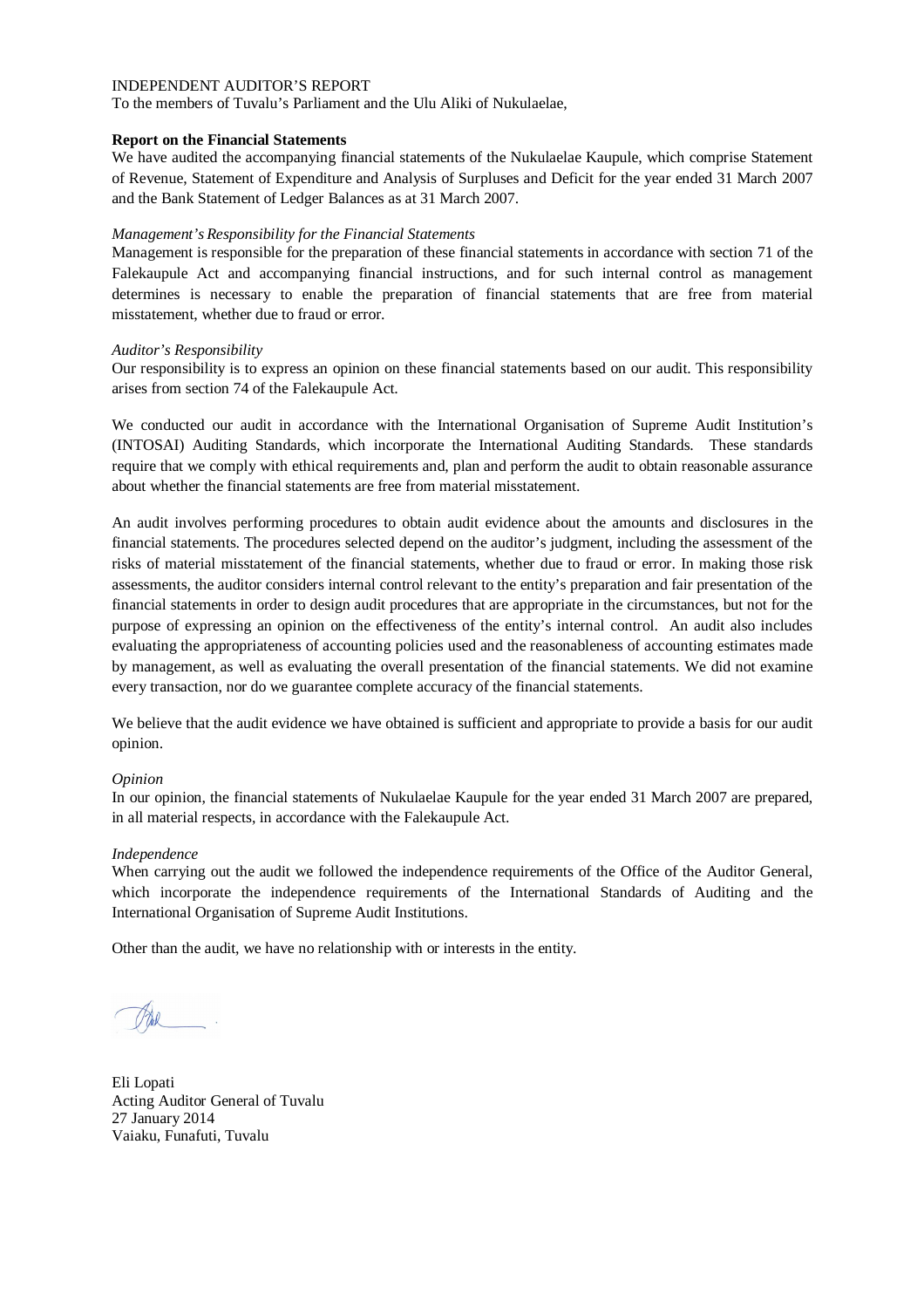# **Nukulaelae Kaupule Year 2006 to 2007**

### **Year Ending 31st March 2007**

| <b>TIGGI LINING JIJA IVIGIGI LOO</b> 7 |  |  |         |
|----------------------------------------|--|--|---------|
| Balance as at 1st April 2006           |  |  | 33.209  |
| Add Revenue Collected                  |  |  | 248.224 |
| Less Expenditure Incurred              |  |  | 200.593 |
| Balance as at 31st March 2007          |  |  | 80.839  |

### **Statement of Ledger Balances**

|                                          |              |        |               |        |     | Amount as per  |          |           |
|------------------------------------------|--------------|--------|---------------|--------|-----|----------------|----------|-----------|
| <b>Particulars</b>                       | <b>Debit</b> |        | <b>Credit</b> |        |     | bank statement | variance |           |
| Balance as at 31st March 2007            |              |        | \$            | 80.839 |     |                |          |           |
|                                          |              |        |               |        |     |                |          |           |
| Represented by Savings:                  |              |        |               |        |     |                |          |           |
| Australian Growth Bond Investment        | s            | 4.939  | s             | ۰      | \$  | 4.939          | \$       |           |
| Interest Bearing Deposit No:01-691697-40 | Ś            | 6,438  | s             | ٠      | \$  | 7,137          | \$       | (699)     |
| Interest Bearing Deposit No:01-691697-41 | s            | 4.333  | s             | ۰      | \$  | 4.784          | \$       | (451)     |
| FTF Account No:01-693246-30              | Ś            | 28.299 | s             | ۰      | \$  | 40,358         | \$       | (12, 059) |
| Canteen No:01-260176-30                  | Ś            | 669    | Ŝ             | ٠      | \$  | 786            | \$       | (117)     |
| Savings NBT No:01-691697-30              | Ś            | 19.893 | Ŝ             | ٠      | \$  | 8.191          | \$       | 11.703    |
| Malaga No:01-731281-30                   | Ŝ            | 2.187  | s             | ۰      | \$  | 2.896          | \$       | (709)     |
| Fagaualafi No:01-701744 -30              | Ś            | 4.592  | s             | ۰      | \$  | 3.239          | \$       | 1.353     |
| Savings at Fusi                          | Ś            | 5.876  | s             | ٠      | \$  | ٠              | \$       | 5,876     |
| Canadian Account No:01-230997-30         | s            | 2,833  | s             | ۰      | \$  | 3.541          | s        | (707)     |
| Cash on Hand                             | Ŝ            | 780    | s             | ۰      | \$  | ٠              | \$       | 780       |
| Fagaua Funa Project                      | Ŝ            | ٠      | s             | ۰      | \$  | 2.689          | \$       | (2,689)   |
| Total                                    | \$           | 80.839 | \$            | 80,839 | l s | 78,559         | l \$     | 2.280     |

### **Analysis of Surpluses, Deficit and Balances**

| Population                    |  |  | 393     |
|-------------------------------|--|--|---------|
| <b>Actual Revenue</b>         |  |  | 248.224 |
| <b>Actual Expenses</b>        |  |  | 200.593 |
| Surpluses/Deficit             |  |  | 47.630  |
| Opening Balance 01:04:2006    |  |  | 33.209  |
| Closing Balance 31:03:2007    |  |  | 80.839  |
| Closing Balance per Head (\$) |  |  | 206     |

**2006 to 2007 Statement of revenues**

| Sub<br>Heads<br>AD<br>7001 | <b>Particulars</b><br><b>Administration (AD):</b><br>Land Tax<br>7002 Head Tax | S        | Approved<br><b>Estimates</b> |          | Actual<br>Revenue |          | Variance to<br>estimates | % of revenue | Amount per head               |
|----------------------------|--------------------------------------------------------------------------------|----------|------------------------------|----------|-------------------|----------|--------------------------|--------------|-------------------------------|
|                            |                                                                                |          |                              |          |                   |          |                          |              |                               |
|                            |                                                                                |          |                              |          |                   |          |                          |              |                               |
|                            |                                                                                |          | 1,176                        | S        | 1,463             | s        | 287                      | 1%           | 4<br>s                        |
|                            |                                                                                | \$       | 1,290                        | \$       | 878               | \$       | (412)                    | 0%           | 2<br>\$                       |
|                            | 7003 Business Operating Licence                                                | S        | 745                          | S        | 492               | \$       | (253)                    | 0%           | \$<br>$\overline{1}$          |
| 7004                       | Vehicle Licence                                                                | \$       | 300                          | \$       | 222               | \$       | (79)                     | 0%           | \$<br>1                       |
|                            | 7005 Driving Licence                                                           | \$       | 100                          | \$       | 51                | \$       | (49)                     | 0%           | 0<br>\$                       |
| 7006                       | <b>Staff Quarters Rents</b>                                                    | \$       | 2,736                        | \$       | 1,360             | \$       | (1, 376)                 | 1%           | 3<br>\$                       |
| 7007                       | Quest House Income                                                             | \$       | 3,800                        | \$       | 4,075             | \$       | 275                      | 2%           | 10<br>\$                      |
|                            | 7008 Pigpen/Chicken Shed Rental Fee                                            | \$       | 500                          | \$       | 6                 | \$       | (495)                    | 0%           | \$<br>0                       |
|                            | 7009 Interest on Investments                                                   | \$       | 4,500                        | \$       | 2,100             | \$       | (2, 400)                 | 1%           | 5<br>\$                       |
|                            | 7010 Dividend and Bonus                                                        | \$       | 1,000                        | \$       | 60                | \$       | (940)                    | 0%           | \$<br>0                       |
| 7013                       | Printing and Photocopy Charges                                                 | Ŝ        | 500                          | \$       | 49                | \$       | (451)                    | 0%           | $\overline{0}$<br>Ś           |
|                            | 7014 Office Service Charges                                                    | \$       | 250                          | \$       | 92                | \$       | (158)                    | 0%           | 0<br>\$                       |
| 7015                       | <b>Court Fines</b>                                                             | \$       | 1,000                        | \$       | 52                | \$       | (948)                    | 0%           | \$<br>0                       |
| 7017                       | Donations                                                                      | \$       | 500                          | \$       | 2,700             | \$       | 2,200                    | 1%           | 7<br>\$                       |
|                            | 7018 Miscellaneous                                                             | \$       | 350                          | \$       | 506               | Ś        | 156                      | 0%           | 1<br>\$                       |
|                            | <b>Education and Health:</b>                                                   |          | 750                          |          |                   |          | (734)                    | 0%           | 0                             |
| 7102<br>7103               | School Canteen<br>Faikimua Open Day                                            | \$<br>\$ | 450                          | \$<br>\$ | 16<br>1,000       | \$<br>\$ | 550                      | 0%           | \$<br>3<br>\$                 |
|                            | Carbage Bin Fee                                                                | \$       | 1,800                        | \$       | 126               | \$       | (1,674)                  | 0%           | 0<br>\$                       |
|                            | <b>Culture and Tradition</b>                                                   |          |                              |          |                   |          |                          |              | \$                            |
| 7201                       | Falekaupule Income                                                             | \$       | 1,000                        | \$       | 477               | Ś        | (524)                    | 0%           | Ś<br>1                        |
| 7205                       | Sale of Local Produce                                                          | Ś        |                              | \$       | 1.309             | \$       | 1,309                    | 1%           | 3<br>Ś                        |
|                            | <b>Works and Environment:</b>                                                  |          |                              |          |                   |          |                          |              |                               |
| 7301                       | <b>Workshop Services</b>                                                       | \$       | 500                          | \$       | 1,269             | \$       | 769                      | 1%           | 3<br>\$                       |
| 7302                       | <b>Tools and Equipment Hire</b>                                                | S        | 500                          | \$       | 169               | \$       | (331)                    | 0%           | 0<br>\$                       |
| 7303                       | Tractor/Crane Truck Hire                                                       | S        | 1,250                        | \$       | 608               | \$       | (642)                    | 0%           | 2<br>\$                       |
| 7304                       | <b>Boat Hire</b>                                                               | \$       | 500                          | \$       | 774               | \$       | 274                      | 0%           | $\overline{\mathbf{2}}$<br>\$ |
| 7305                       | Chainsaw Hire                                                                  | S        | 250                          | Ŝ        | 125               | s        | (125)                    | 0%           | 0<br>S                        |
|                            | <b>Grant and Subsidies:</b>                                                    |          |                              |          |                   |          |                          |              |                               |
| 7402                       | Support Grant                                                                  | \$       | $\overline{\phantom{a}}$     | \$       | 15,393            | \$       | 15,393                   | 6%           | 39<br>s                       |
|                            | <b>Tied Grants:</b>                                                            |          |                              |          |                   |          |                          |              |                               |
| 7406                       | Dispensary Maintenance                                                         | \$       | ÷.                           | \$       | 520               | \$       | 520                      | 0%           | 1<br>\$                       |
| 7407                       | Classrooms Maintenance                                                         | \$       | ٠                            | \$       | 520               | \$       | 520                      | 0%           | $\overline{1}$<br>\$          |
| 7408                       | Independence Day Grant                                                         | \$       | ÷,                           | Ś        | 2,000             | \$       | (2,000)                  | 1%           | 5<br>s                        |
|                            | <b>Special Development Estimate:</b>                                           |          |                              |          |                   |          |                          |              |                               |
| 7601                       | Staff Development                                                              | \$       | à,                           | \$       | 19,530            | s        | 19,530                   | 8%           | 50<br>\$                      |
| 7602                       | Kaupule Tools & Equipment                                                      | \$       | ÷,                           | \$       | 10,000            | \$       | 10,000                   | 4%           | \$<br>25                      |
|                            | Other Revenue:                                                                 |          |                              |          |                   |          |                          |              |                               |
| 7501                       | <b>FTF Distribution</b>                                                        | Ŝ        | J.                           | \$       | 176,056           | \$       | 176,056                  | 71%          | 448<br>Ś                      |
|                            |                                                                                |          |                              |          |                   |          |                          |              |                               |
|                            | <b>Revenue from Expenditure Heads</b>                                          |          |                              |          |                   |          |                          |              |                               |
|                            | Administration:                                                                |          |                              |          |                   |          |                          |              |                               |
| AD<br>8001                 | <b>Staff Salaries</b>                                                          | \$       | à,                           | \$       | 283<br>300        | \$<br>\$ | 283<br>300               | 0%<br>0%     | \$<br>1<br>$\mathbf{1}$       |
| 8002<br>8004               | Kaupule Sitting Allowances<br><b>IDRF Committee Allowances</b>                 | \$<br>\$ | ×<br>à,                      | \$<br>\$ | 250               | \$       | 250                      | 0%           | \$<br>$\overline{1}$<br>\$    |
| 8008                       | Tuvalu Provident Fund                                                          | \$       | ÷,                           | \$       | 923               | \$       | 923                      | 0%           | $\overline{\mathbf{2}}$<br>\$ |
| 8009                       | Tuvalu Provident Fund                                                          | \$       | ä,                           | \$       | 654               | \$       | 654                      | 0%           | $\overline{\mathbf{2}}$<br>\$ |
| 8010                       | Casual Labourers                                                               | \$       | ä,                           | \$       | 66                | \$       | 66                       | 0%           | 0<br>\$                       |
| 8012                       | Overtime                                                                       | Ŝ        | i,                           | \$       | 110               | \$       | 110                      | 0%           | 0<br>S                        |
| 8018                       | <b>Rest House Expenses</b>                                                     | S        | ×,                           | \$       | 40                | Ŝ        | 40                       | 0%           | 0<br>\$                       |
|                            | <b>Education and Health:</b>                                                   |          |                              |          |                   |          |                          |              |                               |
|                            | 8101 Approved Teacher's Salary                                                 | \$       | $\blacksquare$               | \$       | 248               | s        | 248                      | 0%           | 1<br>s                        |
| 8102                       | Tuvalu Provident Fund                                                          | \$       | $\overline{a}$               | \$       | 345               | \$       | 345                      | 0%           | \$<br>$\overline{1}$          |
|                            | <b>Culture and Tradition:</b>                                                  |          |                              |          |                   |          |                          |              |                               |
| 8201                       | <b>Land Resources</b>                                                          | \$       | à,                           | \$       | 333               | s        | 333                      | 0%           | $\mathbf{1}$<br>S             |
| 8202                       | Sea Resources                                                                  | \$       | ÷,                           | \$       | 526               | \$       | 526                      | 0%           | \$<br>$\mathbf{1}$            |
|                            | <b>Works and Environment:</b>                                                  |          |                              |          |                   |          |                          |              |                               |
| 8301                       | <b>Workshop Services</b>                                                       | \$       | ł,                           | \$       | 100               | Ś        | 100                      | 0%           | \$<br>0                       |
|                            | 8303 Machinery Maintenance                                                     | \$       | $\epsilon$                   | \$       | 50                | \$       | 50                       | 0%           | 0<br>\$                       |
|                            |                                                                                |          |                              |          |                   |          |                          |              |                               |
|                            | <b>Total Revenue Collected</b>                                                 | \$       | 25,747                       | \$       | 248,224           | \$       | 218,477                  | 100%         | 632<br>\$                     |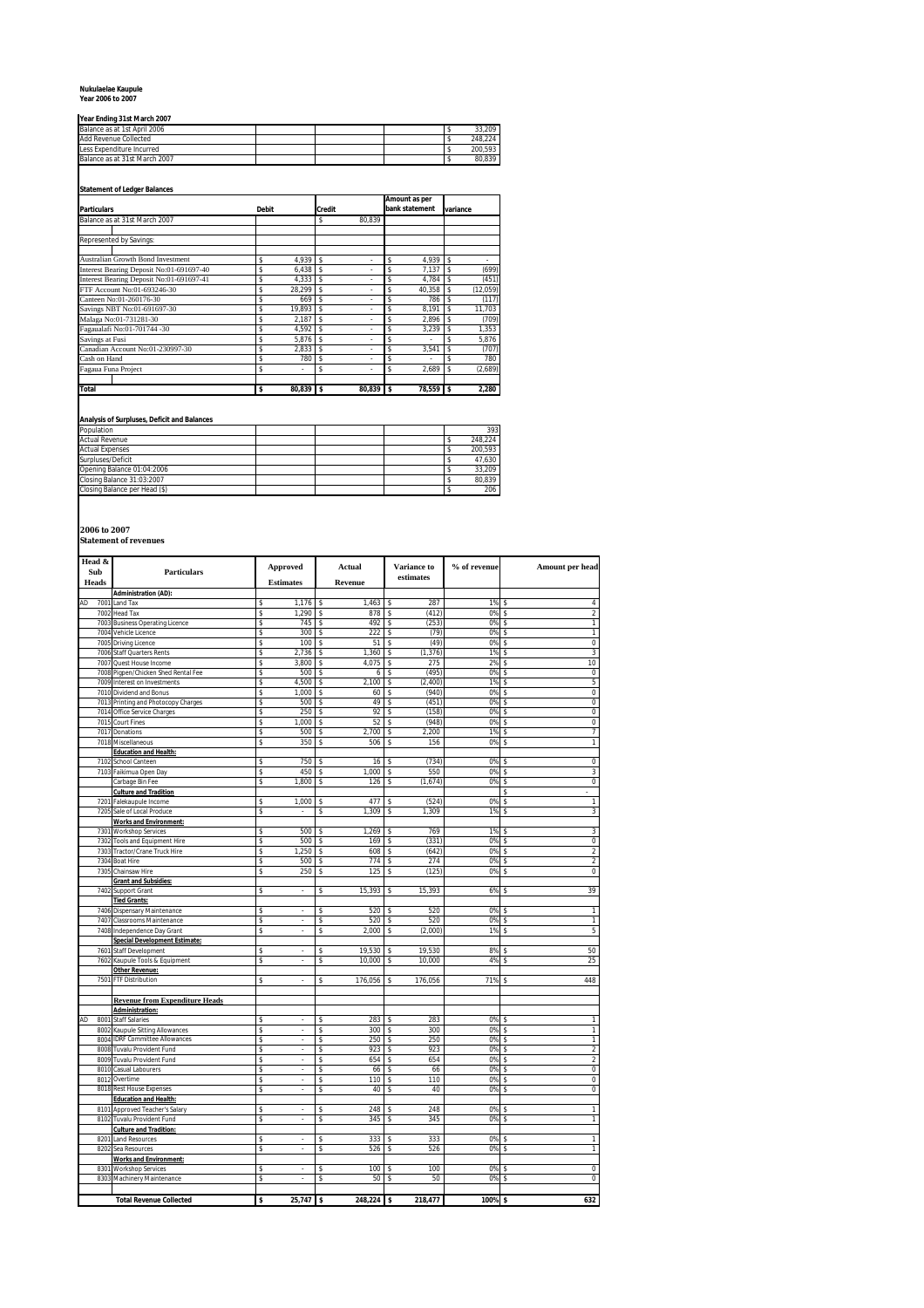### **2006 to 2007 Statement of Expenditure**

| Head &<br>Sub | <b>Particulars</b>                         | Approved                       | <b>Actual</b>      |            |                    | <b>Variance</b> | % of expenses | Amount per head               |                   |
|---------------|--------------------------------------------|--------------------------------|--------------------|------------|--------------------|-----------------|---------------|-------------------------------|-------------------|
| Heads         |                                            | <b>Estimates</b>               | <b>Expenditure</b> |            |                    |                 |               |                               |                   |
|               | <b>Expenditures:</b>                       |                                |                    |            |                    |                 |               |                               |                   |
|               | Administration: (AD)                       |                                |                    |            |                    |                 |               |                               |                   |
| AD<br>8001    | <b>Staff Salaries</b>                      | s<br>٠                         | s                  | 14.928     | \$                 | (14.928)        | 7%            | s                             | 38                |
| 8002          | Kaupule Sitting Allowances                 | \$<br>÷,                       | \$                 | 2,355      | \$                 | (2, 355)        | 1%            | \$                            | 6                 |
| 8003          | <b>Budget Committee Allowances</b>         | Ś                              | Ś                  | 606        | \$                 | (606)           | 0%            | Ŝ                             | $\overline{2}$    |
| 8004          | <b>IDRF Committee Allowances</b>           | \$<br>ä,                       | \$                 | 650        | \$                 | (650)           | 0%            | \$                            | $\overline{a}$    |
| 8005          | <b>Health Committee Allowances</b>         | s<br>÷.                        | \$                 | 405        | \$                 | (405)           | 0%            | s                             | $\mathbf{1}$      |
| 8006          | <b>School Committee Allowances</b>         | s<br>×,                        | Ś                  | 405        | \$                 | (405)           | 0%            | Ś                             | 1                 |
| 8008          | Tuvalu Provident Fund                      | \$<br>×,                       | \$                 | 2,107      | \$                 | (2, 107)        | 1%            | \$                            | 5                 |
| 8009          | Tuvalu Provident Fund                      | \$<br>×                        | Ś                  | 1,457      | \$                 | (1, 457)        | 1%            | Ŝ                             | 4                 |
| 8010          | Casual Labourers                           | Ŝ                              | Ś                  | 7,545      | \$                 | (7, 545)        | 4%            | s                             | 19                |
| 8011          | <b>Travelling and Subsistence</b>          | s<br>×,                        | Ŝ                  | 420        | $\mathbb S$        | (420)           | 0%            | Ś                             | $\mathbf{1}$      |
| 8012          | Overtime                                   | \$<br>٠                        | Ś                  | 28         | \$                 | (28)            | 0%            | Ś                             | $\mathbf 0$       |
| 8013          | Office Stationery and Supplies             | \$<br>×,                       | \$                 | 1,902      | \$                 | (1,902)         | 1%            | Ś                             | 5                 |
| 8014          | Electricity                                | Ś<br>٠                         | Ś                  | 586        | \$                 | (586)           | 0%            | Ŝ                             | 1                 |
| 8015          | <b>Land Rent</b>                           | \$                             | Ś                  | 983        | \$                 | (983)           | 0%            | Ś                             | 3                 |
| 8017          | <b>Office Expenses</b>                     | Ŝ<br>×,                        | Ŝ                  | 18         | \$                 | (18)            | 0%            | s                             | $\mathbf 0$       |
| 8018          | <b>Rest House Expenses</b>                 | s                              | Ŝ                  | 3.375      | \$                 | (3, 375)        | 2%            | S                             | 9                 |
| 8019          | Fuel and Oil Expenses                      | S<br>÷                         | \$                 | 1,614      | \$                 | (1,614)         | 1%            | \$                            | 4                 |
| 8020          | <b>Telecom Expenses</b>                    | S<br>÷.                        | \$                 | 434        | \$                 | (434)           | 0%            | s                             | 1                 |
| 8021          | Office Equipmentsw                         | s                              | S                  | 1,307      | \$                 | (1, 307)        | 1%            | s                             | 3                 |
| 8022          | <b>Tools and Equipment</b>                 | \$<br>×,                       | \$                 | 505        | \$                 | (505)           | 0%            | Ś                             | $\mathbf{1}$      |
| 802           | Compensation                               | s<br>٠                         | Ś                  | 1,340      | \$                 | (1, 340)        | 1%            | s                             | 3                 |
| 8024          | General Maintenance                        | Ŝ                              | Ś                  | 3,395      | \$                 | (3, 395)        | 2%            | s                             | 9                 |
| 8026          | Miscellaneous                              | s<br>×,                        | Ś                  | 286        | \$                 | (286)           | 0%            | s                             | 1                 |
|               | Education and Health:                      | \$<br>٠                        | \$                 | ×,         | \$                 | à,              | 0%            | Ś<br>٠                        |                   |
| 8101          | Approved Teacher's Salary                  | \$                             | \$                 | 5,586      | \$                 | (5, 586)        | 3%            | S                             | 14                |
|               | 8102 Tuvalu Provident Fund                 | Ś<br>×,                        | Ś                  | 1,322      | \$                 | (1, 322)        | 1%            | Ŝ                             | 3                 |
| 8105          | Garbage Labourers                          | \$                             | Ś                  | 13         | \$                 | (13)            | 0%            | s                             | 0                 |
|               | Culture and Tradition:                     | s<br>×,                        | Ŝ                  | l,         | \$                 | ÷,              | 0%            | s<br>÷,                       |                   |
| 8201          | <b>Land Resources</b>                      | Ś<br>٠                         | Ś                  | 203        | \$                 | (203)           | 0%            | \$                            | 1                 |
| 8202          | Sea Resources                              | \$                             | \$                 | 169        | \$                 | (169)           | 0%            | \$                            | 0                 |
| 8203          | Sports Development                         | \$<br>×,                       | \$                 | 300        | \$                 | (300)           | 0%            | s                             | 1                 |
| 8204          | <b>Improve Sport Activities</b>            | Ś                              | Ś                  | 896        | \$                 | (896)           | 0%            | s                             | $\overline{a}$    |
|               | Works and Environment:                     | s<br>÷,                        | Ś                  | l,         | $\hat{\mathbf{S}}$ |                 | 0%            | Ś<br>÷,                       |                   |
| 8301          | <b>Workshop Services</b>                   | \$<br>٠                        | \$                 | 4,117      | \$                 | (4, 117)        | 2%            | s                             | 10                |
| 8303          | Machinery Maintenance                      | Ś                              | Ś                  | 216        | \$                 | (216)           | 0%            | S                             | $\mathbf{1}$      |
|               | Special Development Estimate:              | Ŝ<br>×,                        | Ś                  | ×,         | \$                 | ٠               | 0%            | s<br>$\overline{\phantom{a}}$ |                   |
| 8605          | Community Pigpen                           | \$<br>٠<br>J.                  | \$                 | 55,510     | \$                 | (55, 510)       | 28%           | Ś<br>÷                        | 141               |
|               | Government of Tuvalu Expenses:             | \$                             | \$                 |            | \$                 |                 | 0%            | Ŝ                             |                   |
| 8701          | <b>Land Subsidies</b>                      | S<br>٠                         | \$                 | 8,836      | \$                 | (8,836)         | 4%            | Ŝ                             | 22                |
| 8703          | Primary School Maintenance                 | S<br>×                         | s                  | 61,548     | \$                 | (61, 548)       | 31%           | Ŝ                             | 157               |
| 8704          | <b>Tuvalu Day Celebration</b>              | S<br>×,                        | s                  | 5.305      | \$                 | (5, 305)        | 3%            | s                             | 13                |
|               | <b>Expenses paid out of Revenue Heads:</b> |                                |                    |            |                    |                 |               |                               |                   |
|               | Administration:                            | \$                             |                    |            |                    |                 |               |                               |                   |
| 7007          | Quest House Income                         | \$<br>$\overline{\phantom{a}}$ | \$                 | 1,200      | \$                 | (1, 200)        | 1%            | \$                            | 3                 |
| 7013          | Printing and Photocopy Charges             | s                              | Ś                  | 47         | \$                 | (47)            | 0%            | \$                            | $\mathbf 0$       |
|               | Works and Environment:                     | s<br>÷,                        |                    |            |                    |                 | 0%            | Ś<br>÷,                       |                   |
|               | 7304 Boat Hire                             | \$<br>٠                        | \$                 | 120        | \$                 | (120)           | 0%            | \$                            | 0                 |
|               | <b>Tied Grants:</b>                        | Ś<br>Ŝ                         |                    |            |                    |                 | 0%            | Ŝ                             |                   |
| 7408<br>7409  | Independence Day Grant                     | ×,<br>\$                       | s<br>\$            | 2.000      | \$                 | (2.000)         | 1%<br>3%      | Ś<br>Ś                        | 5                 |
|               | Land Subsidy                               | s<br>J.                        |                    | 6,557<br>1 | \$<br>\$           | (6, 557)        | 0%            |                               | 17<br>$\mathbf 0$ |
|               | Cash shortage for this period              |                                | \$                 |            |                    | (1)             |               | \$                            |                   |
|               | <b>Total Expenditures Incurred</b>         | S                              | \$                 | 200,593    | s                  | (200, 593)      | 100%          | \$                            | 510               |

| Accumulated Shortages from 1999 - 2007 | <b>Amount</b> | Year |
|----------------------------------------|---------------|------|
| <b>Accumulated Cash surplus</b>        | 702           | 2000 |
| Accumulated Cash Shortage              | (778)         | 2001 |
| <b>Accumulated Cash Shortage</b>       | (653)         | 2002 |
| Accumulated Cash Shortage              |               | 2003 |
| <b>Accumulated Cash Surplus</b>        | 0.20          | 2004 |
| <b>Accumulated Cash shortage</b>       | (0.17)        | 2005 |
| <b>Accumulated Cash surplus</b>        | 381           | 2006 |
| Cash shortage found during this period | 0.60          | 2007 |
|                                        | (341.37)      |      |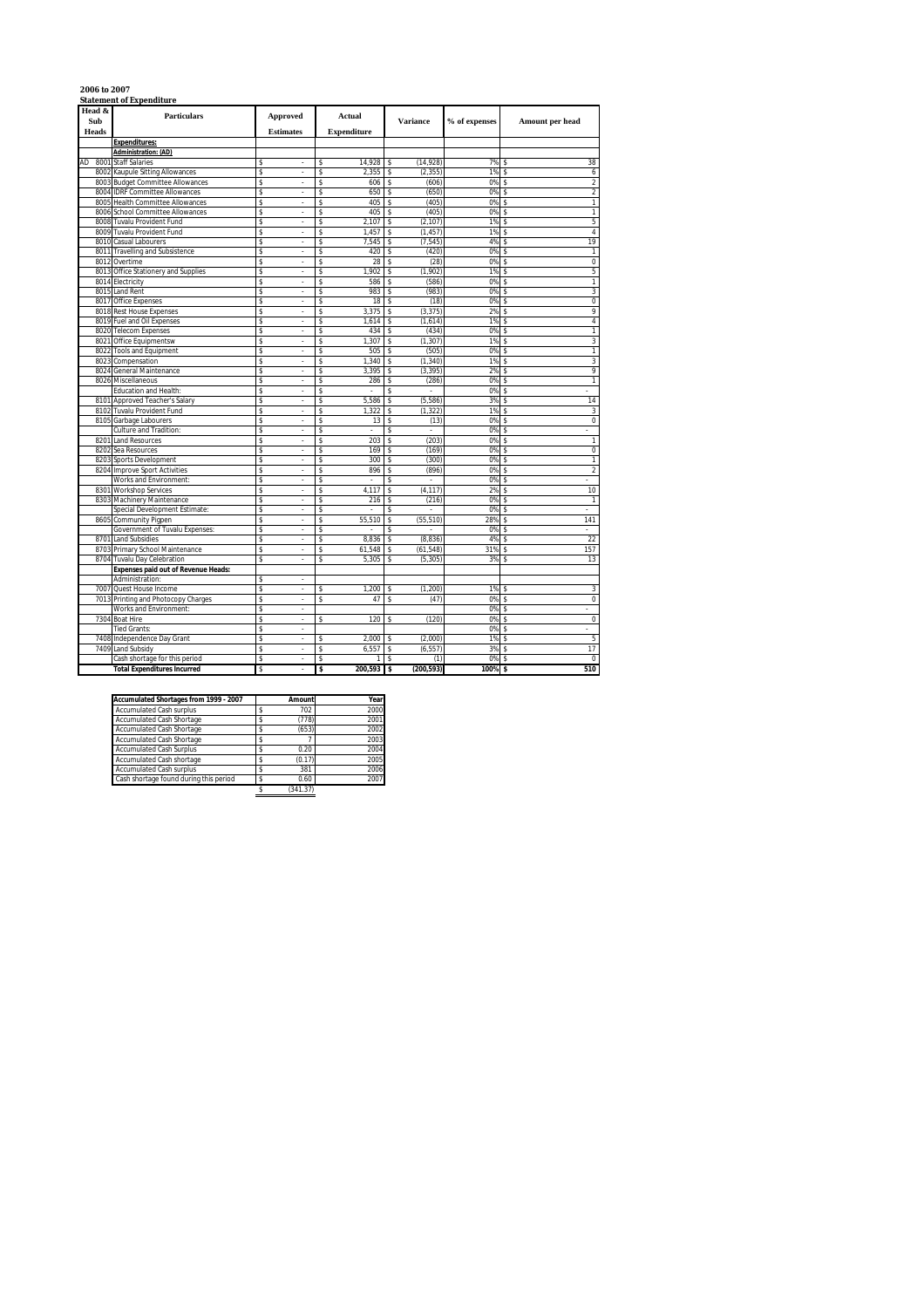To the members of Tuvalu's Parliament and the Ulu Aliki of Nukulaelae,

### **Report on the Financial Statements of Nukulaelae Kaupule**

We have audited the accompanying financial statements of the Nukulaelae Kaupule, which comprise Statement of Revenue, Statement of Expenditure and Analysis of Surpluses and Deficit for the year ended 31 March 2008 and the Bank Statement of Ledger Balances as at 31 March 2008.

## *Management's Responsibility for the Financial Statements*

Management is responsible for the preparation of these financial statements in accordance with section 71 of the Falekaupule Act and accompanying financial instructions, and for such internal control as management determines is necessary to enable the preparation of financial statements that are free from material misstatement, whether due to fraud or error.

# *Auditor's Responsibility*

Our responsibility is to express an opinion on these financial statements based on our audit. This responsibility arises from section 74 of the Falekaupule Act. We conducted our audit in accordance with the International Organisation of Supreme Audit Institution's (INTOSAI) Auditing Standards, which incorporate the International Auditing Standards.

Because of the matter described in the Basis for Disclaimer of Opinion paragraph, however, we were not able to obtain sufficient appropriate audit evidence to provide a basis for an audit opinion.

### *Basis for Disclaimer of Opinion*

The Nukulaelae Kaupule closing cash balance reported in the accounts was not able to be reconciled to the bank account balance. The cash on hand balance reported in the financial statements compared to the bank account balance was understated by \$167,846. This variance occurred due to all bank accounts and all their transactions not being included in the financial statements. This affects the completeness of the Statement of Revenue and the Statement of Expenditure, as well as the Analysis of Surpluses, Deficit and Balances. This is a material effect on the financial statements which is considered to be pervasive.

### *Disclaimer of Audit Opinion*

Because of the significance of the matter described in the Basis for Disclaimer of Opinion paragraph, we have not been able to obtain sufficient appropriate audit evidence to provide a basis for an audit opinion. Accordingly, we do not express an opinion on the financial statements.

### *Independence*

When carrying out the audit we followed the independence requirements of the Office of the Auditor General Tuvalu, which incorporate the independence requirements of the International Standards of Auditing and the International Organisation of Supreme Audit Institutions.

Eli Lopati Acting Auditor General of Tuvalu 27 January 2014 Vaiaku, Funafuti, Tuvalu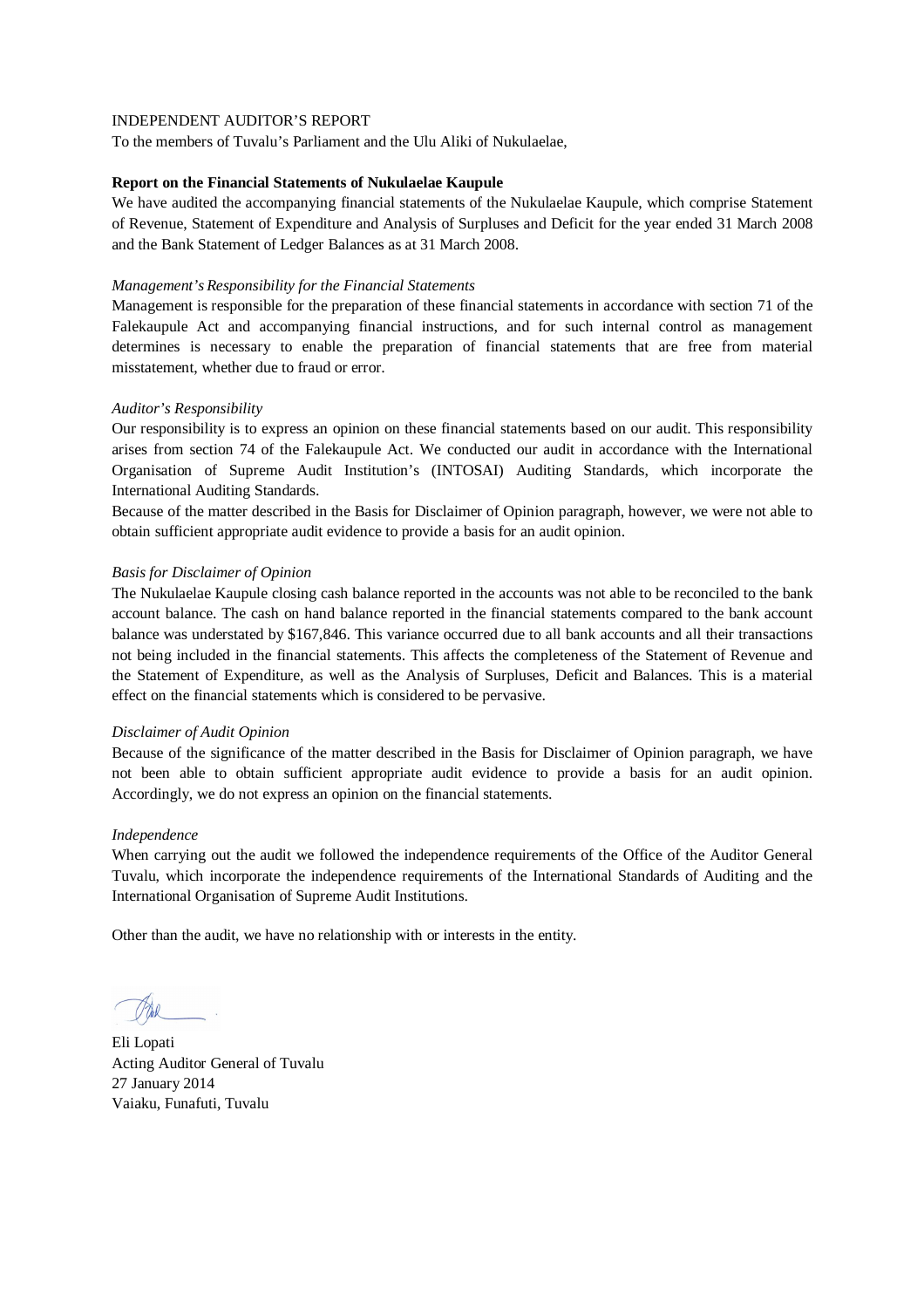# **Nukulaelae Kaupule Year 2007 to 2008**

| IYear Ending 31st March 2008  |  |  |         |
|-------------------------------|--|--|---------|
| Balance as at 1st April 2007  |  |  | 80.839  |
| <b>Add Revenue Collected</b>  |  |  | 177.465 |
| Less Expenditure Incurred     |  |  | 151.214 |
| Balance as at 31st March 2008 |  |  | 107.090 |

## **Statement of Ledger Balances**

| <b>Particulars</b>                       | <b>Debit</b> |         | <b>Credit</b> |         | Amount as per<br>bank statement |         | variance |            |
|------------------------------------------|--------------|---------|---------------|---------|---------------------------------|---------|----------|------------|
| Balance as at 31st March 2008            |              |         | \$            | 107.090 |                                 |         |          |            |
|                                          |              |         |               |         |                                 |         |          |            |
| Represented by Savings:                  |              |         |               |         |                                 |         |          |            |
| <b>Australian Growth Bond Investment</b> | \$           | 4.939   | Ŝ             | ٠       | \$                              | 4.939   | \$       |            |
| Interest Bearing Deposit No:01-691697-40 | \$           | 7.233   | Ŝ             | ٠       | \$                              | 7.428   |          | (196)      |
| Interest Bearing Deposit No:01-691697-41 | \$           | 4.880   | Ŝ             | ٠       | \$                              | 4.978   | \$       | (98)       |
| FTF Account No:01-693246-30              | \$           | 75,713  | \$            | ٠       | \$                              | 193,889 | \$       | (118, 176) |
| Canteen No:01-260176-30                  | \$           | 669     | Ŝ             | ٠       | \$                              | 805     |          | (137)      |
| Savings NBT No:01-691697-30              | \$           | 413     | Ŝ             | ٠       | \$                              | 50.702  | \$       | (50, 289)  |
| Malaga No:01-731281-30                   | \$           | 2.267   | Ŝ             | ٠       | \$                              | 3,126   |          | (859)      |
| Fagaualafi No:01-701744 -30              | \$           | 4.592   | Ŝ             | ٠       | \$                              | 3,320   | \$       | 1,272      |
| Savings at Fusi                          | \$           | 1.371   | \$            | ٠       | \$                              |         | \$       | 1.371      |
| Canadian Account No:01-230997-30         | \$           | 2.833   | Ŝ             | ٠       | \$                              | 3,629   | \$       | (796)      |
| NKL Famasino No:01-693267-30             | \$           | 58      | Ŝ             | ٠       | \$                              | 248     | \$       | (190)      |
| NKL Fonomanafa No:01-683275-30           | \$           | 360     | \$            | ٠       | \$                              |         |          | 360        |
| Cash on Hand                             | \$           | 1.762   | \$            | ٠       | \$                              | 1.762   | \$       |            |
| Fagauafuna Project No:01-353188-30       | \$           | ٠       | \$            | ٠       | \$                              | 109     | \$       | (109)      |
| <b>Total</b>                             | \$           | 107,090 | Ś             | 107,090 | \$                              | 274,935 | \$       | (167.846)  |

### **Analysis of Surpluses, Deficit and Balances**

| Population                    |  |  | 393     |
|-------------------------------|--|--|---------|
| <b>Actual Revenue</b>         |  |  | 177.465 |
| <b>Actual Expenses</b>        |  |  | 151.214 |
| Surpluses/Deficit             |  |  | 26.250  |
| Opening Balance 01:04:2007    |  |  | 80.839  |
| Closing Balance 31:03:2008    |  |  | 107.090 |
| Closing Balance per Head (\$) |  |  | 272     |

**2007 to 2008 Statement of revenues**

| ٠ |  |  |
|---|--|--|

| Head &<br>Sub | <b>Particulars</b>                             | <b>Approved</b>                |    | Actual  | <b>Variance to</b><br>estimates |        | % of revenue |    | Amount per head |
|---------------|------------------------------------------------|--------------------------------|----|---------|---------------------------------|--------|--------------|----|-----------------|
| <b>Heads</b>  |                                                | <b>Estimates</b>               |    | Revenue |                                 |        |              |    |                 |
|               | <b>Administration (AD):</b>                    |                                |    |         |                                 |        |              |    |                 |
|               | 7001 Land Tax                                  | \$<br>÷.                       | \$ | 1,374   | \$                              | 1,374  | 1%           | \$ |                 |
| 7002          | <b>Head Tax</b>                                | \$                             | \$ | 821     | \$                              | 821    | 0%           | \$ |                 |
| 7003          | <b>Business Operating Licence</b>              | \$<br>÷.                       | \$ | 466     | \$                              | 466    | 0%           | \$ |                 |
| 7004          | Vehicle Licence                                | \$<br>$\hat{\phantom{a}}$      | \$ | 118     | \$                              | 118    | 0%           | \$ |                 |
|               | 7005 Driving Licence                           | \$<br>÷                        | \$ | 46      | \$                              | 46     | 0%           | \$ |                 |
| 7006          | <b>Staff Quarter Rents</b>                     | \$                             | \$ | 1,266   | \$                              | 1,266  | 1%           | \$ |                 |
|               | 7007 Guest House Rents                         | \$<br>$\mathbf{r}$             | \$ | 460     | \$                              | 460    | 0%           | \$ |                 |
|               | 7008 Pigpen/Chicken Shed rentals               | \$<br>ä,                       | \$ | 15      | \$                              | 15     | 0%           | \$ |                 |
|               | 7009 Interest on Investments                   | \$<br>ä,                       | \$ | 2,270   | \$                              | 2,270  | 1%           | \$ |                 |
|               | 7010 Dividend and Bonus                        | \$<br>ä,                       | \$ | 607     | \$                              | 607    | 0%           | \$ |                 |
|               | 7013 Printing and Photocopying Charges         | \$<br>ä,                       | \$ | 180     | \$                              | 180    | 0%           | \$ |                 |
| 7015          | <b>Court Fines</b>                             | \$<br>$\overline{\phantom{a}}$ | \$ | 80      | \$                              | 80     | 0%           | \$ |                 |
|               | 7017 Donations                                 | \$<br>L.                       | Ś  | 100     | \$                              | 100    | 0%           | \$ |                 |
| 7018          | Miscellaneous                                  | \$<br>÷                        | \$ | 27,210  | \$                              | 27,210 | 15%          | \$ |                 |
| th Services   |                                                | \$                             | \$ |         | \$                              |        |              |    |                 |
|               | 7201 Falekaupule Income                        | \$<br>ä,                       | \$ | 303     | \$                              | 303    | 0%           |    |                 |
| vironment     |                                                | \$<br>÷                        | Ś  | ä,      | \$                              | ÷.     | 0%           |    |                 |
|               | 7301 Culture and Tradition                     | \$<br>ä,                       | \$ | 18,615  | \$                              | 18,615 | 10%          | \$ |                 |
| 7302          | Avafoa III Hire                                | \$<br>ä,                       | \$ |         | \$                              |        | 0%           | \$ |                 |
| 7303          | Akaufakalava Hire                              | \$<br>÷.                       | \$ | 130     | \$                              | 130    | 0%           | \$ |                 |
|               | 7304 Coconut Crab Sales                        | \$<br>$\overline{\phantom{a}}$ | \$ | 246     | \$                              | 246    | 0%           | \$ |                 |
| 7305          | Sea Lobsters Sale                              | \$<br>k,                       | \$ | 430     | \$                              | 430    | 0%           | \$ |                 |
| 7306          |                                                | \$                             | \$ | 12      | \$                              | 12     | 0%           | \$ |                 |
|               | 7308 Foreshore Licence                         | \$<br>$\overline{a}$           | \$ | 208     | \$                              | 208    | 0%           | \$ |                 |
| 7401          | <b>Workshop Services</b>                       | \$<br>÷,                       | \$ | 719     | \$                              | 719    | 0%           | \$ |                 |
|               | 7402 Equipment Hire                            | \$<br>ä,                       | \$ | 95      | \$                              | 95     | 0%           | \$ |                 |
| 7403          | Vehicle Hire                                   | \$                             | Ś  | 681     | \$                              | 681    | 0%           | \$ |                 |
| 7404          | <b>Boat Hire</b>                               | \$<br>ä,                       | \$ | 180     | \$                              | 180    | 0%           | \$ |                 |
|               | 7405 Power Tools Hire                          | \$<br>J,                       | Ś  | 30      | \$                              | 30     | 0%           | \$ |                 |
| 7502          | Sale of Raw Fish                               | \$<br>×.                       | Ŝ  | 80      | Ŝ                               | 80     | 0%           | \$ |                 |
| 7609          | <b>Technical and Support Grant</b>             | \$                             | Ś  | 15,592  | \$                              | 15,592 | 9%           | \$ |                 |
|               | Passbook Adjustment(Miscellaneous)             | \$<br>ä,                       | \$ | 2,013   | \$                              | 2,013  | 1%           | \$ |                 |
|               | <b>Benefit Scheme</b>                          | \$<br>ä,                       | \$ | 1,300   | \$                              | 1,300  | 1%           | S  |                 |
|               | Faikimua Grant                                 | \$<br>ä,                       | \$ | $\sim$  | \$                              | $\sim$ | 0%           | \$ |                 |
|               | 7701 FTF National Distribution                 | \$<br>ä,                       | Ś  | 98,280  | Ś                               | 98,280 |              |    |                 |
|               | <b>Revenue from Expenditure Heads:</b>         |                                |    |         |                                 |        |              |    |                 |
|               | 8008 Can not find detail - No Budget available | \$<br>ä,                       | Ś  | 286     | s                               | 286    | 0%           | \$ |                 |
|               | 8101 Kaupule Staff Salaries                    | \$<br>$\overline{\phantom{a}}$ | \$ | 215     | \$                              | 215    | 0%           | \$ |                 |
| 8102          | Kaupule Allowance                              | \$<br>ä,                       | Ś  | 500     | \$                              | 500    | 0%           | \$ |                 |
| 8108          | <b>Tuvalu Provident Fund</b>                   | \$<br>ä,                       | \$ | 1,353   | \$                              | 1,353  | 1%           | \$ |                 |
| 8109          | <b>Tuvalu Provident Fund</b>                   | \$<br>÷.                       | \$ | 43      | \$                              | 43     | 0%           | \$ |                 |
|               | 8110 Casual Labour                             | \$<br>ä,                       | Ś  | 92      | \$                              | 92     | 0%           | \$ |                 |
|               | 8119 Fuel and Oil                              | \$<br>ä,                       | \$ | 58      | \$                              | 58     | 0%           | \$ |                 |
| 8201          | A/Teacher's Salaries                           | \$<br>L.                       | \$ | 11      | \$                              | 11     | 0%           | \$ |                 |
| 8202          | Librarian                                      | \$<br>ä,                       | \$ | 29      | \$                              | 29     | 0%           | \$ |                 |
| 8203          | Pre-school Teachers                            | \$<br>÷                        | \$ | 398     | \$                              | 398    | 0%           | \$ |                 |
| 8205          | Assistance to Faikimua                         | \$<br>÷.                       | \$ | 40      | \$                              | 40     | 0%           | \$ |                 |
|               | Surplus found during the month                 | \$                             | \$ | 513     | Ŝ                               |        | 0%           | \$ |                 |
|               |                                                |                                |    |         |                                 |        |              |    |                 |
|               |                                                |                                |    |         |                                 |        |              |    |                 |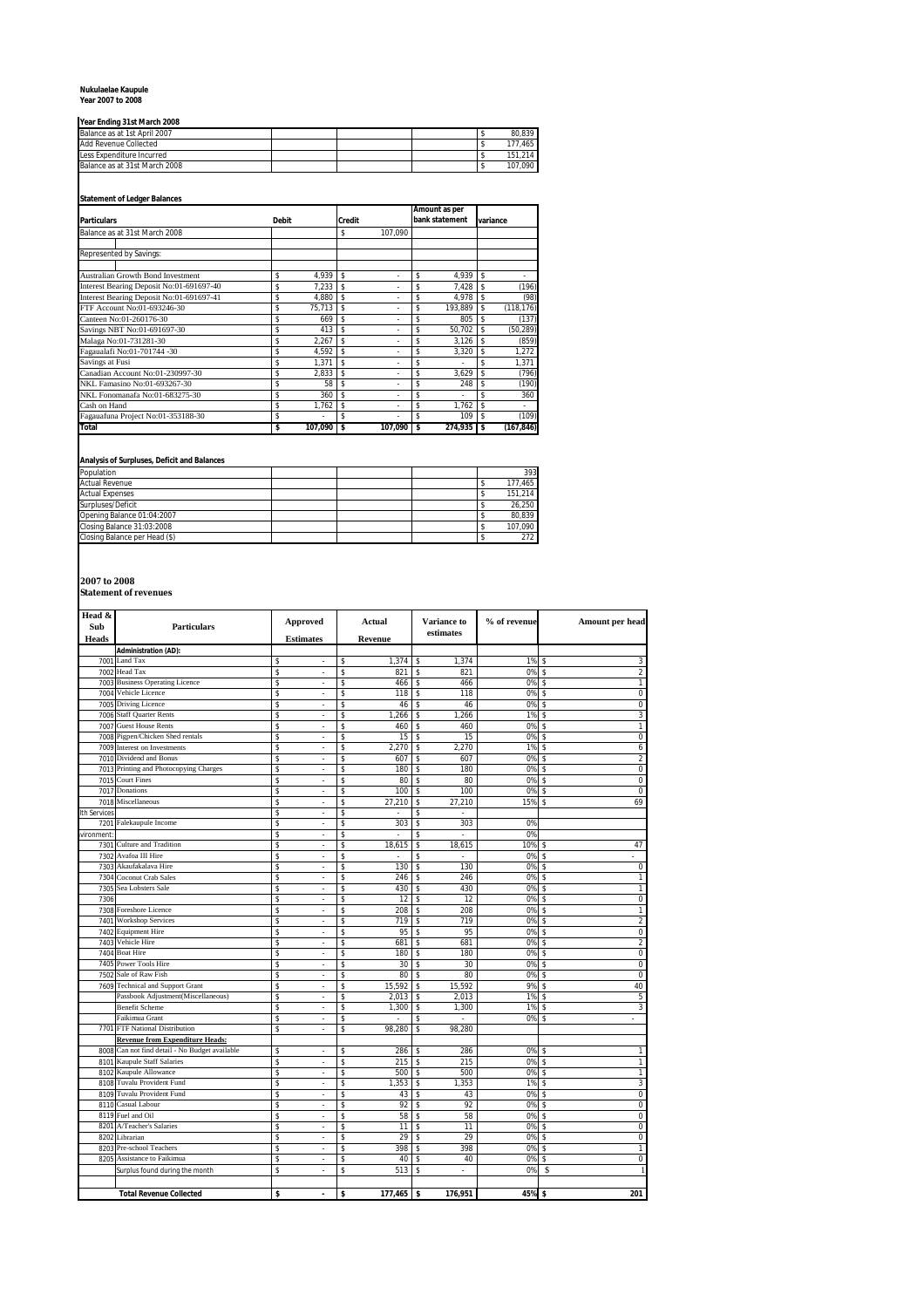|              | <b>Statement of Expenditure</b>           |                                |                                |                                |               |                               |
|--------------|-------------------------------------------|--------------------------------|--------------------------------|--------------------------------|---------------|-------------------------------|
| Head &       | <b>Particulars</b>                        |                                |                                |                                |               |                               |
| Sub          |                                           | <b>Approved</b>                | Actual                         | <b>Variance</b>                | % of expenses | Amount per head               |
| <b>Heads</b> |                                           | <b>Estimates</b>               | <b>Expenditure</b>             |                                |               |                               |
|              | <b>Expenditures:</b>                      |                                |                                |                                |               |                               |
|              | <b>Administration: (AD)</b>               |                                |                                |                                |               |                               |
| 8008         | Can not find detail - No Budget available | S<br>×                         | \$<br>$\overline{\phantom{a}}$ | \$<br>$\overline{\phantom{a}}$ | 0%            | \$                            |
| 8101         | <b>Kaupule Staff Salaries</b>             | Ś                              | 17.184<br>\$                   | \$<br>(17, 184)                | 11%           | 44<br>\$                      |
| 8102         | Kaupule Allowance                         | Ŝ<br>٠                         | 3,961<br>\$                    | (3,961)<br>\$                  | 3%            | 10<br>\$                      |
| 8103         | <b>Budget Committee Allowances</b>        | Ś                              | \$<br>120                      | \$<br>(120)                    | 0%            | \$<br>0                       |
|              | <b>IDRF Committee Allowances</b>          | Ŝ<br>$\overline{\phantom{a}}$  |                                |                                |               |                               |
| 8104         |                                           | Ś                              | \$<br>360<br>500<br>\$         | \$<br>(360)                    | 0%<br>0%      | \$<br>1<br>\$<br>1            |
| 8105         | <b>Health Committee Allowances</b>        |                                |                                | \$<br>(500)                    |               |                               |
| 8106         | School Committee Allowances               | S                              | 520<br>\$                      | \$<br>(520)                    | 0%            | 1<br>\$                       |
| 8107         | Development Committee Allowances          | \$<br>٠                        | 405<br>\$                      | (405)<br>\$                    | 0%            | 1<br>\$                       |
| 8108         | <b>Tuvalu Provident Fund</b>              | S                              | 5,341<br>\$                    | (5, 341)<br>\$                 | 4%            | 14<br>\$                      |
| 8109         | Tuvalu Provident Fund                     | S<br>ä,                        | \$<br>1,467                    | \$<br>(1, 467)                 | 1%            | $\sqrt{4}$<br>\$              |
| 8110         | Casual Labour                             | Ś                              | \$<br>184                      | \$<br>(184)                    | 0%            | 0<br>\$                       |
| 8111         | <b>Travel and Subsistence</b>             | S<br>$\overline{\phantom{a}}$  | \$<br>128                      | \$<br>(128)                    | 0%            | \$<br>0                       |
| 8112         | Overtime                                  | \$.<br>l,                      | 156<br>\$                      | (156)<br>\$                    | 0%            | 0<br>\$                       |
| 8113         | Office Equipment                          | Ś                              | 1,172<br>\$                    | \$<br>(1, 172)                 | 1%            | 3<br>\$                       |
| 8114         | Audit Fee                                 | Ś<br>$\overline{\phantom{a}}$  | \$<br>819                      | \$<br>(819)                    | 1%            | $\overline{2}$<br>\$          |
| 8115         | <b>Electricity Bill</b>                   | \$                             | \$<br>670                      | \$<br>(670)                    | 0%            | $\sqrt{2}$<br>\$              |
| 8116         | <b>Land Rents</b>                         | \$<br>×,                       | 50<br>\$                       | \$<br>(50)                     | 0%            | 0<br>\$                       |
| 8117         | Entertainment                             | Ś<br>í,                        | 367<br>\$                      | \$<br>(367)                    | 0%            | 1<br>\$                       |
| 8118         | <b>Boarding House Keeper</b>              | Ś<br>ä,                        | 228<br>\$                      | (228)<br>Ś                     | 0%            | $\mathbf{1}$<br>\$            |
|              | Fuel and Oil                              | S<br>×.                        | 858                            |                                |               | $\sqrt{2}$                    |
| 8119         |                                           | \$                             | \$<br>174                      | (858)<br>\$                    | 1%<br>0%      | \$<br>0<br>\$                 |
| 8120         | Compensation                              |                                | \$                             | \$<br>(174)                    |               |                               |
| 8121         | Manitenance                               | \$<br>$\overline{\phantom{a}}$ | 3,935<br>\$                    | (3,935)<br>\$                  | 3%            | 10<br>\$                      |
| 8122         | <b>Office Stationeries</b>                | \$                             | \$<br>360                      | \$<br>(360)                    | 0%            | \$<br>$\mathbf{1}$            |
| 8123         | Disaster                                  | \$<br>ä,                       | \$<br>884                      | \$<br>(884)                    | 1%            | $\overline{2}$<br>\$          |
| 8124         | Miscellaneous                             | Ŝ<br>ä,                        | \$<br>17,722                   | (17, 722)<br>\$                | 12%           | 45<br>\$                      |
|              |                                           |                                |                                | \$<br>L.                       | 0%            | \$                            |
| 8201         | A/Teacher's Salaries                      | Ŝ<br>٠                         | \$<br>2,739                    | (2,739)<br>\$                  | 2%            | $\overline{7}$<br>\$          |
| 8202         | Librarian                                 | Ŝ                              | \$<br>2,230                    | \$<br>(2, 230)                 | 1%            | 6<br>\$                       |
| 8203         | Pre-school Teachers                       | \$<br>$\overline{\phantom{a}}$ | \$<br>988                      | \$<br>(988)                    | 1%            | 3<br>\$                       |
| 8204         | Tuvalu Provident Fund                     | Ś                              | 200<br>\$                      | (200)<br>\$                    | 0%            | 1<br>\$                       |
| 8205         | Assistance to Faikimua                    | \$                             | 82<br>\$                       | \$<br>(82)                     | 0%            | 0<br>\$                       |
| 8401         | Crabs                                     | \$.<br>$\sim$                  | \$<br>16                       | \$<br>(16)                     | 0%            | 0<br>\$                       |
| 8402         | Coconut Crabs                             | Ś<br>÷,                        | 307<br>\$                      | (307)<br>\$                    | 0%            | $\mathbf{1}$<br>\$            |
| 8403         | Sea Lobsters                              | S<br>÷,                        | \$<br>435                      | \$<br>(435)                    | 0%            | 1<br>\$                       |
| 8502         | <b>Workshop Stores</b>                    | S<br>J.                        | \$<br>711                      | \$<br>(711)                    | 0%            | $\overline{2}$<br>\$          |
| 8701         | <b>Land Subsidies</b>                     | \$<br>$\overline{\phantom{a}}$ | \$<br>16,375                   | (16, 375)<br>\$                | 11%           | 42<br>\$                      |
| 8702         | <b>Telecom Expenses</b>                   | \$<br>ä,                       | \$<br>878                      | \$<br>(878)                    | 1%            | $\overline{2}$<br>\$          |
| 8703         | <b>Dispensary Maintenance</b>             | Ś                              | \$<br>65                       | \$<br>(65)                     | 0%            | $\mathbf 0$<br>\$             |
| 8802         |                                           | \$.<br>×,                      | \$                             |                                |               | 22                            |
|              | Kaupule Water Pump                        | S<br>Ĭ.                        | 8,696                          | \$<br>(8,696)                  | 6%            | \$                            |
| 8803         | <b>Tokotu Renovation</b>                  |                                | \$<br>10,000                   | \$<br>(10,000)                 | 7%            | 25<br>\$                      |
| 8805         | Sport Development                         | \$<br>×,                       | 20,000<br>\$                   | \$<br>(20,000)                 | 13%           | 51<br>\$                      |
| 8806         | Nukulaelae Community Projet               | S<br>ä,                        | \$<br>6,320                    | (6, 320)<br>\$                 | 4%            | $\overline{16}$<br>\$         |
|              | C/nut Crabs                               | Ś<br>÷,                        | 23<br>\$                       | (23)<br>\$                     | 0%            | 0<br>\$                       |
|              | Equipment                                 | Ŝ<br>٠                         | \$<br>963                      | \$<br>(963)                    | 1%            | 2<br>\$                       |
|              | Handicraft                                | \$                             | \$<br>800                      | \$<br>(800)                    | 1%            | $\overline{\mathbf{c}}$<br>\$ |
|              | Overtime                                  | S<br>ä,                        | Ŝ<br>30                        | \$<br>(30)                     | 0%            | 0<br>\$                       |
|              | Perdiem                                   | \$.                            | 1,200<br>Ŝ                     | (1, 200)                       | 1%            | 3<br>\$                       |
|              | Tokotu Maitenance                         | \$                             | 253<br>\$                      | \$<br>(253)                    | 0%            | 1<br>\$                       |
|              |                                           |                                |                                |                                |               |                               |
|              | <b>Expenses from Revenue Heads:</b>       |                                |                                |                                |               |                               |
| 7001         | Land Tax                                  | \$.                            | 32<br>\$                       | (32)<br>\$                     | 0%            | $\mathbf 0$<br>\$             |
| 7007         | <b>Guest House Rents</b>                  | Ŝ                              | 160<br>\$                      | (160)<br>\$                    | 0%            | 0<br>\$                       |
| 7018         | Miscellaneous                             | S<br>÷                         | \$<br>97                       | \$<br>(97)                     | 0%            | \$<br>0                       |
| 7201         | Falekaupule Income                        | Ś                              | 18,426<br>\$                   | (18, 426)<br>Ś                 | 12%           | 47<br>\$                      |
| 7305         | Sea Lobsters Sale                         | Ś                              | 145<br>\$                      | (145)<br>\$                    | 0%            | 0<br>\$                       |
| 7401         | <b>Workshop Services</b>                  | \$<br>ä,                       | \$<br>178                      | \$<br>(178)                    | 0%            | 0<br>\$                       |
|              | Benefit Scheme                            | \$                             | \$<br>1,300                    | (1, 300)<br>Ś                  | 1%            | 3<br>\$                       |
|              |                                           |                                |                                |                                |               |                               |
|              | <b>Total Expenditures Incurred</b>        | \$                             | 151,214                        | (151, 214)<br>\$               | 100%          | 385                           |
|              |                                           |                                | \$                             |                                |               | \$                            |

| Accumulated Shortages from 1999 - 2006 | Amount    | Year |
|----------------------------------------|-----------|------|
| <b>Accumulated Cash surplus</b>        | 702       | 2000 |
| Accumulated Cash Shortage              | (778)     | 2001 |
| Accumulated Cash Shortage              | (653)     | 2002 |
| Accumulated Cash Shortage              |           | 2003 |
| <b>Accumulated Cash Surplus</b>        | 0.20      | 2004 |
| Accumulated Cash shortage              | (0.17)    | 2005 |
| <b>Accumulated Cash surplus</b>        | 381       | 2006 |
| <b>Accumulated Cash surplus</b>        | 0.60      | 2007 |
| Cash Surpus found during this period   | \$<br>513 | 2008 |
|                                        | 172       |      |

### **2007 to 2008**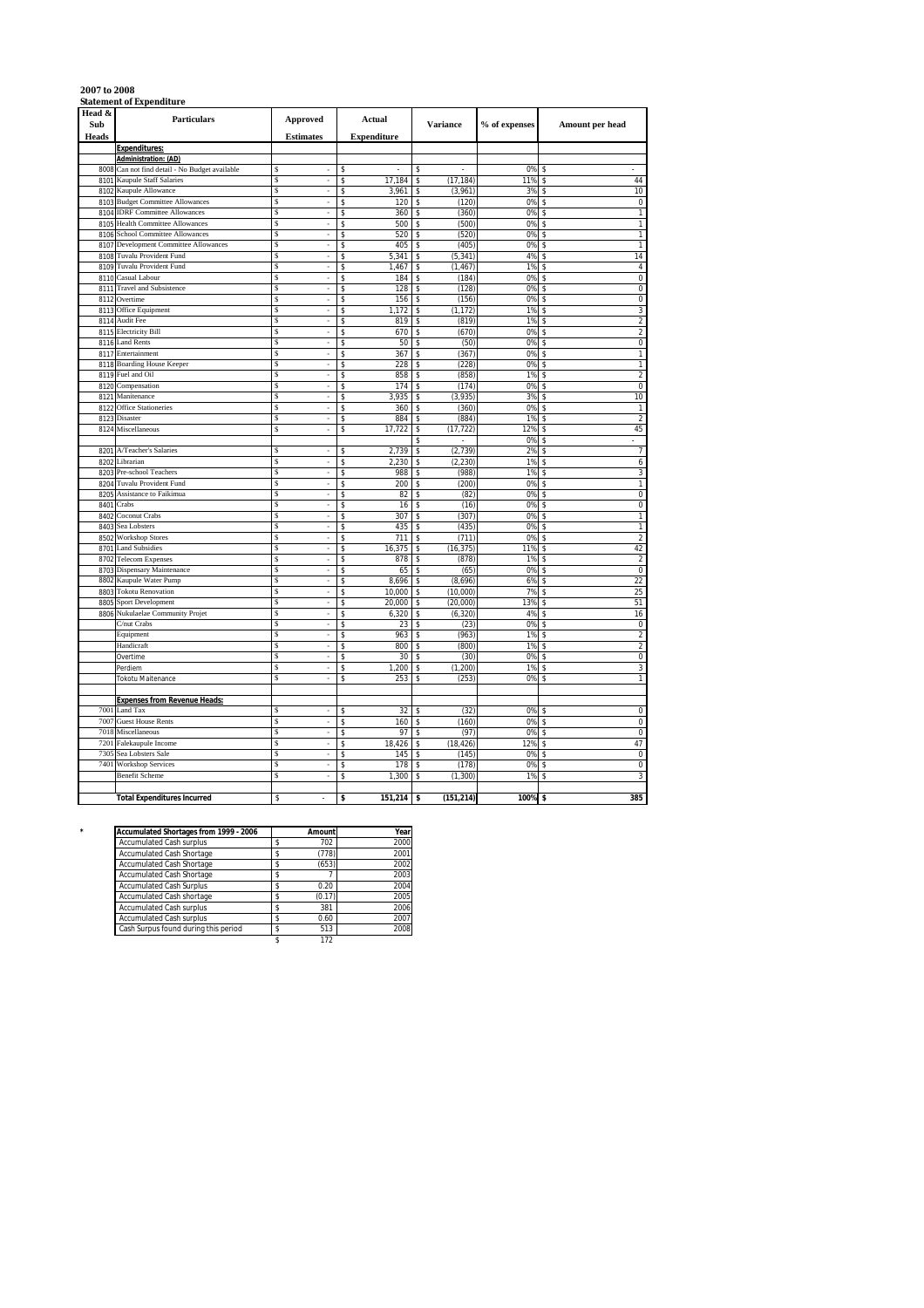To the members of Tuvalu's Parliament and the Ulu Aliki of Nukulaelae,

### **Report on the Financial Statements of Nukulaelae Kaupule**

We have audited the accompanying financial statements of the Nukulaelae Kaupule, which comprise Statement of Revenue, Statement of Expenditure and Analysis of Surpluses and Deficit for the year ended 31 March 2009 and the Bank Statement of Ledger Balances as at 31 March 2009.

### *Management's Responsibility for the Financial Statements*

Management is responsible for the preparation of these financial statements in accordance with section 71 of the Falekaupule Act and accompanying financial instructions, and for such internal control as management determines is necessary to enable the preparation of financial statements that are free from material misstatement, whether due to fraud or error.

### *Auditor's Responsibility*

Our responsibility is to express an opinion on these financial statements based on our audit. This responsibility arises from section 74 of the Falekaupule Act. We conducted our audit in accordance with the International Organisation of Supreme Audit Institution's (INTOSAI) Auditing Standards, which incorporate the International Auditing Standards.

Because of the matter described in the Basis for Disclaimer of Opinion paragraph, however, we were not able to obtain sufficient appropriate audit evidence to provide a basis for an audit opinion.

### *Basis for Disclaimer of Opinion*

The Nukulaelae Kaupule closing cash balance reported in the accounts was not able to be reconciled to the bank account balance. The cash on hand balance reported in the financial statements compared to the bank account balance was understated by \$65,234. This variance occurred due to all bank accounts and all their transactions not being included in the financial statements. This affects the completeness of the Statement of Revenue and the Statement of Expenditure, as well as the Analysis of Surpluses, Deficit and Balances. This is a material effect on the financial statements which is considered to be pervasive.

### *Disclaimer of Audit Opinion*

Because of the significance of the matter described in the Basis for Disclaimer of Opinion paragraph, we have not been able to obtain sufficient appropriate audit evidence to provide a basis for an audit opinion. Accordingly, we do not express an opinion on the financial statements.

### *Independence*

When carrying out the audit we followed the independence requirements of the Office of the Auditor General Tuvalu, which incorporate the independence requirements of the International Standards of Auditing and the International Organisation of Supreme Audit Institutions.

Eli Lopati Acting Auditor General of Tuvalu 27 January 2014 Vaiaku, Funafuti, Tuvalu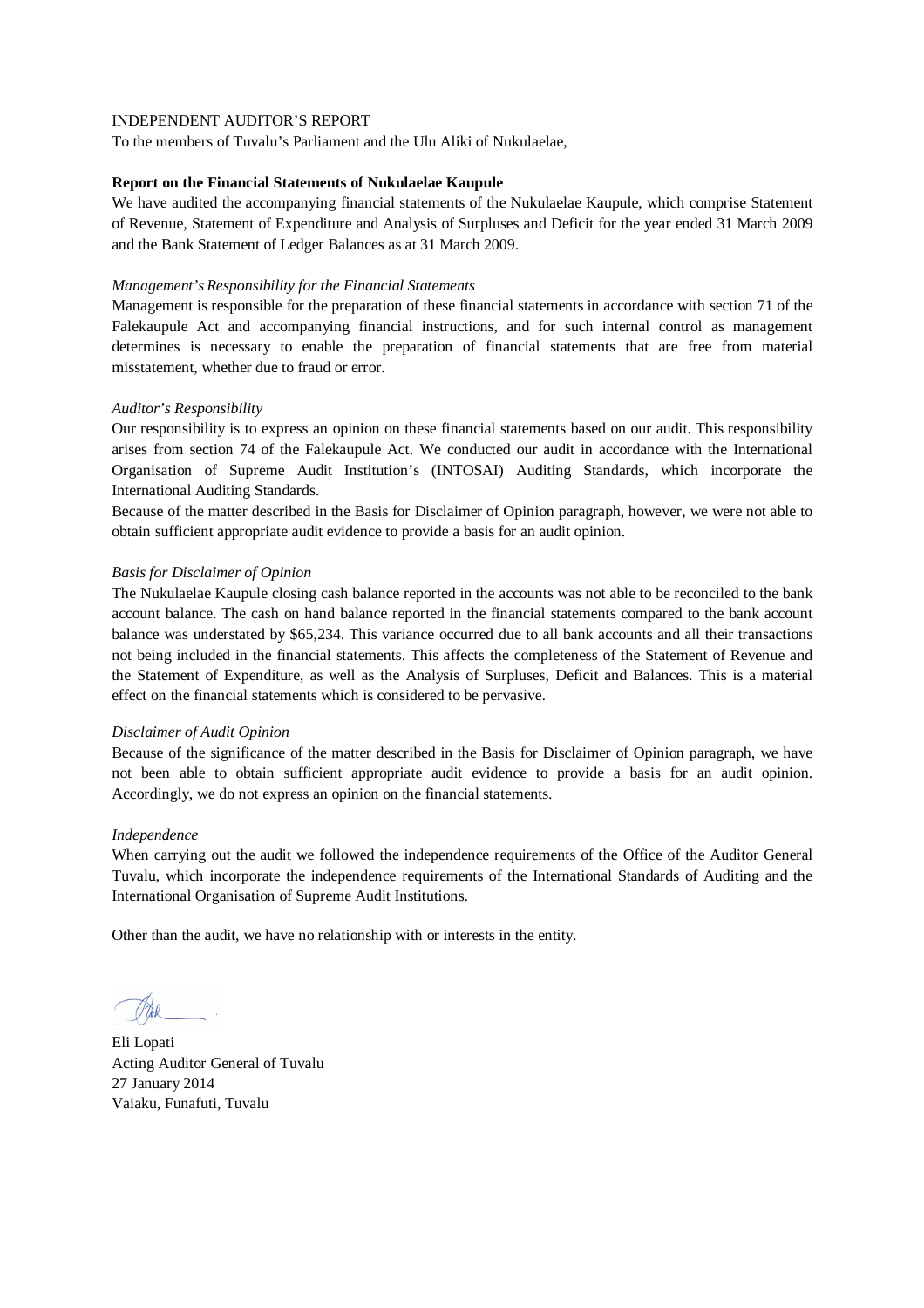# **Nukulaelae Kaupule Year 2008 to 2009**

### **Year Ending 31st March 2009**

| Tedi Eliuliju 3 išt Ividitii 2007 |  |  |  |  |         |  |  |  |  |  |
|-----------------------------------|--|--|--|--|---------|--|--|--|--|--|
| Balance as at 1st April 2008      |  |  |  |  | 107.090 |  |  |  |  |  |
| Add Revenue Collected             |  |  |  |  | 267.156 |  |  |  |  |  |
| Less Expenditure Incurred         |  |  |  |  | 232.760 |  |  |  |  |  |
| Balance as at 31st March 2009     |  |  |  |  | 141.486 |  |  |  |  |  |

### **Statement of Ledger Balances**

| <b>Particulars</b>                       | <b>Debit</b> |         | <b>Credit</b> |            |    | Amount as per<br>bank statement | variance |           |
|------------------------------------------|--------------|---------|---------------|------------|----|---------------------------------|----------|-----------|
| Balance as at 31st March 2009            |              |         |               | 141.486    |    |                                 |          |           |
| Represented by Savings:                  |              |         |               |            |    |                                 |          |           |
| Australian Growth Bond Investment        | \$           | 4.939   | s             | ٠          |    |                                 |          | 4,939     |
| Interest Bearing Deposit No:01-691697-40 | \$           | 7,429   | s             | ٠          |    | 7.712                           |          | (283)     |
| Interest Bearing Deposit No:01-691697-41 | \$           | 4.979   | s             | ٠          |    | 5.179                           |          | (200)     |
| FTF Account No:01-693246-30              | \$           | 96.506  |               | ٠          | \$ | 168.243                         |          | (71, 737) |
| Canteen No:01-260176-30                  | \$           | 669     |               | ٠          |    | 825                             |          | (157)     |
| Savings NBT No:01-691697-30              | \$           | 7.530   |               | ٠          |    | 10.082                          |          | (2, 552)  |
| Malaga No:01-731281-30                   | \$           | 2.267   |               | ٠          |    | 3.204                           |          | (937)     |
| Fagaualafi No:01-701744 -30              | Ś            | 4,592   |               |            |    | 3.719                           |          | 873       |
| Savings at Fusi                          | Ś            | 1,686   |               | ٠          |    |                                 |          | 1,686     |
| Canadian Account No:01-230997-30         | \$           | 2.833   | Ŝ             | ٠          |    | 7.673                           |          | (4, 839)  |
| NKL Famasino No:01-693267-30             | \$           |         | \$            | ۰          | Ś  | 6                               | s        | (5)       |
| NKL Fonomanafa No:01-683275-30           | \$           | 7.651   | Ŝ             | ٠          | \$ |                                 |          | 7,651     |
| Cash on Hand                             | \$           | 403     | Ŝ             | ٠          | \$ | ۰                               |          | 403       |
| Fagauafuna project No: 01-353188-30      | Ś            | ٠       |               |            |    | 75                              |          |           |
| Total                                    | \$           | 141.486 |               | 141,486 \$ |    | 206.719                         |          | (65, 234) |

### **Analysis of Surpluses, Deficit and Balances**

| Population                    |  |  | 393     |
|-------------------------------|--|--|---------|
| <b>Actual Revenue</b>         |  |  | 267.156 |
| <b>Actual Expenses</b>        |  |  | 232.760 |
| Surpluses/Deficit             |  |  | 34.396  |
| Opening Balance 01:04:2008    |  |  | 107.090 |
| Closing Balance 31:03:2009    |  |  | 141.486 |
| Closing Balance per Head (\$) |  |  | 360     |
|                               |  |  |         |

**2008-2009 Statement of revenues**

| Head &<br>Sub      | Particulars                                  |    | <b>Approved</b>  |    | Actual         | Variance to                 | % of revenue |    | Amount per head |
|--------------------|----------------------------------------------|----|------------------|----|----------------|-----------------------------|--------------|----|-----------------|
| <b>Heads</b>       |                                              |    | <b>Estimates</b> |    | <b>Revenue</b> | estimates                   |              |    |                 |
|                    | <b>Administration (AD):</b>                  |    |                  |    |                |                             |              |    |                 |
| AD<br>700          | <b>Head Tax</b>                              | Ŝ  | 1,620            | Ŝ  | 832            | \$<br>(788)                 | 0%           | Ś  |                 |
| 7002               | <b>Business Operation License</b>            | \$ | 635              | \$ | 1,530          | \$<br>895                   | 1%           | \$ |                 |
| 7002E              | Land Tax Arrears                             | \$ | ÷,               | \$ | 101            | \$<br>101                   | 0%           | Ś  |                 |
| 700                | Vehicle License                              | Ŝ  | 101              | Ś  | 30             | \$<br>(71)                  | 0%           | Ś  |                 |
| 700                | Driving License                              | \$ | 24               | \$ | 20             | \$<br>(5)                   | 0%           | \$ |                 |
| 700                | Staff House Rent                             | \$ | 2,280            | Ś  | 950            | Ś<br>(1, 330)               | 0%           | Ś  |                 |
| 7006               | Kaupule RestHouse Rent                       | Ś  | 1,800            | \$ | 160            | \$<br>(1,640)               | 0%           | \$ |                 |
| 700                | Interest on Kaupule Investment               | \$ | 3,000            | \$ | 336            | \$<br>(2,664)               | 0%           | \$ |                 |
| 700                | Dividend and Bonuses                         | \$ | 4,800            | \$ | 295            | \$<br>(4, 505)              | 0%           | \$ |                 |
| 700                | TTC Office Rental Fee                        | \$ | 1,440            | \$ | 1,320          | (120)<br>Ś                  | 0%           | Ś  |                 |
| 701                | TEC Office Rent                              | \$ | 420              | \$ | 525            | Ś<br>105                    | 0%           | Ś  |                 |
| 7011               | Kaupule Office Services                      | Ś  | 1,400            | \$ | 49             | (1, 351)<br>\$              | 0%           | \$ |                 |
| 701                | Court Fines                                  | \$ | 1,000            | \$ | 207            | \$<br>(793)                 | 0%           | \$ |                 |
| 701                | Gifts                                        | \$ | 1,000            | \$ | 2,570          | 1,570<br>\$                 | 1%           | \$ |                 |
| 7015               | NatBank                                      | Ŝ  | 2,700            | \$ | 2,802          | 102<br>\$                   | 1%           | Ś  |                 |
| 701                | Miscellaneous                                | \$ | 500              | \$ | 363            | (137)<br>\$                 | 0%           | \$ |                 |
| 7101<br>ES         | <b>Building Fees</b>                         | \$ | 160              | \$ | 118            | (42)<br>\$                  | 0%           | \$ |                 |
| 710                | Sport Facilities                             | \$ | 250              | Ś  | 250            | ¢<br>L.                     | 0%           | Ś  |                 |
| HS<br>7201         | Garbage Bins                                 | \$ | 720              | \$ | 389            | (332)<br>Ś                  | 0%           | Ś  |                 |
| 7301<br>FS         | Culture and Tradition                        | Ŝ  | 5.000            | s  | 720            | (4.280)<br>\$               | 0%           | Ś  |                 |
| 730                | Avafoa 111 hire                              | \$ | 500              | s  | 430            | Ś<br>(70)                   | 0%           | Ś  |                 |
| 7303               | Akaufakalava hire                            | \$ | 700              | \$ | 420            | Ś<br>(280)                  | 0%           | Ś  |                 |
| 730                | <b>Coconut Crabs Sales</b>                   | Ś  | 1,000            | s  | 938            | Ś<br>(62)                   | 0%           | Ś  |                 |
| 7305               | Sea Lobsters Sales                           | \$ | 500              | \$ | 152            | \$<br>(348)                 | 0%           | Ś  |                 |
| 7306               | <b>Toddy trees Fees</b>                      | \$ | 250              | \$ | 10             | (240)<br>\$                 | 0%           | Ś  | $\Omega$        |
| 7307               | Sale of Local Produce                        | \$ | 500              | s  | 343            | \$<br>(157)                 | 0%           | \$ |                 |
| WU<br>7401         | <b>Workshop Services</b>                     | \$ | 2,000            | \$ | 505            | (1, 495)<br>Ŝ               | 0%           | \$ |                 |
| 740                | <b>Equipment Hire</b>                        | \$ | 750              | Ś  | 76             | \$<br>(674)                 | 0%           | \$ |                 |
| 7403               | Vehicle Hire                                 | \$ | 1,500            | \$ | 1,011          | $\hat{\mathbf{s}}$<br>(489) | 0%           | Ś  |                 |
| 7404               | <b>Boat Hire</b>                             | \$ | 750              | \$ | 855            | Ś<br>105                    | 0%           | S  |                 |
| <b>BG</b><br>7601  | Technical & Capital Grant                    | Ŝ  | 17.120           | s  | 17.120         | \$<br>à,                    | 6%           | S  | 44              |
| 760                | <b>Support Grant</b>                         | Ś  | 10,000           | s  | 10,000         | Ś<br>ä,                     | 4%           | Ś  | 25              |
| $_{\rm GT}$<br>770 | <b>Telecom Expenses</b>                      | \$ | 2,020            | Ś  | 2,020          | Ś<br>i,                     | 1%           | Ś  |                 |
| 770                | Office Equipment                             | Ŝ  | 270              | \$ | 270            | \$<br>ä,                    | 0%           | Ś  |                 |
| 770                | Office Supplies                              | \$ | 120              | \$ | 120            | \$<br>×,                    | 0%           | \$ | $\mathbf{0}$    |
| 770                | Dispensary Maintenance                       | \$ | 520              | \$ | 520            | \$<br>$\omega$              | 0%           | \$ |                 |
| 770                | <b>Classroom Maintenance</b>                 | Ś  | 520              | s  | 520            | Ś<br>ä,                     | 0%           | Ś  |                 |
| 770                | Tuvalu Day                                   | \$ | 2,000            | Ś  | 2,000          | Ś<br>L.                     | 1%           | Ś  |                 |
| 7707               | <b>GOT Lands Subsidy</b>                     | \$ | 15,393           | \$ | 15,393         | \$<br>(1)                   | 6%           | \$ | 39              |
| 7708               | P/School Teacher                             | \$ | 2,232            | \$ | 2,008          | \$<br>(224)                 | 1%           | \$ |                 |
| 7709               | <b>Island Court Allowance</b>                | \$ | 3,456            | \$ | 4,078          | 622<br>\$                   | 2%           | \$ | 10              |
| 7710               | <b>Lands Court Allowance</b>                 | \$ | 2,810            | \$ | 9,906          | 7,096<br>\$                 | 4%           | Ś  | 25              |
|                    | Tuvalu Senior Support Scheme                 | \$ |                  | \$ | 5,550          | 5,550<br>\$                 | 2%           | \$ | 14              |
|                    | Art Festival (10th)                          | \$ | ×,               | \$ | 20,000         | \$<br>20,000                | 7%           | \$ | 51              |
| 7801<br>FTF        | National Distribution                        | \$ | 101,477          | \$ | 101,477        | \$<br>à,                    | 38%          | \$ | 258             |
|                    | Expenditure subhead which have earnt revenue |    |                  |    |                |                             |              |    |                 |
| 8102               | Kaupule Allowances                           | Ŝ  | 4,320            | \$ | 350            | Ś<br>(3,970)                | 0%           | Ś  |                 |
| 810                | <b>IDRF Committee Allowances</b>             | \$ | 720              | Ŝ  | 60             | (660)<br>Ś                  | 0%           | \$ |                 |
| 8108               | Tuvalu Provident Fund                        | \$ | 1,762            | \$ | 1,763          | \$<br>1                     | 1%           | \$ | $\overline{4}$  |
| 8110               | <b>Tuvalu Provident Fund</b>                 | \$ | 480              | \$ | 94             | (386)<br>Ś                  | 0%           | \$ |                 |
| 8115               | <b>Electricity bills</b>                     | Ś  | 1,200            | s  | 4              | (1, 196)<br>\$              | 0%           | Ś  | $\bf{0}$        |
| 8204               | Tuvalu Provident Fund                        | \$ | 1,253            | \$ | 1,207          | \$<br>(46)                  | 0%           | Ś  |                 |
| 880                | Civil Servant House                          | \$ | 18,000           | \$ | 550            | (17, 450)<br>\$             | 0%           | \$ |                 |
| 8805               | Sport Development                            | \$ | 15,000           | \$ | 804            | (14, 196)<br>Ś              | 0%           | \$ |                 |
| 8809               | Kaupule Support Grant                        | \$ | 10,000           | \$ | 10,000         | \$                          | 4%           | Ś  | 25              |
| 8810               | <b>Local Contribution</b>                    | \$ | 20,000           | \$ | 43,037         | 23,037<br>\$                | 16%          | \$ | 110             |
|                    | Surplus found during the month               | s  | ×.               | s  | $\mathbf 0$    | \$<br>$\bf 0$               | 0%           | \$ |                 |
|                    | <b>Grand Total</b>                           | \$ | 267,973          | \$ | 267,156        | (817)<br>\$                 | 100%         | \$ | 680             |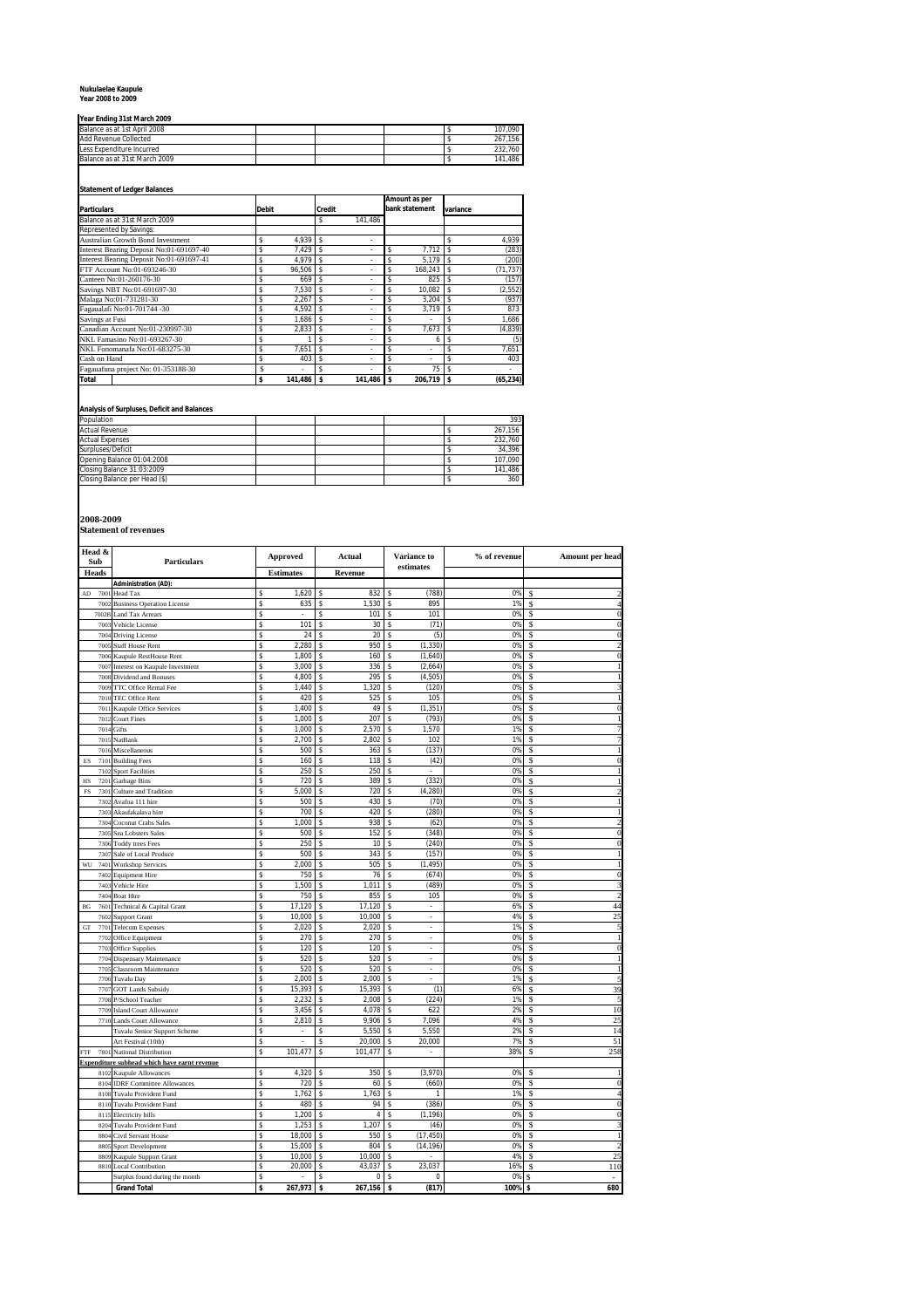### **2008 to 2009 Statement of Expenditure**

| Head &<br>Sub        | <b>Particulars</b>                           | <b>Approved</b>  |            |               | <b>Actual</b>      |                    | <b>Variance</b> | % of expenses |          | Amount per head         |
|----------------------|----------------------------------------------|------------------|------------|---------------|--------------------|--------------------|-----------------|---------------|----------|-------------------------|
| Heads                |                                              | <b>Estimates</b> |            |               | <b>Expenditure</b> |                    |                 |               |          |                         |
|                      | <b>Expenditures:</b>                         |                  |            |               |                    |                    |                 |               |          |                         |
|                      | Administration: (AD)                         |                  |            |               |                    |                    |                 |               |          |                         |
| AD<br>8101           | Kaupule Staff's Salaries                     | s                | 18,078     | s             | 18,068             | \$                 | 10              | 8%            | Ŝ        | 46                      |
| 8,102.00             | Kaupule Allowances                           | \$               | 4,320      | s             | 3,620              | \$                 | 700             | 2%            | Ś        | 9                       |
| 8.103.00             | <b>Budget Committee Allowances</b>           | s                | 400        | s             | 250                | \$                 | 150             | 0%            | \$       | 1                       |
| 8,104.00             | <b>IDRF</b> Committee Allowances             | s                | 720        | s             | 1.051              | \$                 | 60              | 0%            | \$       | 3                       |
| 8.105.00             | <b>Health Committee Allowances</b>           | Ś                | 720        | Ŝ             | 660                | $\hat{\mathbf{s}}$ | 60              | 0%            | \$       | $\overline{c}$          |
| 8,106.00             | School Committee Allowance                   | s                | 720        | Ŝ             | 640                | \$                 | 80              | 0%            | \$       | $\overline{c}$          |
| 8,107.00             | Development Committe Allowance               | Ś                | 600        | s             | 460                | \$                 | 140             | 0%            | \$       | $\mathbf{1}$            |
| 8,108.00             | Tuvalu Provident Fund                        | s                | 1,762      | Ŝ             | 3,254              | \$                 | (1, 492)        | 1%            | \$       | 8                       |
| 8,109.00             | <b>Casual Labours</b>                        | \$               | 4,800      | Ŝ             | 1,737              | \$                 | 3,063           | 1%            | \$       | $\sqrt{4}$              |
| 8,110.00             | <b>Tuvalu Provident Fund</b>                 | \$               | 480        | s             | 189                | \$                 | 291             | 0%            | \$       | $\pmb{0}$               |
| 8.111.00             | <b>Travel Subsistence</b>                    | Ś                | 1.000      | Ŝ             | 1,039              | \$                 | (39)            | 0%            | \$       | 3                       |
| 8,112.00             | Overtime                                     | Ś                | 550        | \$            | 375                | \$                 | 175             | 0%            | \$       | 1                       |
| 8,114.00             | Audit Fee                                    | Ś                | 400        | Ŝ             | 300                | Ś                  | 100             | 0%            | Ś        | 1                       |
| 8,115.00             | Electricity bills                            | Ś<br>Ś           | 1,200      | \$            | 1,467              | Ś                  | (267)           | 1%            | Ś<br>Ś   | $\sqrt{4}$              |
| 8,116.00             | <b>Land Rents</b>                            |                  | 1,133      | \$            | 1,083              | \$                 | 50              | 0%            |          | 3                       |
| 8,117.00             | Entertainment                                | \$               | 700<br>500 | \$            | 394<br>236         | \$                 | 306<br>264      | 0%<br>0%      | Ŝ        | T<br>T                  |
| 8.119.00             | 8,118.00 Boarding House Upkeep<br>Fuel Oil   | \$<br>s          | 1.200      | \$<br>s       | 725                | \$<br>\$           | 475             | 0%            | \$<br>\$ | 2                       |
| 8.120.00             | Compensation                                 | s                | 500        | s             | 50                 | \$                 | 450             | 0%            | \$       | $\overline{0}$          |
|                      |                                              | Ś                | 3,000      | Ŝ             | 3,182              | \$                 | (182)           | 1%            | \$       | 8                       |
| 8,121.00             | Maintenance                                  | s                | 2,000      | s             | 790                | \$                 | 1,210           | 0%            | Ŝ        | $\overline{\mathbf{2}}$ |
| 8,122.00<br>8,123.00 | <b>Office Stationeries</b><br>Disaster       | Ś                | 350        | s             | 114                | \$                 | 236             | 0%            | Ŝ        | $\pmb{0}$               |
| 8,124.00             | Miscellaneous                                | \$               | 250        | Ŝ             | 90                 | \$                 | 160             | 0%            | Ś        | $\pmb{0}$               |
| 8.201.00             | A/Teacher's Salaries                         | Ś                | 5.642      | s             | 6,242              | \$                 | (600)           | 3%            | \$       | 16                      |
| 8,202.00             | Librarian                                    | Ś                | 3,094      | s             | 2.441              | \$                 | 653             | 1%            | \$       | 6                       |
| ES<br>8203           | Pre-School Teachers                          | Ś                | 3,792      | s             | 3,977              | \$                 | (185)           | 2%            | \$       | 10                      |
| 8,204.00             | <b>Tuvalu Provident Fund</b>                 | s                | 1.253      | Ŝ             | 2,423              | \$                 | (1, 170)        | 1%            | \$       | 6                       |
| 8,205.00             | Assistance to Faikimua                       | Ś                | 200        | Ŝ             | 200                | \$                 | ä,              | 0%            | \$       | $\mathbf{1}$            |
| НS<br>8301           | Garbage labourers                            | s                | 480        | Ŝ             | 86                 | \$                 | 394             | 0%            | \$       | $\pmb{0}$               |
| 8,302.00             | Compost (Labour)                             | Ś                | 500        | \$            | 29                 | \$                 | 471             | 0%            | \$       | $\pmb{0}$               |
| 840<br>FS            | Coconut Crabs                                | Ś                | 800        | s             | 837                | \$                 | (37)            | 0%            | \$       | $\overline{2}$          |
| 8,402.00             | Sea Lobster                                  | \$               | 350        | Ŝ             | 67                 | \$                 | 283             | 0%            | Ś        | $\overline{0}$          |
| 8503<br>WU           | Roads Maintenance                            | Ś                | 500        | \$            | 300                | \$                 | 200             | 0%            | \$       | $\mathbf{1}$            |
| 8701<br>GT           | <b>Land Subsidies</b>                        | Ś                | 15,393     | Ŝ             | 15,393             | \$                 | 1               | 7%            | Ś        | 39                      |
| 8,702.00             | <b>Telecom Expenses</b>                      | Ś                | 2,020      | Ś             | 1,155              | Ś                  | (865)           | 0%            | Ś        | 3                       |
| 8,703.00             | <b>Dispensary Maintenance</b>                | \$               | 950        | \$            | 644                | Ś                  | (306)           | 0%            | Ŝ        | $\overline{\mathbf{c}}$ |
| 8,704.00             | Class-room Maintenance                       | Ś                | 520        | Ś             | 344                | \$                 | 177             | 0%            | \$       | 1                       |
| 8.705.00             | <b>Tuvalu Day</b>                            | Ś                | 2.000      | Ŝ             | 2.000              | \$                 | ä,              | 1%            | \$       | 5                       |
| 8.706.00             | <b>Islands Court Allowance</b>               | s                | 3,456      | s             | 3,467              | \$                 | (11)            | 1%            | \$       | 9                       |
| 8,707.00             | <b>Lands Court Allowances</b>                | s                | 2,810      | s             | 3,060              | \$                 | (250)           | 1%            | \$       | 8                       |
| 8802<br>TF           | Kaupule Contribution (Peteli II)             | s                | 20.000     | s             | 20,000             | \$                 |                 | 9%            | \$       | 51                      |
| 8.803.00             | <b>Tokotuu Renovation</b>                    | s                | 2,000      | s             | 50                 | \$                 | 1,950           | 0%            | Ŝ        | 0                       |
| 8,804.00             | Civil Servant House                          | s                | 18,000     | s             | 24,604             | \$                 | (6,604)         | 11%           | Ŝ        | 63                      |
| 8.805.00             | Sport Development                            | Ś                | 15,000     | s             | 2.000              | \$                 | 13,000          | 1%            | \$       | 5                       |
| 8.807.00             | Water Improvement Project                    | Ś                | 5.000      | s             | 5.000              | s                  | ٠               | 2%            | \$       | 13                      |
| 8.808.00             | Nukulaelae Community                         | Ś                | 20.000     | <sup>\$</sup> | 20.000             | \$                 | ÷,              | 9%            | \$       | 51                      |
| 8,809.00             | Kaupule Support Grant                        | Ś                | 10.000     | s             | 10,000             | \$                 |                 | 4%            | \$       | 25                      |
|                      | 8,810.00 Local Contribution                  | Ś                | 20,000     | Ŝ             | 42,987             | \$                 | (22, 987)       | 18%           | \$       | 109                     |
|                      | Revenue subheads which have incurred expense |                  |            |               |                    |                    |                 |               |          |                         |
| 7201<br>HS           | Garbage Bins                                 | s                | 720        | Ŝ             | 115                | \$                 | 605             | 0%            | \$       | $\pmb{0}$               |
|                      | 7,404.00 Boat Hire                           | Ś                | 750        | Ŝ             | 15                 | \$                 | 735             | 0%            | \$       | $\mathbf 0$             |
|                      | Tuvalu Senior Support Scheme                 | \$               |            | Ŝ             | 5,550              | \$                 | (5,550)         | 2%            | \$       | 14                      |
|                      | Art Festival (10th)                          | Ś                |            | Ś             | 20,000             | \$                 | (20,000)        | 9%            | \$       | 51                      |
|                      | <b>Total Expenditures Incurred</b>           | \$               | 121.206    | \$            | 232,760            | \$                 | (111, 554)      | 100%          | \$       | 592                     |

| Accumulated Shortages from 1999 - 2006 | Amount | Year |
|----------------------------------------|--------|------|
| <b>Accumulated Cash surplus</b>        | 702    | 2000 |
| Accumulated Cash Shortage              | (778)  | 2001 |
| <b>Accumulated Cash Shortage</b>       | (653)  | 2002 |
| Accumulated Cash Shortage              |        | 2003 |
| <b>Accumulated Cash Surplus</b>        | 0.20   | 2004 |
| Accumulated Cash shortage              | (0.17) | 2005 |
| <b>Accumulated Cash surplus</b>        | 381    | 2006 |
| <b>Accumulated Cash surplus</b>        | 0.60   | 2007 |
| <b>Accumulated Cash Surplus</b>        | 513    | 2008 |
| Cash surplus found during this period  | 0.17   | 2009 |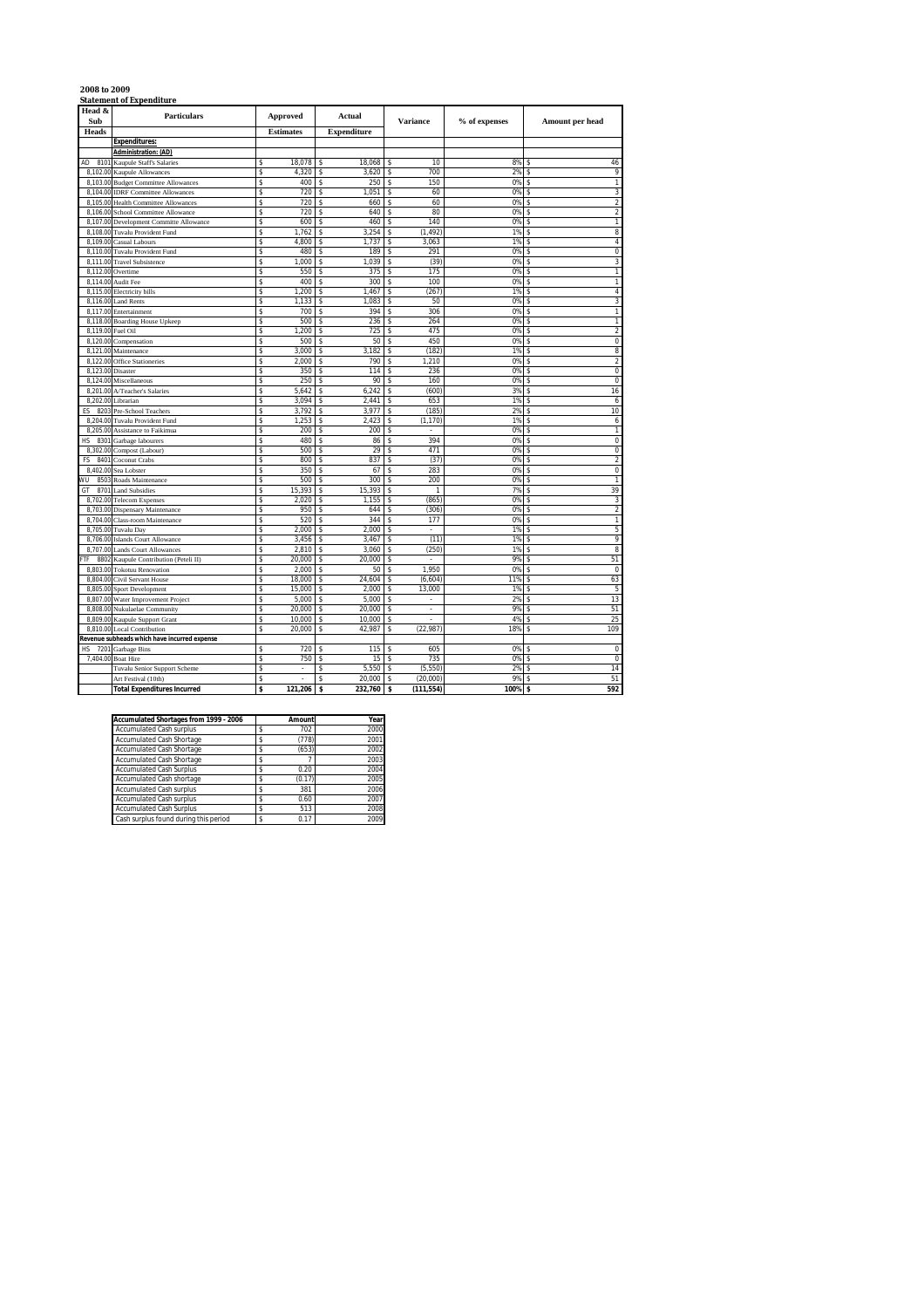To the members of Tuvalu's Parliament and the Ulu Aliki of Nukulaelae,

### **Report on the Financial Statements of Nukulaelae Kaupule**

We have audited the accompanying financial statements of the Nukulaelae Kaupule, which comprise Statement of Revenue, Statement of Expenditure and Analysis of Surpluses and Deficit for the year ended 31 March 2010 and the Bank Statement of Ledger Balances as at 31 March 2010.

## *Management's Responsibility for the Financial Statements*

Management is responsible for the preparation of these financial statements in accordance with section 71 of the Falekaupule Act and accompanying financial instructions, and for such internal control as management determines is necessary to enable the preparation of financial statements that are free from material misstatement, whether due to fraud or error.

# *Auditor's Responsibility*

Our responsibility is to express an opinion on these financial statements based on our audit. This responsibility arises from section 74 of the Falekaupule Act. We conducted our audit in accordance with the International Organisation of Supreme Audit Institution's (INTOSAI) Auditing Standards, which incorporate the International Auditing Standards.

Because of the matter described in the Basis for Disclaimer of Opinion paragraph, however, we were not able to obtain sufficient appropriate audit evidence to provide a basis for an audit opinion.

### *Basis for Disclaimer of Opinion*

The Nukulaelae Kaupule closing cash balance reported in the accounts was not able to be reconciled to the bank account balance. The cash on hand balance reported in the financial statements compared to the bank account balance was understated by \$70,861. This variance occurred due to all bank accounts and all their transactions not being included in the financial statements. This affects the completeness of the Statement of Revenue and the Statement of Expenditure, as well as the Analysis of Surpluses, Deficit and Balances. This is a material effect on the financial statements which is considered to be pervasive.

### *Disclaimer of Audit Opinion*

Because of the significance of the matter described in the Basis for Disclaimer of Opinion paragraph, we have not been able to obtain sufficient appropriate audit evidence to provide a basis for an audit opinion. Accordingly, we do not express an opinion on the financial statements.

### *Independence*

When carrying out the audit we followed the independence requirements of the Office of the Auditor General Tuvalu, which incorporate the independence requirements of the International Standards of Auditing and the International Organisation of Supreme Audit Institutions.

Eli Lopati Acting Auditor General of Tuvalu 27 January 2014 Vaiaku, Funafuti, Tuvalu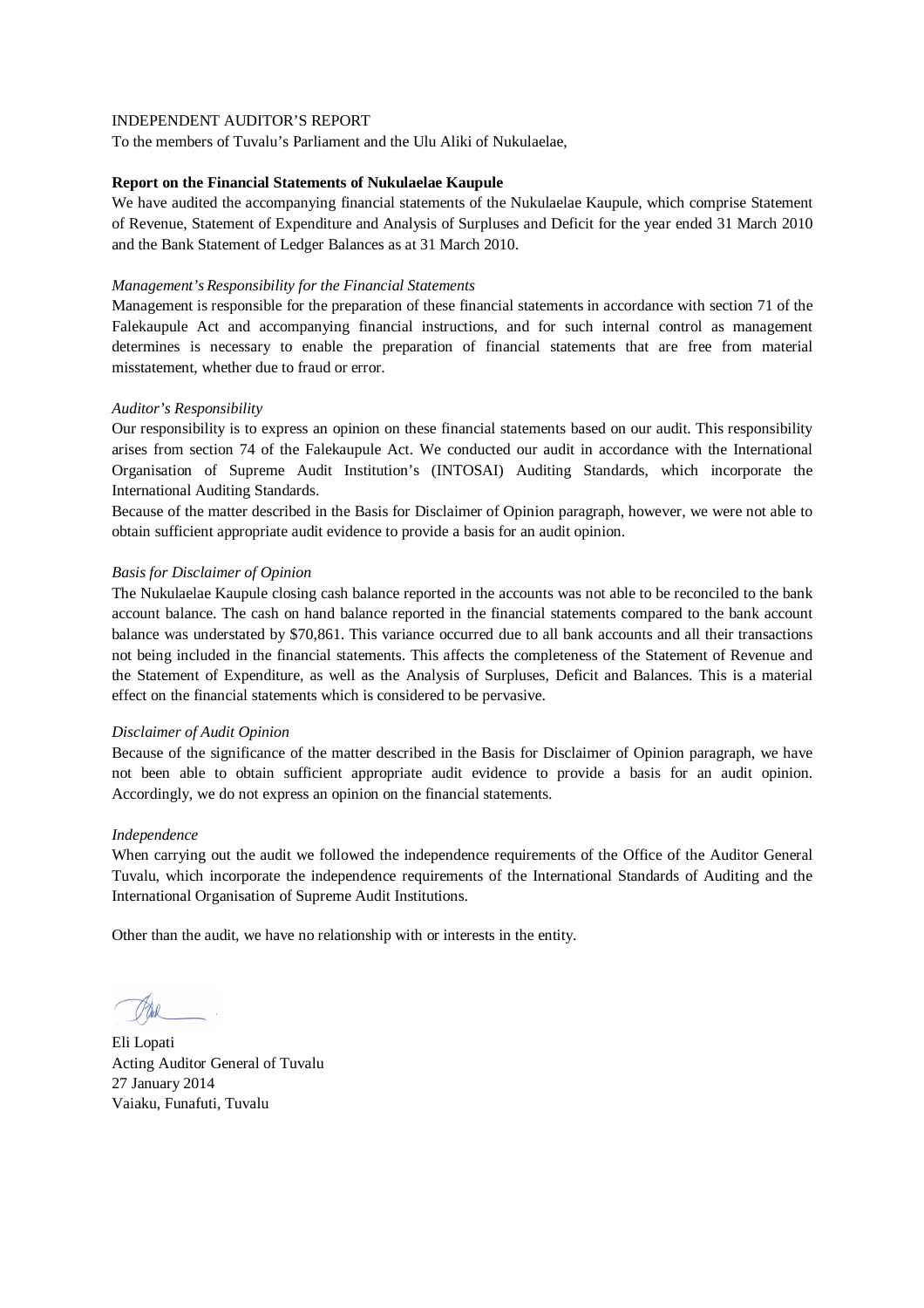### **Nukulaelae Kaupule Year 2009 to 2010**

### **Year Ending 31st March 2010**

| Balance as at 1st April 2009  |  |  | 141.486 |
|-------------------------------|--|--|---------|
| <b>Add Revenue Collected</b>  |  |  | 250.496 |
| Less Expenditure Incurred     |  |  | 206 424 |
| Balance as at 31st March 2010 |  |  | 185.558 |
|                               |  |  |         |

**Statement of Ledger Balances**

|                                           |       |         |               |         | bal as per bank |           |   |           |
|-------------------------------------------|-------|---------|---------------|---------|-----------------|-----------|---|-----------|
| <b>Particulars</b>                        | Debit |         | <b>Credit</b> |         |                 | statement |   | variance  |
| Balance as at 31st March 2010             |       |         | s             | 185.558 |                 |           |   |           |
| Represented by Savings:                   |       |         |               |         |                 |           |   |           |
| Australian Growth Bond Investment         |       | 4.939   |               | ÷.      | s               | ٠         |   | (4,939)   |
| Interest Bearing Deposit No:01-691697-40  |       | 7.760   | Ś             | ÷.      | Ś               | 7.907     | s | 146       |
| Interest Bearing Deposit No:01-691697-41  |       | 5.282   |               | ÷.      |                 | 5.349     |   | 66        |
| FTF Account No:01-693246-30               |       | 55.959  | Ś             | ÷.      | Ś               | 129.505   | s | 73.547    |
| Canteen No:01-260176-30                   |       | 669     |               | ÷.      |                 | 834       |   | 165       |
| Savings NBT No:01-691697-30               |       | 23.156  |               | ÷.      | s               | 26.262    |   | 3.106     |
| Malaga No:01-731281-30                    |       | 2.267   |               | ÷.      | Ś               | 3.237     | s | 970       |
| Fagaualafi No:01-701744 -30               |       | 4.592   |               | ÷.      | Ś               | 3.438     | s | (1.154)   |
| Savings at Fusi                           | \$    | 1.686   |               | ÷.      | \$              | ٠         | s | (1.686)   |
| Canadian Account No:01-230997-30          |       | 2.833   |               | ÷.      | \$              | 3.758     |   | 925       |
| NKL Famasino No:01-693267-30              |       | 271     |               | ÷.      | Ś               | 279       |   |           |
| NKL Fonomanafa No:01-683275-30            |       | 4.228   |               | ÷.      | Ś               | 4.073     |   | (155)     |
| Nukulaelae Housing Scheme No:01-683451-30 |       | 55.000  |               | ÷.      |                 | 55.160    |   | 160       |
| Fagaua Funa Project No:01-353188-30       |       | 16,492  |               | ÷.      |                 | 16.616    | s | 124       |
| Cash on Hand                              |       | 423     |               | ÷.      | Ś               | ٠         | s | (423)     |
| Total                                     | s     | 185.558 | s             | 185,558 | s               | 256.418   | s | (70, 861) |

### **Analysis of Surpluses, Deficit and Balances**

| Population                    |  |  | 393     |
|-------------------------------|--|--|---------|
| <b>Actual Revenue</b>         |  |  | 250.496 |
| <b>Actual Expenses</b>        |  |  | 206.424 |
| Surpluses/Deficit             |  |  | 44.072  |
| Opening Balance 01:04:2009    |  |  | 141.486 |
| Closing Balance 31:03:2010    |  |  | 185.558 |
| Closing Balance per Head (\$) |  |  | 472     |

**2009 to 2010 Statement of revenues**

| Head &<br>Sub- | Particulars                                                        |                                            | Approved         | Actual                    |                 | Variance to                | % of revenue | Amount per head                  |
|----------------|--------------------------------------------------------------------|--------------------------------------------|------------------|---------------------------|-----------------|----------------------------|--------------|----------------------------------|
| <b>Heads</b>   |                                                                    |                                            | <b>Estimates</b> | Revenue                   |                 | $estimates\;$              |              |                                  |
|                | <b>Administration (AD):</b>                                        |                                            |                  |                           |                 |                            |              |                                  |
|                | 7100 Head Tax                                                      | s                                          | 1.668            | s                         | 306             | (1, 362)<br>s              | 0%           | 1<br>5                           |
|                | 7101 Licenses                                                      | s                                          | $1,500$ \$       |                           | 1,483           | ŝ<br>(17)                  | $1\%$ \$     | $\overline{4}$<br>$\overline{0}$ |
|                | 7102 Vehicle License                                               | $\tilde{\mathbf{x}}$<br>$\hat{\mathbf{x}}$ | 150<br>100       | l s<br>$\hat{\mathbf{x}}$ | 124<br>11       | \$<br>(26)<br>\$<br>(90)   | 0%<br>0%     | \$<br>\$<br>$\bf{0}$             |
|                | 7103 Driving License<br>7104 House Rent                            | $\tilde{\mathbf{x}}$                       | 1.824            | l s                       | 608             | \$<br>(1.216)              | 0%           | \$<br>$\boldsymbol{2}$           |
| 7105           | <b>Guest House</b>                                                 | \$                                         | 1,300            | \$                        | 1,034           | \$<br>(266)                | 0%           | \$<br>3                          |
|                | 7106 Interest on Investment                                        | ś                                          | 1.500            | ś                         | 634             | ś<br>(866)                 | 0%           | $\overline{2}$<br>s              |
|                | 7107 Dividend and Bonuses (F/NKL)                                  | s                                          | 500              | -S                        |                 | (500)<br>s                 | 0%           | s                                |
|                | 7108 TTC Office Rent                                               | s                                          | 1.800            | s                         | 1.200           | (600)<br>s                 | 0%           | $\overline{\mathbf{3}}$<br>s     |
|                | 7109 TEC Office Rent                                               | $\tilde{\mathbf{x}}$<br>s                  | 420<br>1.200     | $\leq$<br>s               | 1.100           | \$.<br>(420)<br>š<br>(100) | 0%<br>0%     | $\tilde{\mathbf{x}}$<br>s        |
|                | 7110 NBT Office Rent<br>7111 Court Fees and Fines                  | $\overline{\mathbf{s}}$                    | 1,000            | ś                         | 317             | ś<br>(684)                 | 0%           | 3<br>$\overline{1}$<br>ś         |
| 7112           | Office services                                                    | ς                                          | 300              | \$                        |                 | \$<br>(300)                | 0%           | \$                               |
|                | 7113 Gifts                                                         | \$                                         | $2,500$ \$       |                           | 500             | \$<br>(2,000)              | 0%           | \$<br>1                          |
|                | 7114 Printing and Photocoping                                      | l s                                        | 350              | l \$                      | 19              | (331)<br>s                 | 0%           | $\overline{0}$<br>s.             |
|                | 7115 Water supplying                                               | l \$                                       | 700              | s                         |                 | (700)<br>\$                | 0% \$        |                                  |
|                | 7116 Miscellaneous                                                 | \$                                         | 500              | s                         | 23,035          | \$<br>22,535               | 9%           | s<br>59                          |
|                |                                                                    | \$                                         | 160              | \$                        |                 | \$<br>(146)                | 0%           | 0<br>\$                          |
|                | 7200 Building Fees<br>7201 Pig and Poultry sales                   | \$                                         | 300              | \$                        | 14              | (300)<br>\$                | 0%           | \$                               |
|                | 7202 Garbage Bins                                                  | \$                                         | 810              | \$                        | 204             | (606)<br>\$                | 0%           | \$<br>1                          |
|                | 7203 Compost sales                                                 | \$                                         | 450              | \$                        |                 | (450)<br>\$                | 0%           | \$                               |
|                | 7204 Sport facilities                                              | s.                                         | 200              | s                         |                 | \$<br>(200)                | 0%           | s                                |
|                |                                                                    |                                            |                  |                           |                 |                            |              |                                  |
| 7300           | Culture and Tradition                                              | s                                          | 1,000            | \$                        | 300             | \$<br>(700)                | 0%           | \$<br>1                          |
| 7302           | 7301 Avafoa 111 hire                                               | \$<br>Ś                                    | 800<br>300       | s<br>Ś                    | 290<br>180      | (510)<br>\$<br>Ś<br>(120)  | 0%<br>0%     | 1<br>\$<br>s                     |
|                | Akaufakalava hire<br>7303 Coconut Crabs Sales                      | s                                          | 700              | \$                        | 387             | (313)<br>Ś                 | 0%           | 0<br>s<br>1                      |
|                | 7304 Fish sales                                                    | s                                          | 1,500            | s                         |                 | (1,500)<br>s               | 0%           | s                                |
|                | 7305 Local Produces                                                | $\tilde{\mathbf{x}}$                       | 500              | \$                        | 359             | (141)<br>s                 | 0%           | $\mathbf{1}$<br>\$               |
|                | 7306 Sea Lobsters Sales                                            | s.                                         | 300              | s.                        | 32              | s<br>(268)                 | 0%           | $\overline{0}$<br>\$             |
| 7307           | 20% Shares (Beach-de-mer)                                          | \$                                         | 15,000           | \$                        | 16,492          | 1,492<br>\$                | 7%           | 42<br>s                          |
|                |                                                                    |                                            |                  |                           |                 |                            |              |                                  |
| 7400           | <b>Workshop Services</b>                                           | Ś                                          | 800              | s                         | 530             | Ś<br>(270)                 | 0%           | s<br>1<br>ī                      |
|                | 7401 Equipment Hire<br>7402 Vehicle Hire                           | s<br>-S                                    | 500<br>800       | s<br>s                    | 258<br>621      | (242)<br>s<br>(179)<br>s   | 0%<br>0%     | s<br>$\overline{2}$<br>s         |
|                | 7403 Boat Hire                                                     | $\tilde{\mathbf{x}}$                       | 750              | \$                        | 280             | s<br>(470)                 | 0%           | ī<br>\$                          |
|                | 7404 Foreshore Licenses                                            | s                                          | 200              | \$                        |                 | \$<br>(200)                | 0%           | ŝ                                |
|                |                                                                    |                                            |                  |                           |                 |                            |              |                                  |
|                | 7500 Support Grant                                                 | ς                                          | 10,000           | \$                        | 10,000          | \$                         | 4%           | 3<br>25                          |
| 7501           | Technical & Capital Grant                                          | \$                                         | 17,120           | \$                        | 17,120          | \$                         | 7%           | 44<br>\$                         |
|                | 7502 Tied Grant                                                    | l s                                        | $4.410$ S        |                           | 4.410           | s                          | 2%           | $\overline{11}$<br>s<br>39       |
|                | 7503 Land Subsidy                                                  | s<br>s                                     | 15.393<br>3.456  | s.<br>\$                  | 15.393<br>3.600 | \$<br>Ś<br>144             | 6%<br>1%     | s<br>$\overline{Q}$<br>\$        |
|                | 7504 Island Court allowances<br>7505 Lands Court allowances        | \$                                         | 3,810            | $\mathsf{\$}$             | 7,676           | \$<br>3,866                | 3%           | s<br>$20\,$                      |
| 7506           | Pre-School Teachers salaries                                       | \$                                         | 2,232            | \$                        | 2,903           | 671<br>\$                  | 1%           | 7<br>\$                          |
|                | 7507 Medical Office Subsidy                                        | \$                                         | $520$ \$         |                           | 770             | 250<br>\$                  | 0%           | $\overline{\mathbf{2}}$<br>\$    |
|                | 7508 Primary School subsidy                                        | s                                          | 520              | \$                        |                 | (520)<br>\$                | 0%           | \$                               |
|                | 7509 Social welfare subsidy                                        | s                                          | 10               | \$                        | 2,900           | 2,890<br>\$                | 1%           | 7<br>s                           |
|                | 7510 FTF Grant (K/Budget)                                          | s                                          | 12.000           | s                         | 10.000          | (2,000)<br>\$              | 4%           | 25<br>s                          |
| 7511           | Agriculture expenses                                               | \$                                         |                  | \$                        | 200             | \$<br>200                  | 0%           | Ś<br>1                           |
|                | 7600 FTF distribution                                              | \$                                         | 54,104           | \$                        | 54,104          | \$                         | 22%          | 138<br>ś                         |
|                |                                                                    |                                            |                  |                           |                 |                            |              |                                  |
|                | <b>Land Tax Arrears</b>                                            |                                            |                  |                           |                 |                            |              |                                  |
|                | Land Tax 2003                                                      | s                                          | 944              |                           | 445             | (500)                      | 0%           | ī                                |
|                | Land Tax 2004                                                      | $\hat{\mathbf{x}}$                         | ×                | \$                        | 51              | 51<br>\$                   | 0%           | $\overline{0}$<br>\$             |
|                | Land Tax 2005                                                      | $\hat{\mathbf{x}}$<br>s                    | ł,               | \$<br>Ś                   | 97<br>45        | \$<br>97<br>\$.<br>45      | 0%           | \$<br>$\Omega$<br>\$             |
|                | Land Tax 2006                                                      | Ś                                          |                  | Ś                         | 51              | Ś<br>51                    | $0\%$<br>0%  | $\,0\,$<br>$\overline{0}$<br>Ś   |
|                | Land Tax 2007                                                      |                                            |                  |                           |                 |                            |              |                                  |
|                | <b>Head Tax Arrears</b>                                            |                                            |                  |                           |                 |                            |              |                                  |
|                | Head Tax 2008                                                      | s                                          | 788              | s                         | 72              | (716)<br>s                 | 0%           | $\overline{0}$<br>s              |
|                |                                                                    |                                            |                  |                           |                 |                            |              |                                  |
|                | <b>Cabbage Bins Arrears</b>                                        |                                            |                  |                           |                 |                            |              |                                  |
|                | Cabbage bin 2008                                                   | \$                                         | 422              | s                         | 30              | (392)<br>ś                 | 0%           | 0<br>s                           |
|                | <b>Sch Building Fees Arrears</b>                                   |                                            |                  |                           |                 |                            |              |                                  |
|                | Sch Building Fees 2008                                             | s                                          | 42               | s                         | 6               | (36)<br>s                  | 0%           | $\overline{0}$<br>s              |
|                |                                                                    |                                            |                  |                           |                 |                            |              |                                  |
|                | <b>House Rent Arrears</b>                                          |                                            |                  |                           |                 |                            |              |                                  |
|                | House rent 2008                                                    | \$                                         | 988              | \$                        | 38              | Ś<br>(950)                 | 0%           | 0<br>s                           |
|                |                                                                    |                                            |                  |                           |                 |                            |              |                                  |
|                | <b>Building Fee 2008</b>                                           | \$                                         |                  | \$                        | $\overline{4}$  | 4<br>\$                    | 0%           | 0<br>\$                          |
|                | Expenditure which have earn renvenue                               |                                            |                  |                           |                 |                            |              |                                  |
| 8108           | Tuvalu National Provident Fund                                     | s.                                         |                  | s                         | 2.118           | 2.118<br>s                 | 1%           | 5<br>s                           |
| 8110           | Island Court sitting allowances                                    | s                                          |                  | \$                        | 144             | \$<br>144                  | 0%           | $\overline{\mathbf{0}}$<br>s     |
| 8404           | Office telephone /faxes                                            | \$                                         |                  | \$                        | 21              | \$<br>21                   | 0%           | \$<br>0                          |
| 8408           | Casual Labour                                                      | \$                                         |                  | \$                        | $64$ \$         | 64                         | 0%           | \$<br>0                          |
| 8409           | General Maintenance                                                | \$                                         |                  | \$                        | 2,772           | 2,772<br>\$                | 1%           | 7<br>\$                          |
| 8503<br>5700   | Tuvalu national Provident Fund<br><b>Improve Community Housing</b> | s                                          |                  | \$                        | 1,442<br>55,000 | 1,442<br>\$<br>55,000      | 1%<br>22%    | $\overline{4}$<br>\$<br>140      |
| 8701           | Grant to Support Kaupule Budget                                    | s<br>$\hat{\mathbf{x}}$                    |                  | \$<br>\$                  | 2.000           | \$<br>\$<br>2,000          | 1%           | \$<br>$\overline{5}$<br>\$       |
| 8702           | New Church Building                                                | s.                                         | ÷.               | s.                        | 1.134           | s.<br>1.134                | 0%           | \$<br>$\mathbf{3}$               |
| 8703           | Sport Development                                                  | s                                          |                  | \$                        | 165             | Ś<br>165                   | 0%           | s<br>$\,0\,$                     |
| 8706           | Primary School Maintenance                                         | Ś                                          |                  | Ś                         | 5,402           | Ś<br>5,402                 | 2%           | 14<br>s                          |
|                |                                                                    |                                            |                  |                           |                 |                            |              |                                  |
|                | surplus found during this period                                   | s                                          |                  | s                         | $\overline{0}$  | s<br>$\overline{0}$        | 0%           | $\overline{0}$<br>s              |
|                | <b>Total Revenue Collected</b>                                     | l s                                        | $169, 141$ S     |                           | 250,496 \$      | 81.355                     | 100% \$      | 637                              |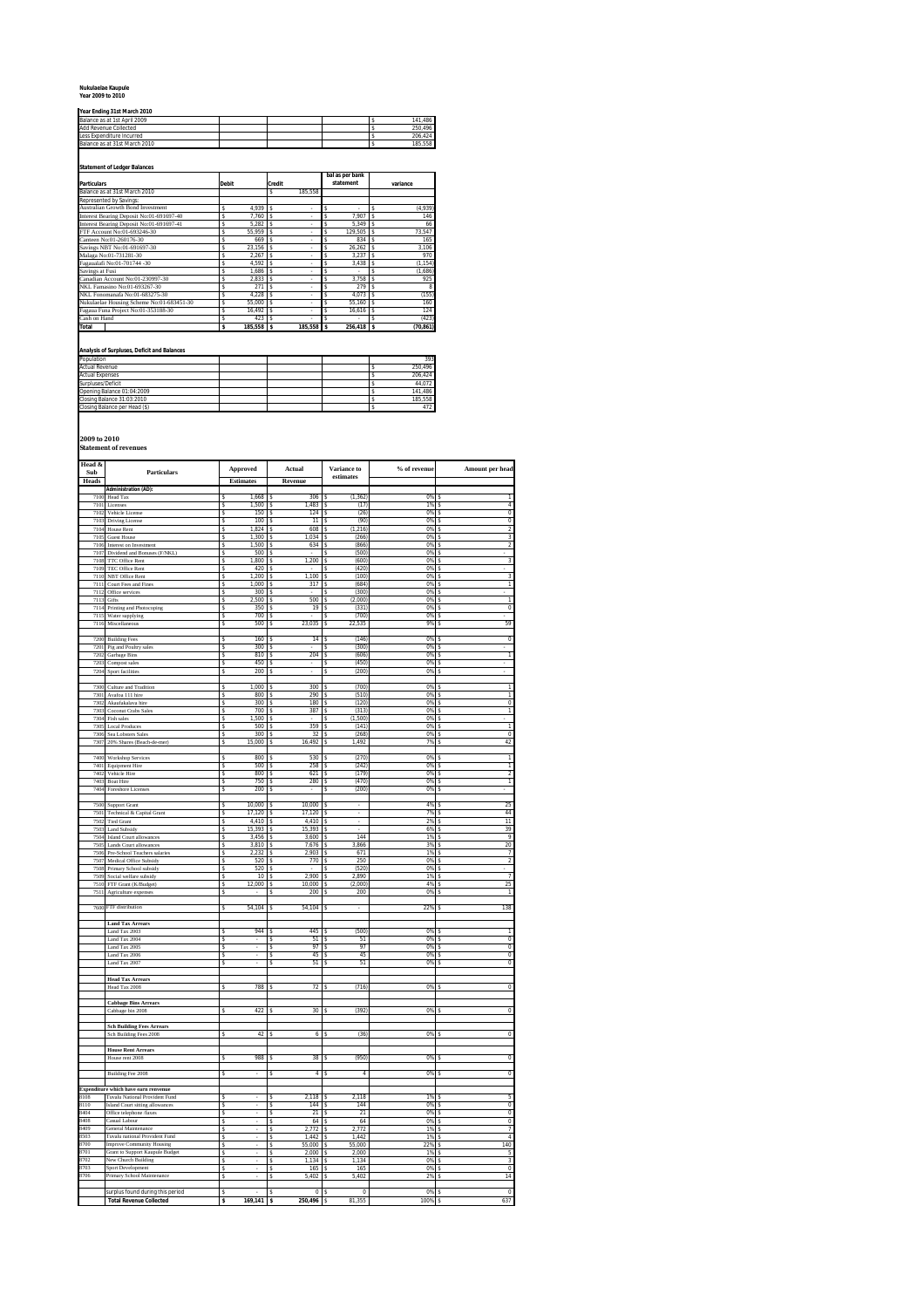### **2009 to 2010 Statement of Expenditure**

| Head &<br>Sub | <b>Particulars</b>                                                     |          | Approved         | Actual                 | Variance                                     | % of expenses | Amount per head                                      |  |  |
|---------------|------------------------------------------------------------------------|----------|------------------|------------------------|----------------------------------------------|---------------|------------------------------------------------------|--|--|
| <b>Heads</b>  |                                                                        |          | <b>Estimates</b> | <b>Expenditure</b>     |                                              |               |                                                      |  |  |
|               | <b>Expenditures:</b>                                                   |          |                  |                        |                                              |               |                                                      |  |  |
|               | <b>Administration: (AD)</b>                                            |          |                  |                        |                                              |               |                                                      |  |  |
| 8100          | <b>Staff's Salaries</b>                                                | \$       | 17,654           | 17,392<br>s            | 263<br>Ś                                     | 8%            | 44<br>s                                              |  |  |
| 8101          | Kaupule Sitting Allowances                                             | Ś        | 4,600            | 4,150<br>ś             | Ś<br>450                                     | 2%            | $\overline{11}$<br>Ś                                 |  |  |
| 8102          | <b>Budget Committee Allowances</b>                                     | s        | 400              | \$<br>250              | \$<br>150                                    | 0%<br>0%      | \$<br>1                                              |  |  |
| 8103<br>8104  | <b>IDRF</b> Committee Allowances<br><b>Health Committee Allowances</b> | \$<br>\$ | 720<br>720       | \$<br>620<br>720<br>\$ | 100<br>\$<br>\$<br>÷.                        | 0%            | $\overline{\mathbf{c}}$<br>s<br>$\overline{2}$<br>\$ |  |  |
| 8105          | School Committee Allowance                                             | \$       | 720              | \$<br>660              | \$<br>60                                     | 0%            | $\,2$<br>\$                                          |  |  |
| 8106          | Development Committe Allowance                                         | \$       | 600              | \$<br>600              | \$                                           | 0%            | $\overline{2}$<br>\$                                 |  |  |
| 8107          | Travel and Subsistence allowance                                       | \$       | 1.000            | \$                     | 1.000<br>\$                                  | 0%            | \$                                                   |  |  |
| 8108          | Tuvalu National Provident Fund                                         | \$       | 1,762            | 3,857<br>\$            | \$<br>(2,095)                                | 2%            | 10<br>\$                                             |  |  |
| 8109          | Lands Court sitting allowance                                          | \$       | 3,810            | 11,112<br>s            | (7, 302)<br>s                                | 5%            | 28<br>s                                              |  |  |
| 8110          | Island court sitting allowance                                         | \$       | 3,456            | 3,474<br>\$            | Ś<br>(18)                                    | 2%            | 9<br>\$                                              |  |  |
| 8111          | Social Welfare Benefit                                                 | \$       | 10               | \$<br>3,150            | \$<br>(3, 140)                               | 2%            | 8<br>\$                                              |  |  |
| 8112          | Overtime                                                               | Ś        | 500              | 113<br>\$              | 388<br>\$                                    | 0%<br>0%      | Ś<br>$\bf 0$<br>s<br>×.                              |  |  |
| 8200          | Audit Fee                                                              | \$       | 400              | 400<br>\$              | \$<br>J.                                     | 0%            | \$<br>1                                              |  |  |
| 8201          | Entertainment                                                          | \$       | 300              | 56<br>\$               | 244<br>\$                                    | 0%            | $\bf 0$<br>\$                                        |  |  |
| 8202          | Independence Day                                                       | \$       | 2,000            | 2,000<br>\$            | \$<br>×,                                     | 1%            | 5<br>\$                                              |  |  |
| 8203          | Land lease                                                             | \$       | 16,475           | 16,475<br>\$           | \$<br>÷.                                     | 8%            | 42<br>\$                                             |  |  |
| 8204          | Disaster                                                               | \$       | 250              | \$                     | 250<br>\$                                    | 0%            | \$                                                   |  |  |
| 8205          | Miscellaneous                                                          | Ś        | 150              | 7,239<br>\$            | Ś<br>(7,089)                                 | 4%            | 18<br>\$                                             |  |  |
|               |                                                                        |          |                  |                        | Ś                                            | 0%            | \$                                                   |  |  |
| 8300          | Falekaupule entertainment                                              | \$       | 500              | 248<br>\$              | \$<br>252                                    | 0%            | \$<br>1<br>T                                         |  |  |
| 8301<br>8302  | Coconuts Crabs<br>Sea Lobster                                          | \$<br>Ś  | 700<br>250       | 299<br>s<br>\$<br>ä,   | 401<br>s<br>250<br>\$                        | 0%<br>0%      | \$<br>Ś<br>ä,                                        |  |  |
|               |                                                                        |          |                  |                        |                                              | 0%            | \$                                                   |  |  |
| 8400          | <b>Guest House</b>                                                     | s        | 400              | 1,100<br>s             | (700)<br>\$                                  | 1%            | 3<br>\$                                              |  |  |
| 8401          | <b>Dispensary Expenses</b>                                             | \$       | 520              | 2,565<br>\$            | (2,045)<br>\$                                | 1%            | $\overline{\phantom{a}}$<br>\$                       |  |  |
| 8402          | Classroom expenses                                                     | \$       | 520              | 480<br>\$              | 40<br>\$                                     | 0%            | T<br>\$                                              |  |  |
| 8403          | Office electricity                                                     | Ś        | 1,200            | 502<br>\$              | Ś<br>698                                     | 0%            | Ś<br>1                                               |  |  |
| 8404          | Office telephone and faxes                                             | \$       | 1,100            | 1,256<br>\$            | (156)<br>\$                                  | 1%            | 3<br>s                                               |  |  |
| 8405          | Office equipment                                                       | \$       | 2,400            | 2,050<br>\$            | 350<br>\$                                    | 1%            | 5<br>\$                                              |  |  |
| 8406          | Office stationeries and sup                                            | \$       | 1,000            | 1,205<br>\$            | (205)<br>s                                   | 1%            | 3<br>s                                               |  |  |
| 8407          | Office expenses                                                        | \$       | 150              | 182<br>\$<br>904       | \$<br>(32)                                   | 0%            | $\bf 0$<br>\$                                        |  |  |
| 8408<br>8409  | Casual labour<br>General maintenance                                   | \$<br>\$ | 4,500<br>3,000   | \$<br>\$<br>4,872      | 3,596<br>\$<br>\$<br>(1, 872)                | 0%<br>2%      | $\overline{2}$<br>\$<br>12<br>\$                     |  |  |
| 8410          | Agriculture expenses                                                   | \$       | 200              | 282<br>\$              | \$<br>(82)                                   | 0%            | s<br>1                                               |  |  |
|               |                                                                        |          |                  |                        |                                              | 0%            | \$<br>×.                                             |  |  |
| 8500          | Approved Teachers salaries                                             | \$       | 5,642            | 5,306<br>\$            | ś<br>336                                     | 3%            | 14<br>\$                                             |  |  |
| 8501          | Pre-school Teachers salaries                                           | \$       | 3,900            | 4,225<br>\$            | (325)<br>\$                                  | 2%            | $\overline{11}$<br>\$                                |  |  |
| 8502          | <b>Librarian Salaries</b>                                              | Ś        | 3,094            | 2,035<br>\$            | Ś<br>1.059                                   | 1%            | Ś<br>5                                               |  |  |
| 8503          | Tuvalu National Provident Fund                                         | \$       | 1,264            | 2,604<br>\$            | (1.340)<br>\$                                | 1%            | 7<br>\$                                              |  |  |
| 8504          | Grant to Faikimua Primary                                              | \$       | 1,500            | \$<br>579              | \$<br>921                                    | 0%            | 1<br>s                                               |  |  |
| 8505          | Garbage Labours                                                        | \$       | 450              | 283<br>\$              | 167<br>\$                                    | 0%            | 1<br>\$                                              |  |  |
|               |                                                                        |          |                  |                        |                                              | 0%            | \$                                                   |  |  |
| 8600<br>8601  | Vehicle Maintenance<br>Workshop Expenses                               | Ś<br>s   | 800<br>800       | 750<br>s<br>154<br>s   | 50<br>Ś<br>647<br>s                          | 0%<br>0%      | $\overline{a}$<br>\$<br>$\overline{0}$<br>s          |  |  |
| 8607          | Roads Maintenance                                                      | \$       | 500              | \$                     | 500<br>\$                                    | 0%            | \$                                                   |  |  |
| 8603          | Fuel and oil                                                           | \$       | 1,000            | 579<br>\$              | \$<br>421                                    | 0%            | \$<br>$\mathbf{1}$                                   |  |  |
| 8604          | <b>Conservation Area</b>                                               | \$       | 150              | \$                     | 150<br>Ś                                     | 0%            | \$                                                   |  |  |
|               |                                                                        |          |                  |                        |                                              |               |                                                      |  |  |
| 8700          | <b>Improve Community Housing</b>                                       | \$       | 55.000           | s<br>55,000            | ÷.<br>s                                      | 27%           | 140<br>s                                             |  |  |
| 8701          | Grant to Support K/Budget                                              | s        | 12,000           | 12,000<br>\$           | \$                                           | 6%            | \$<br>31                                             |  |  |
| 8702          | New Church Building                                                    | \$       | 20,000           | 3,157<br>\$            | 16,843<br>\$                                 | 2%            | \$<br>8                                              |  |  |
| 8703          | Sport Development                                                      | \$       | 18,000           | 8,979<br>\$<br>10,000  | 9,021<br>\$                                  | 4%<br>5%      | 23<br>\$<br>25<br>\$                                 |  |  |
| 8704<br>8705  | Island Development Revo Fund<br>Tokotuu Maintenance                    | \$<br>\$ | 10,000<br>1.000  | s<br>\$<br>ä,          | s<br>$\overline{\phantom{a}}$<br>1.000<br>\$ | 0%            | Ś<br>ä,                                              |  |  |
| 8706          | Primary School Maintenance                                             | \$       | 7,000            | 12,558<br>\$           | \$<br>(5,558)                                | 6%            | 32<br>s                                              |  |  |
| 8707          | Fagaua Student's L/Fund                                                | s        | 15,000           | \$                     | Ś<br>15,000                                  | 0%            | Ś                                                    |  |  |
|               |                                                                        |          |                  |                        |                                              |               |                                                      |  |  |
|               | cash shortage found during this period                                 | \$       | ×                | \$<br>4                | (4)<br>s                                     | 0%            | $\bf 0$<br>s                                         |  |  |
|               |                                                                        |          |                  |                        |                                              |               |                                                      |  |  |
|               | <b>Grand Total</b>                                                     | \$       | 229,067          | s<br>206,424           | 22,643<br>\$                                 | 100%          | 525<br>\$                                            |  |  |

| <b>Accumulated Shortages/Surpluses</b> | Amount | Year |
|----------------------------------------|--------|------|
| <b>Accumulated Cash surplus</b>        | 702    | 2000 |
| Accumulated Cash Shortage              | (778)  | 2001 |
| Accumulated Cash Shortage              | (653)  | 2002 |
| Accumulated Cash Shortage              |        | 2003 |
| <b>Accumulated Cash Surplus</b>        | 0.20   | 2004 |
| Accumulated Cash shortage              | (0.17) | 2005 |
| <b>Accumulated Cash surplus</b>        | 381    | 2006 |
| <b>Accumulated Cash surplus</b>        | 0.60   | 2007 |
| <b>Accumulated Cash Surplus</b>        | 513    | 2008 |
| <b>Accumulated Cash Surplus</b>        | 0.17   | 2009 |
| Cah shortage found during this period  | (4)    | 2010 |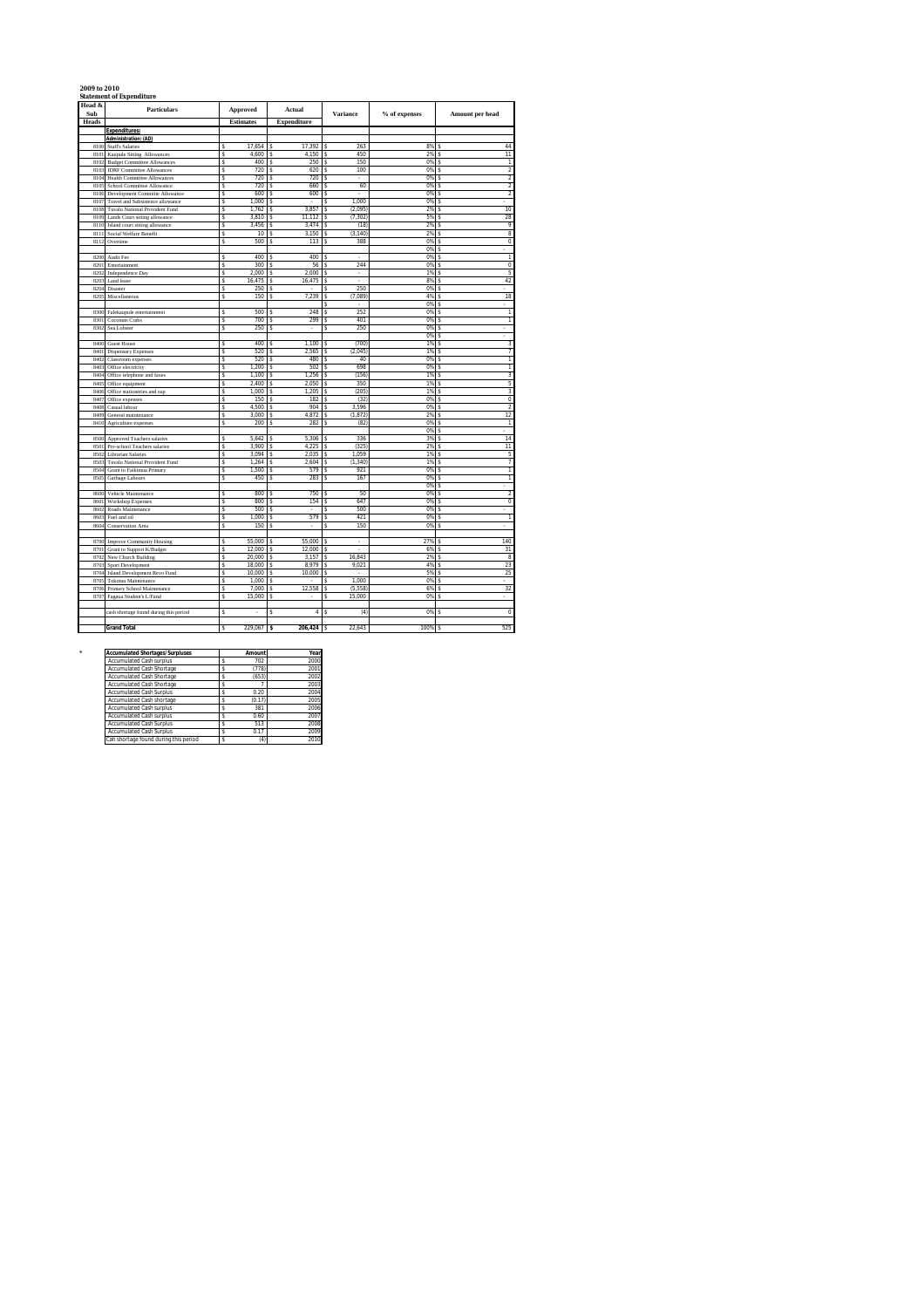To the members of Tuvalu's Parliament and the Ulu Aliki of Nukulaelae,

### **Report on the Financial Statements**

We have audited the accompanying financial statements of the Nukulaelae Kaupule, which comprise Statement of Revenue, Statement of Expenditure and Analysis of Surpluses and Deficit for the year ended 31 March 2011 and the Bank Statement of Ledger Balances as at 31 March 2011.

### *Management's Responsibility for the Financial Statements*

Management is responsible for the preparation of these financial statements in accordance with section 71 of the Falekaupule Act and accompanying financial instructions, and for such internal control as management determines is necessary to enable the preparation of financial statements that are free from material misstatement, whether due to fraud or error.

### *Auditor's Responsibility*

Our responsibility is to express an opinion on these financial statements based on our audit. This responsibility arises from section 74 of the Falekaupule Act.

We conducted our audit in accordance with the International Organisation of Supreme Audit Institution's (INTOSAI) Auditing Standards, which incorporate the International Auditing Standards. These standards require that we comply with ethical requirements and, plan and perform the audit to obtain reasonable assurance about whether the financial statements are free from material misstatement. An audit involves performing procedures to obtain audit evidence about the amounts and disclosures in the financial statements.

The procedures selected depend on the auditor's judgment, including the assessment of the risks of material misstatement of the financial statements, whether due to fraud or error. In making those risk assessments, the auditor considers internal control relevant to the entity's preparation and fair presentation of the financial statements in order to design audit procedures that are appropriate in the circumstances, but not for the purpose of expressing an opinion on the effectiveness of the entity's internal control. An audit also includes evaluating the appropriateness of accounting policies used and the reasonableness of accounting estimates made by management, as well as evaluating the overall presentation of the financial statements. We did not examine every transaction, nor do we guarantee complete accuracy of the financial statements.

We believe that the audit evidence we have obtained is sufficient and appropriate to provide a basis for our qualified audit opinion.

### *Basis for Qualified Opinion*

The Nukulaelae Kaupule closing cash balances in the financial statements were not able to be reconciled to the bank statement balances. The cash on hand balance reported in the financial statements compared to the bank account balance was understated by \$13,363. This variance occurred due to all bank accounts and all their transactions not being included in the financial statements. We were unable to obtain sufficient appropriate audit evidence surrounding the completeness of the Statement of Revenue and the Statement of Expenditure, as well as the Analysis of Surpluses, Deficit and Balances. This is a material effect on the financial statements.

### *Qualified Opinion*

In our opinion, except for the possible effects of the matter described in the Basis for Qualified Opinion paragraph, the financial statements of Nukulaelae Kaupule for the year ended 31 March 2011 are prepared, in all material respects, in accordance with the Falekaupule Act.

### *Independence*

When carrying out the audit we followed the independence requirements of the Office of the Auditor General, which incorporate the independence requirements of the International Standards of Auditing and the International Organisation of Supreme Audit Institutions.

Eli Lopati Acting Auditor General of Tuvalu 27 January 2014 Vaiaku, Funafuti, Tuvalu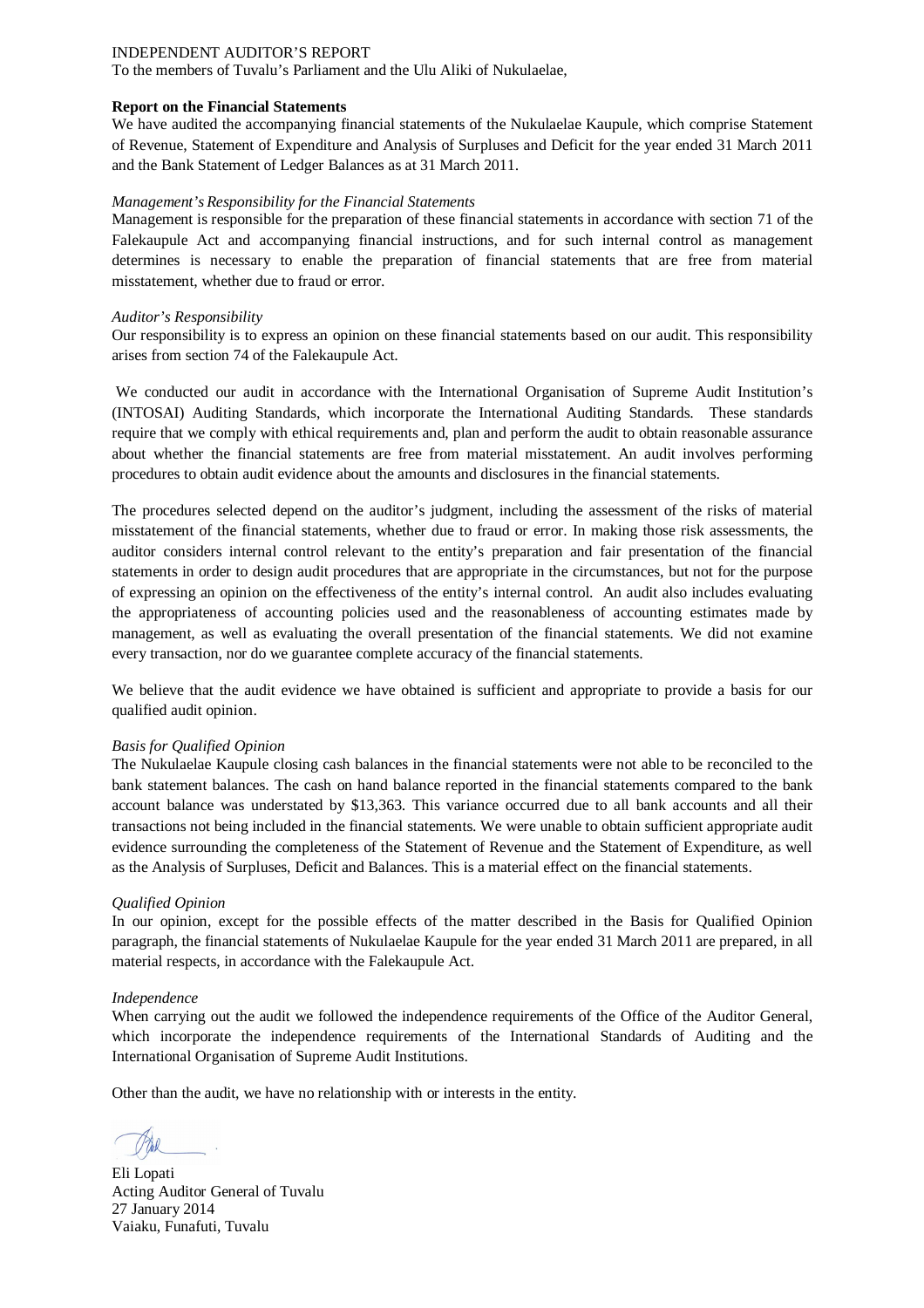### **Nukulaelae Kaupule Year 2010 to 2011**

### **Year Ending 31st March 2011**

| Balance as at 1st April 2010  |  |  | 185.558 |
|-------------------------------|--|--|---------|
| Add Revenue Collected         |  |  | 163.954 |
| Less Expenditure Incurred     |  |  | 185.918 |
| Balance as at 31st March 2011 |  |  | 163.593 |

# **Statement of Ledger Balances**

| <b>Particulars</b>                      | <b>Debit</b> |              | <b>Credit</b> |              | Balance as per<br>bank statement | variance |           |
|-----------------------------------------|--------------|--------------|---------------|--------------|----------------------------------|----------|-----------|
| Balance as at 31st March 2011           |              |              | \$            | 163.593      |                                  |          |           |
| Represented by Savings:                 |              |              |               |              |                                  |          |           |
| <b>GE Ptv Ltd</b>                       | \$           | 4.939        |               |              |                                  | \$       | (4,939)   |
| IBD #01-691697-40                       | \$           | 7.760        |               |              | \$<br>8.107                      | \$       | 346       |
| IBD #01-691697-41                       | \$           | 5.282        |               |              | \$<br>5.483                      | \$       | 201       |
| Canada Fund Proi # 01-230997-30         | \$           | 2.833        |               |              |                                  | \$       | (2, 833)  |
| Malaga # 01-731281-30                   | \$           | 2.267        |               |              | \$<br>3.286                      | \$       | 1,019     |
| FTF Nukulaelae # 01-693246-30           | \$           | 30.852       |               |              | \$<br>51.269                     | \$       | 20,417    |
| Nukulaelae Housing Scheme 01-683451-30  | \$           | 55.000       |               |              | \$<br>55.988                     | \$       | 988       |
| Fagaua Funa Project 01-353188-30        | \$           | 16.492       |               |              | \$<br>16.865                     | \$       | 374       |
| Fagaualafi # 01-701744-30               | \$           | 4.392        |               |              | \$<br>3.287                      | \$       | (1, 105)  |
| Canteen # 01-260176-30                  | \$           | 862          |               |              | \$<br>1.040                      | \$       | 178       |
| Fusi Nukulaelae # 242                   | \$           | 1.686        |               |              | \$<br>1.686                      | \$       | ٠         |
| Kaupule NKL # 01-691697-30              | \$           | 18.653       |               |              | \$<br>23.282                     | \$       | 4.629     |
| NKL Faamasino F/Tulafono # 01-693267-30 | \$           | 571          |               |              | \$<br>575                        | \$       |           |
| NKL Fonomanafa # 01-683275-30           | \$           | 1.932        |               |              | \$<br>6.017                      | \$       | 4.084     |
| NKL Scholarship Scheme # 01-271158-30   | \$           | 10.000       |               |              |                                  | \$       | (10,000)  |
| Cash on hand                            | \$           | 72           |               |              | \$<br>72                         | \$       |           |
| <b>Total</b>                            | \$           | $163.593$ \$ |               | $163,593$ \$ | $176,956$ \$                     |          | (13, 363) |

### **Analysis of Surpluses, Deficit and Balances**

| Population                    |  |  | 393      |
|-------------------------------|--|--|----------|
| <b>Actual Revenue</b>         |  |  | 163.954  |
| <b>Actual Expenses</b>        |  |  | 185.918  |
| Surpluses/Deficit             |  |  | (21.964) |
| Opening Balance 01:04:2010    |  |  | 185.558  |
| Closing Balance 31:03:2011    |  |  | 163.593  |
| Closing Balance per Head (\$) |  |  | 416      |

# **2010 to 2011 Statement of revenues**

| Head &<br>Sub | <b>Particulars</b>                                              | Approved                   | Actual                     | Variance to                  | % of revenue | Amount per head                 |
|---------------|-----------------------------------------------------------------|----------------------------|----------------------------|------------------------------|--------------|---------------------------------|
| <b>Heads</b>  |                                                                 | <b>Estimates</b>           | Revenue                    | estimates                    |              |                                 |
|               | <b>Administration (AD):</b>                                     |                            |                            |                              |              |                                 |
| 7100<br>7101  | <b>Basic Rates</b><br>Licences                                  | 1,030<br>\$<br>1,500<br>\$ | \$<br>647<br>2,328<br>\$   | (383)<br>s<br>828<br>\$      | 0%<br>1%     | \$<br>6                         |
| 7102          | Vehicle License                                                 | 100<br>\$                  | \$<br>181                  | 81<br>\$                     | 0%           | 0<br>\$                         |
| 7103          | Driving License                                                 | Ś<br>25                    | 50<br>\$                   | 25<br>\$                     | 0%           | 0<br>\$                         |
| 7104          | Kaupule Quarters                                                | Ś<br>2,736                 | \$<br>1,551                | \$<br>(1, 185)               | 1%           | $\overline{4}$<br>\$            |
|               | 7105 Guest House                                                | \$<br>2,500                | \$                         | \$<br>(2,500)                | 0%           | \$                              |
| 7106          | Interest on Kaupule Investment                                  | \$<br>1,500                | \$                         | (1,500)<br>\$                | 0%           | \$                              |
| 7107          | Dividend and Bonuses                                            | \$<br>10                   | \$<br>ł.                   | \$<br>(10)                   | 0%           | \$                              |
| 7108          | TTC Office Rental Fee                                           | \$<br>1,800                | \$<br>ł.                   | \$<br>(1,800)                | 0%           | \$                              |
|               | 7109 TEC Office Rent                                            | 420<br>\$                  | \$<br>×.                   | (420)<br>\$                  | 0%           | \$                              |
| 7110          | <b>NBT</b> Office Rent                                          | \$<br>1,200                | 1,535<br>\$                | \$<br>335                    | 1%           | 4<br>\$                         |
| 7111<br>7112  | Court Fees & Fines                                              | \$<br>1,500<br>\$<br>100   | 517<br>\$<br>\$            | (983)<br>\$<br>(100)<br>\$   | 0%<br>0%     | 1<br>\$<br>\$                   |
| 7113          | Office Equipments Hire<br>Gifts                                 | 3,000<br>\$                | 600<br>\$                  | (2, 400)<br>\$               | 0%           | $\overline{\mathbf{2}}$<br>\$   |
| 7114          | Printing and Photocopying                                       | \$<br>200                  | \$<br>23                   | \$<br>(177)                  | 0%           | 0<br>\$                         |
| 7115          | <b>Water Supplying Services</b>                                 | Ś<br>800                   | \$                         | (800)<br>\$                  | 0%           | \$                              |
| 7116          | Miscellaneous                                                   | \$<br>500                  | 485<br>\$                  | (15)<br>\$                   | 0%           | 1<br>\$                         |
|               |                                                                 |                            |                            |                              |              |                                 |
|               | 7200 Primary School Students Building Fees                      | 164<br>\$<br>200<br>\$     | \$<br>٠<br>\$<br>ł.        | (164)<br>\$<br>(200)<br>\$   | 0%<br>0%     | \$<br>Ś<br>ä,                   |
|               | 7201 Pig and Poultry Releasing Fee<br>7202 Garbage Bin Fees     | 960<br>\$                  | 239<br>\$                  | \$<br>(721)                  | 0%           | \$<br>1                         |
|               | 7203 Compost Sales                                              | \$<br>400                  | \$                         | (400)<br>\$                  | 0%           | \$                              |
|               | 7204 Hire of Sport Facilities                                   | \$<br>450                  | \$<br>ä,                   | (450)<br>Ś                   | 0%           | Ś                               |
|               |                                                                 |                            |                            |                              |              |                                 |
|               | 7300 Culture and Tradition                                      | \$<br>1,000                | Ś                          | \$<br>(1,000)                | 0%           | Ś                               |
| 7301          | Avafoa 111 hire                                                 | 800<br>\$                  | 1,000<br>\$                | 200<br>\$                    | 1%           | 3<br>Ś                          |
| 7302<br>7303  | Akaufakalava hire<br>Marketing of Local Produce                 | \$<br>300<br>700<br>\$     | \$<br>305<br>385<br>\$     | \$<br>5<br>(315)<br>\$       | 0%<br>0%     | 1<br>\$<br>$\overline{1}$<br>\$ |
|               | 7304 Fish Sales                                                 | \$<br>1,500                | \$                         | \$<br>(1,500)                | 0%           | \$                              |
|               | 7305 Local Produce                                              | \$<br>800                  | \$<br>939                  | \$<br>139                    | 1%           | $\overline{2}$<br>\$            |
| 7306          | Sales of Beach-de-mer                                           | \$                         | \$                         | \$                           | 0%           | \$                              |
|               |                                                                 |                            | \$                         | Ś                            | 0%           | Ś                               |
| 7400          | <b>Workshop Services</b>                                        | 1,000<br>\$                | 625<br>\$                  | (375)<br>\$                  | 0%           |                                 |
| 7401          | Tools and Equipment Hire                                        | \$<br>500                  | \$<br>62                   | \$<br>(438)                  | 0%           | 0<br>Ś                          |
| 7402<br>7403  | Truck and Tractor Hire                                          | 1,000<br>\$<br>\$<br>750   | 437<br>\$<br>\$<br>141     | \$<br>(563)<br>\$<br>(610)   | 0%<br>0%     | T<br>\$<br>0<br>Ś               |
| 7404          | <b>Boat Hire</b><br>Foreshore Licences                          | 100<br>\$                  | 20<br>\$                   | (80)<br>\$                   | 0%           | 0<br>\$                         |
|               |                                                                 |                            |                            |                              |              |                                 |
| 7500          | Support Grant                                                   | 20,000<br>\$               | 20,000<br>\$               | \$<br>$\cdot$                | 12%          |                                 |
| 7501          | Technical and Capital Grant                                     | \$<br>17,120               | \$<br>17,120               | \$<br>×,                     | 10%          | 44<br>\$                        |
| 7502          | <b>Tied Grant</b>                                               | \$<br>4,410                | \$<br>4,410                | \$<br>÷.                     | 3%           | 11<br>Ś                         |
| 7503          | <b>Land Subsidy</b>                                             | 15,393<br>\$               | 15,393<br>\$               | \$<br>1                      | 9%           | 39<br>\$                        |
| 7504<br>7505  | <b>Island Court Allowances</b><br><b>Lands Court Allowances</b> | 2,736<br>\$<br>\$<br>3,810 | 4,394<br>\$<br>1,889<br>\$ | 1,658<br>\$<br>(1,921)<br>\$ | 3%<br>1%     | 11<br>\$<br>5<br>\$             |
| 7506          | Pre-school Teacher's Salaries                                   | \$<br>1,400                | \$<br>6,355                | \$<br>4,955                  | 4%           | \$<br>16                        |
| 7507          | Dispensary Maintenance                                          | \$<br>520                  | 520<br>\$                  | \$                           | 0%           | \$<br>1                         |
| 7508          | Classroom Maintenance                                           | \$<br>520                  | 522<br>\$                  | $\mathfrak{p}$<br>\$         | 0%           | $\mathbf{1}$<br>\$              |
| 7509          | Social Welfare Benefit                                          | \$<br>2,500                | 4,250<br>\$                | 1,750<br>\$                  | 3%           | 11<br>\$                        |
| 7510          | FTF Grant to Support Kaupule Budget                             | \$<br>10,000               | \$                         | (10,000)<br>\$               | 0%           | \$                              |
| 7511          | Nukulaelae Development Fund                                     | \$<br>15,000               | \$                         | (15.000)<br>\$               | 0%           | \$                              |
| 7512          | <b>Agriculture Extension</b>                                    | 200<br>\$                  | \$                         | Ś<br>(200)                   | 0%           | Ś                               |
| 7600          | FTF Distribution 2009/2010                                      | 54,693<br>\$               | 54,693<br>\$               | \$                           | 33%          | 139<br>\$                       |
| 7601          | Unutilised FTF Funds from 2009                                  | 45,000<br>\$               | \$<br>٠                    | \$<br>(45,000)               | 0%           | Ś                               |
|               |                                                                 |                            |                            |                              |              |                                 |
|               |                                                                 |                            |                            |                              |              |                                 |
|               | Expenditure which have earnt revenue                            |                            |                            |                              |              |                                 |
|               | 8108 Kaupule Provident Fund Contribution                        | \$<br>×,                   | 2,022<br>s                 | 2,022<br>\$                  | 1%           | 5<br>Ś                          |
| 8204<br>8205  | Disaster Fund                                                   | \$<br>Ŝ                    | \$<br>621<br>1,528<br>Ś    | \$<br>621<br>\$<br>1,528     | 0%<br>1%     | \$<br>$\sqrt{2}$<br>4<br>\$     |
| 8404          | Miscellaneous<br>Kaupule Phone and Internet                     | \$                         | \$<br>200                  | \$<br>200                    | 0%           | \$<br>$\mathbf{1}$              |
| 8408          | Casual Labour                                                   | Ś                          | \$<br>240                  | 240<br>\$                    | 0%           | \$<br>1                         |
| 8504          | Kaupule PF Contribution                                         | \$<br>J                    | \$<br>2,329                | \$<br>2,329                  | 1%           | \$<br>6                         |
| 8704          | Nukulaelae Scholarship Scheme                                   | Ś                          | 10,000<br>\$               | 10,000<br>\$                 | 6%           | 25<br>\$                        |
| 8707          | New Church Building                                             | \$<br>×.                   | \$<br>4,660                | 4,660<br>\$                  | 3%           | 12<br>\$                        |
| Proj<br>705   | Project                                                         | \$                         | \$<br>741                  | 741<br>\$                    | 0%           | $\overline{\mathbf{2}}$<br>\$   |
|               |                                                                 |                            |                            |                              |              |                                 |
|               | <b>Grand Total</b>                                              | 222,847<br>\$              | $163,954$ \$<br>\$         | (58, 892)                    | 100%         | 417<br>\$                       |